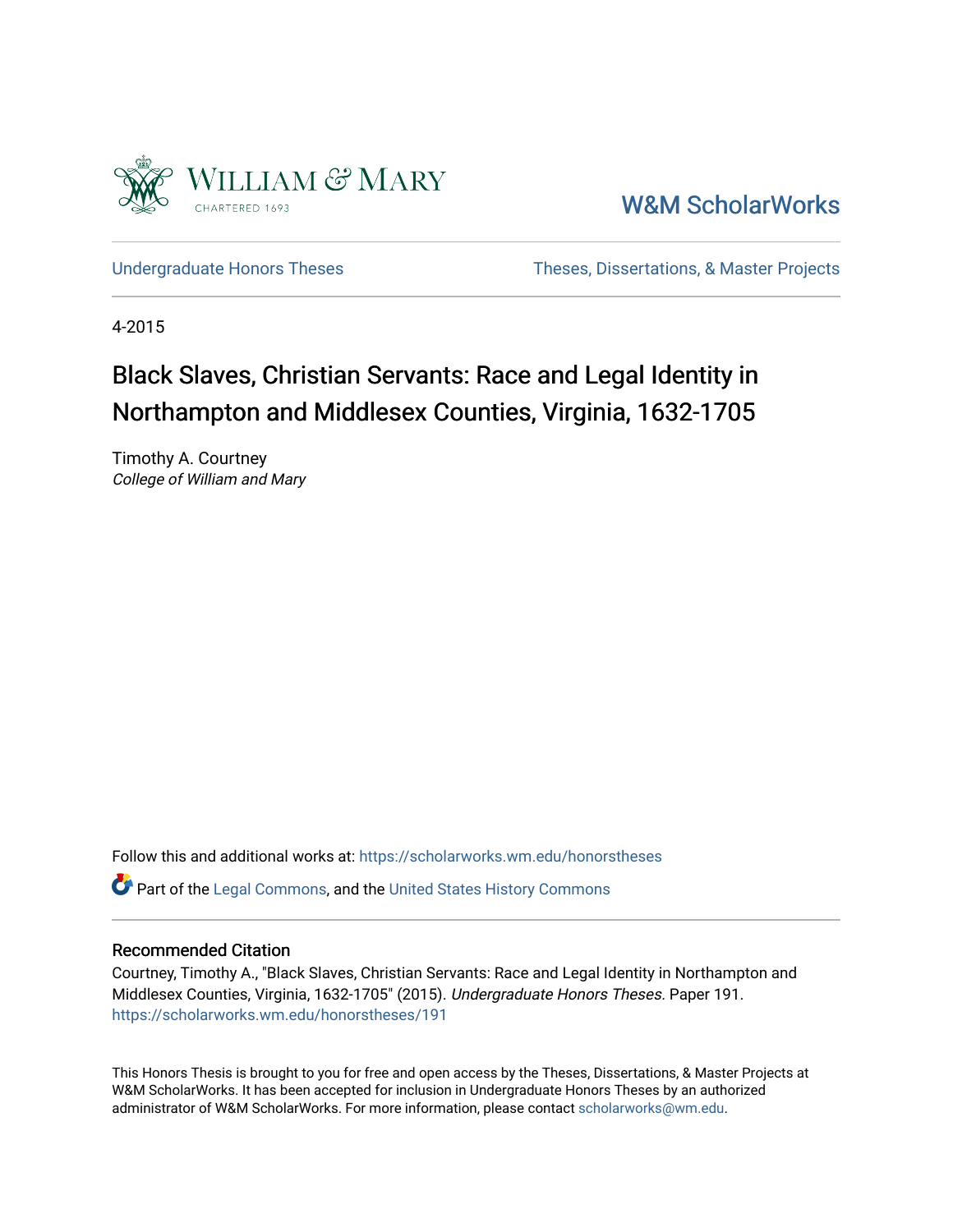Black Slaves, Christian Servants: Race and Legal Identity in Northampton and Middlesex Counties, Virginia, 1632-1705

A thesis submitted in partial fulfillment of the requirement for the degree of Bachelor of Arts in History from The College of William and Mary

by

Timothy Andrew Courtney

Accepted for

(Honors, High Honors, Highest Honors)

\_\_\_\_\_\_\_\_\_\_\_\_\_\_\_\_\_\_\_\_\_\_\_\_\_\_\_\_\_\_\_\_\_\_\_

\_\_\_\_\_\_\_\_\_\_\_\_\_\_\_\_\_\_\_\_\_\_\_\_\_\_\_\_\_\_\_\_\_\_\_

\_\_\_\_\_\_\_\_\_\_\_\_\_\_\_\_\_\_\_\_\_\_\_\_\_\_\_\_\_\_\_\_\_\_\_

Julie Richter, Director

Jody Allen

Monika Gosin

Williamsburg, VA

April 23, 2015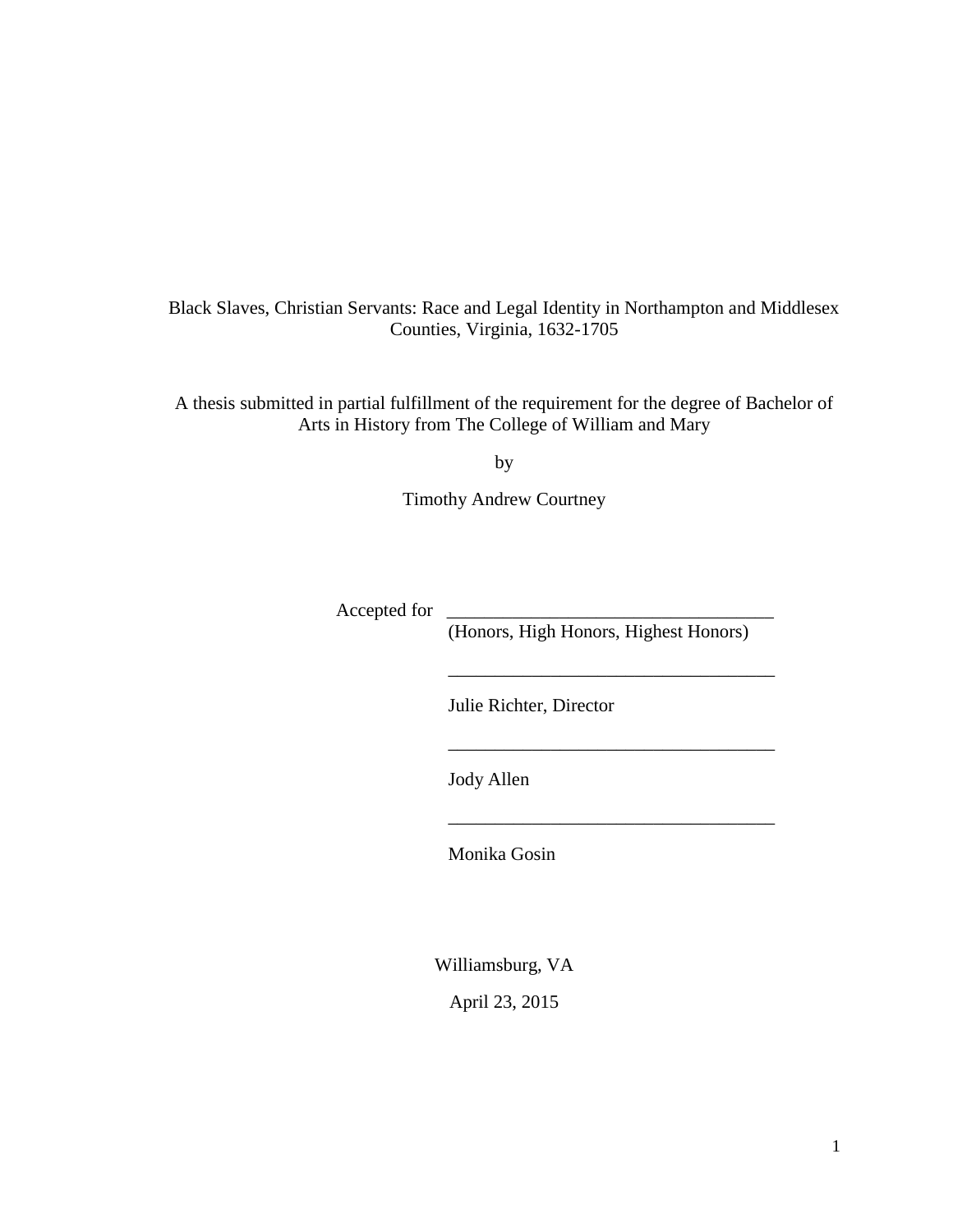# **Table of Contents**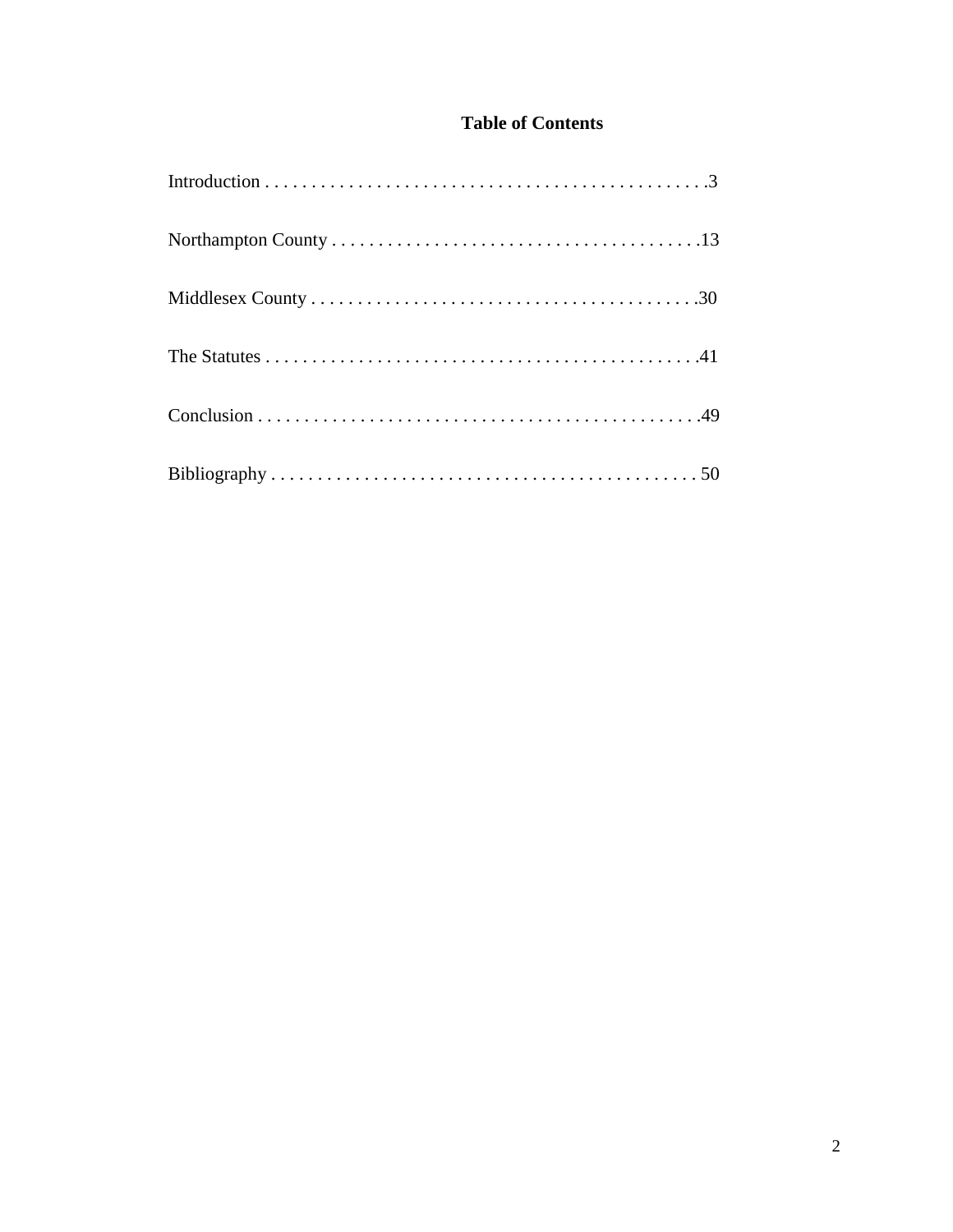#### **Introduction**

The English colonists who settled the Chesapeake in the  $17<sup>th</sup>$  century were involved in a monumental undertaking. Eventually, after about a decade, some of the perilous urgency associated with the extreme physical challenges of biological and agricultural adaptation subsided. Through the efforts of the Virginia Company of London, the stream of immigration from England began to strengthen. Although relative peace with the Indians was shattered by the massacre of 1622, the aftermath of that conflict was devastating to the Powhatan Confederacy. Some specific signs indicated that white settlement in Virginia was to become permanent: the slow but increasing trickle of women into the colony starting in 1608 and the establishment of the House of Burgesses in 1619 suggest that long-term settlement had supplanted the colonists' early plans to get rich and quickly return to England. The saving grace of the colony was tobacco.<sup>1</sup> Tobacco allowed for the permanent existence and sedentary population of Virginia. The crop was lucrative enough to promise great fortune as long as one stayed in the colony, but not quite lucrative enough to enable a colonist to become wealthy enough to make a quick return to England like sugar could do for colonists in the Caribbean. Tobacco was an extremely labor-intensive crop, and prosperous planters exploited the labor of others to tend to their fields. Virginia was firmly on a trajectory towards not only continued existence, but also territorial dominance of the region. The settlers' task then became to forge their old English institutions into systems that could provide adequate government and order in a land that had never before seen sustained English or European settlement or civilization. Law, politics, religion, labor, gender customs, and other ideas were

<sup>&</sup>lt;sup>1</sup> James Horn, *A Land as God Made It: Jamestown and the Birth of America* (New York: Basic Books, 2005), 34.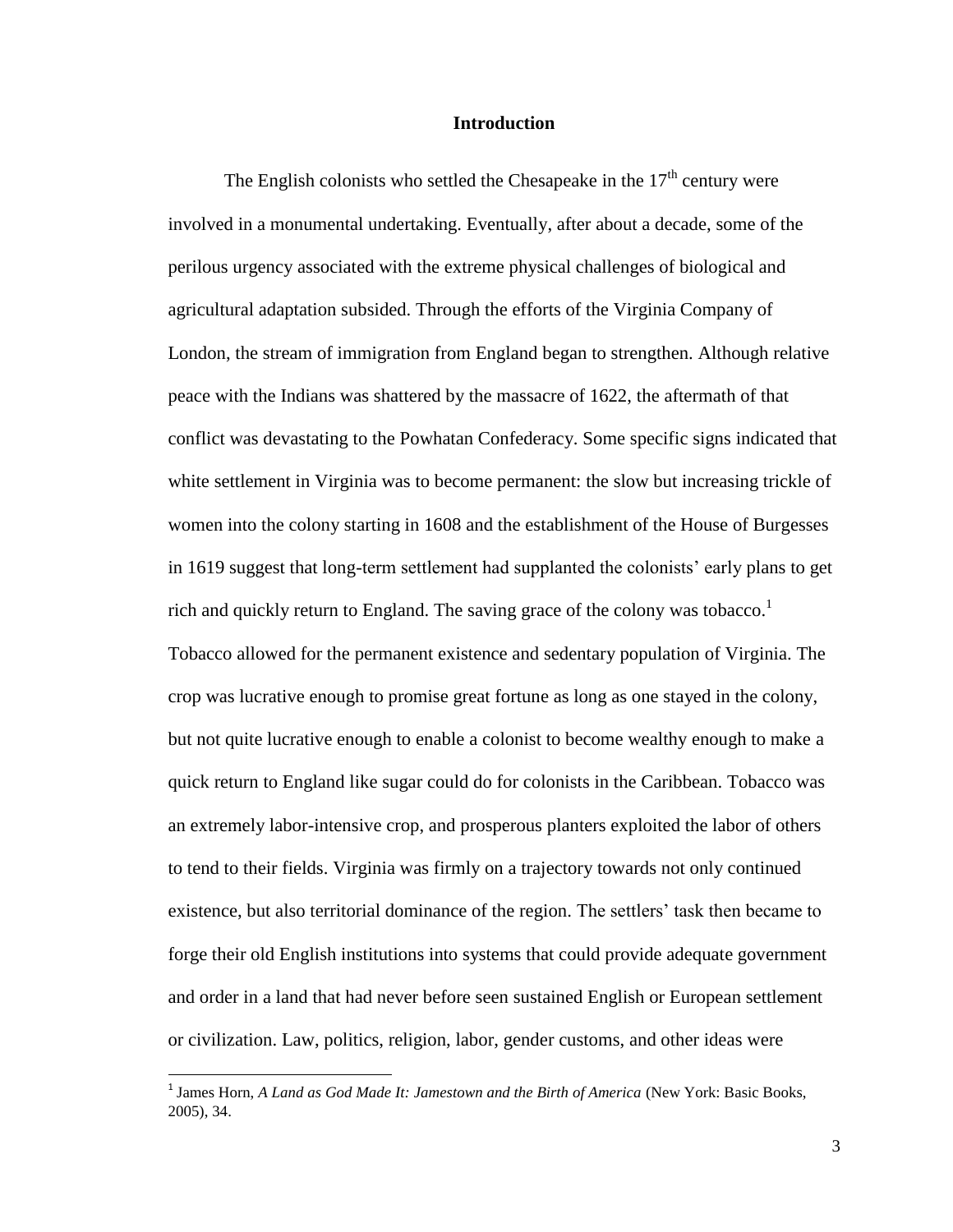transported straight from England when possible and adapted to fit unique colonial needs when not, due to conditions in the colony unlike anything yet seen in England or on the European mainland.

Slavery was the aspect of colonial Virginia society that most distinguished it from England, and the institution that would come to dominate the social and economic development of the colony. It had very little legal or social precedent in English common law or customs to which colonists could look for guidance.<sup>2</sup> Although Virginia colonists saw themselves as entirely English, heirs to English culture and tradition, many of the ways in which they understood their new civilization was borrowed from the non-English Atlantic world.<sup>3</sup> The system of beliefs and attitudes that developed was always changing. One of the most dynamic areas of uniquely colonial cultural development, and one that has drawn great interest from historians for hundreds of years, is how those involved in the formation of this new society conceived of racial and ethnic differences, what their attitudes towards race were, and what factors shaped them. These attitudes were influenced by other cultures, but they became uniquely Virginian, and this unfamiliarity and need to borrow or adapt new ways of thinking presented a host of social, legal, and economic questions for the colonists. What sort of space was to be created for imported or Virginia-born slaves? What rights and protections were enslaved individuals to be afforded? To what, if anything, were their owners entitled? As one would expect of a place and time as dynamic as colonial North America, the way Virginians approached

<sup>&</sup>lt;sup>2</sup> John Thornton, "The Twenty and Odd Negars," (presentation, 1619 and the Making of America Conference, Norfolk, VA, September 27, 2013).

<sup>&</sup>lt;sup>3</sup> For example, recent scholarship by April Hatfield has pointed out how English attitudes towards Africans were heavily influenced by the Iberian practice of viewing them in terms of their socioeconomic status and relationship with the Spanish and Portuguese: April Lee Hatfield, "A 'very wary people in their bargaining' or very good merchandise': English traders' views of free and enslaved Africans, 155-1650," *Slavery & Abolition* 25 (2004).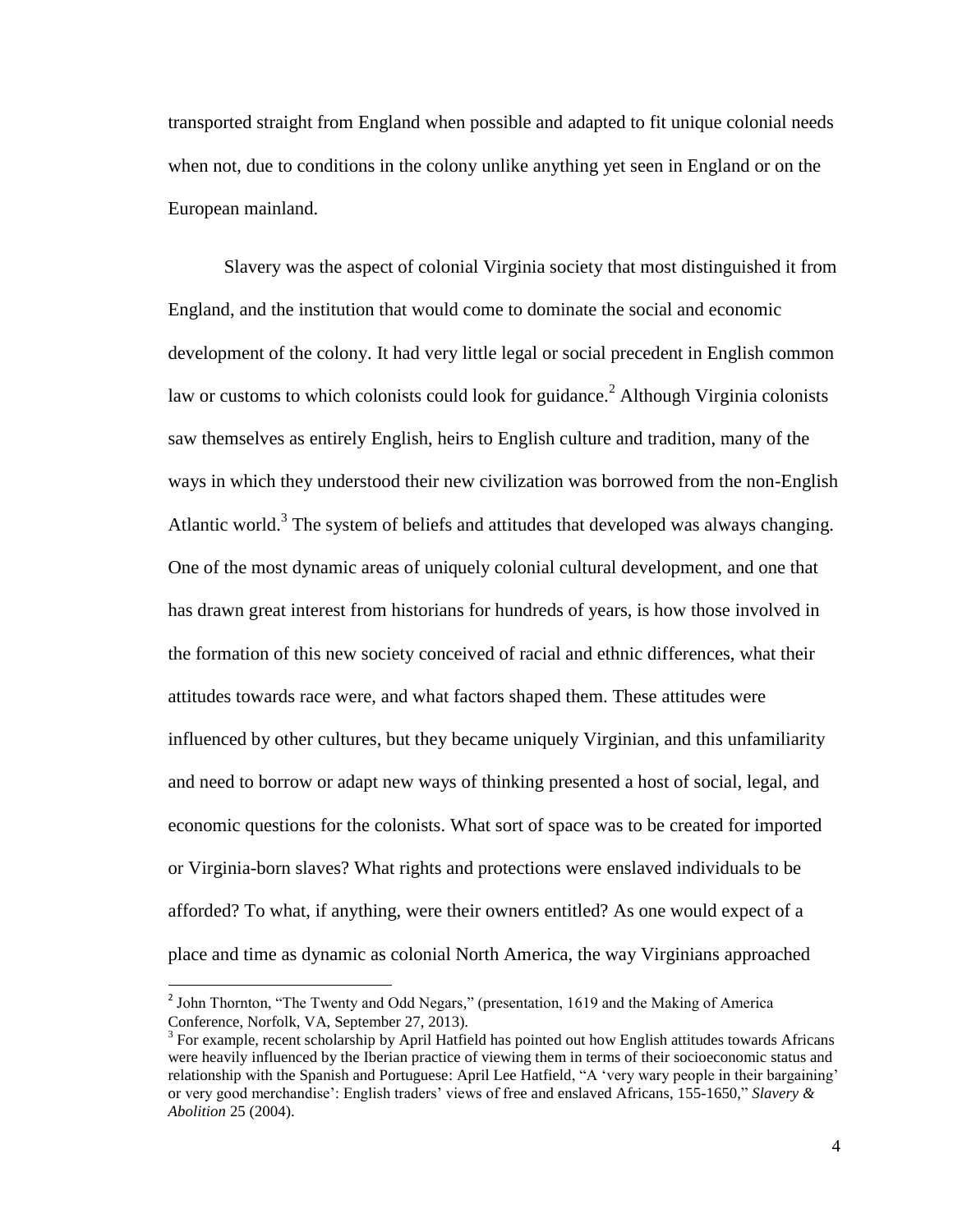these questions and the construction of the colony's society was nuanced, and scholarly interpretations abound.

Recently, historians have explored different interpretations of the degree of "racialization" that characterized the slave system in colonial Virginia. "Racialization" is understood to mean the question of whether or not Afro-Virginians were bound to be slaves solely due to the color of their skin, or if they were able to maintain some degree of social and economic autonomy in spite of their race. Certainly, by the mid-19<sup>th</sup> century, slavery in Virginia was intensely racial; those born of African descent or imported (before 1808) were virtually always subjected to lifetime servitude and legal ownership. In contrast, the racial environment in the  $17<sup>th</sup>$  century was much less rigid. Afro-Virginians, in the first decades after the establishment of Jamestown, were not universally understood to be slaves. They had legal standing and property rights, owning land and even other Afro-Virginians. A well-known and illustrative example of this is the life of Anthony Johnson, who was born in Angola around 1600 and transported to Virginia where he earned his freedom. He went on to own a small plantation on the Eastern Shore and to win a court case against a white colonist before dying in  $1660<sup>4</sup>$ Johnson's experiences would have been virtually unheard of in the  $19<sup>th</sup>$ -century American South, a time in which enslaved people could rarely free themselves, and could only benefit from being freed by outside forces under special circumstances. Even just one generation later, Johnson would not have been able to preserve his freedom.<sup>5</sup> It is then

l

<sup>4</sup> T. H. Breen and Stephen Innes, *"Myne Owne Ground": Race and Freedom on Virginia's Eastern Shore, 1640-1676*, (New York: Oxford University Press, 2005), 5.

<sup>5</sup> Kathleen M. Brown, *Good Wives, Nasty Wenches, and Anxious Patriarchs: Gender, Race, and Power in Colonial Virginia*, (Chapel Hill: University of North Carolina Press for the Institute of Early American History and Culture, 1996), Kindle edition.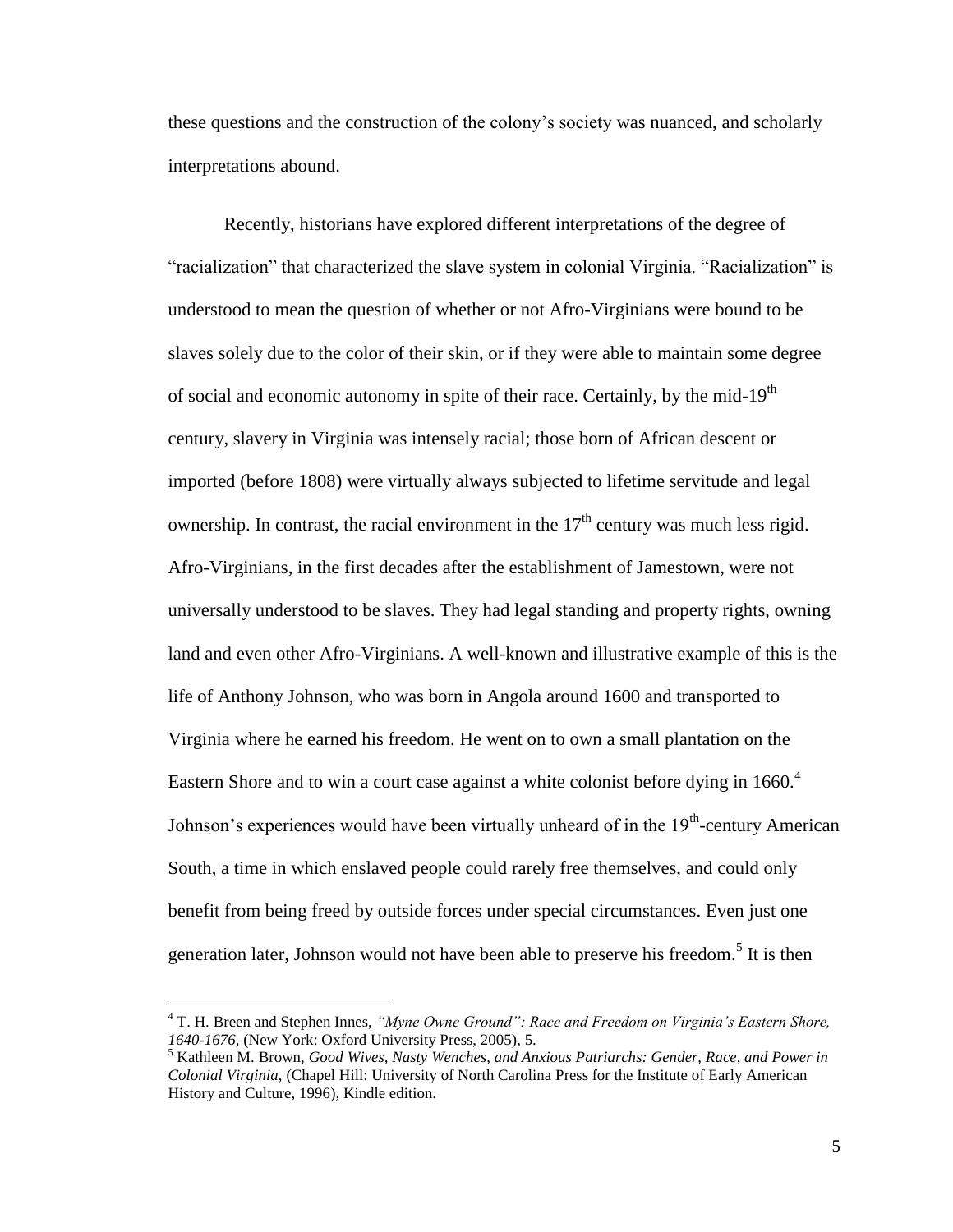reasonable to conclude that change occurred over the course of those two centuries—at some point, the colonial and later American (or at least Virginian) conception of slavery became increasingly race-based until it resembled the famously racist and barbaric system of the antebellum United States.

The causes, effects, and timeline of this apparent change have all been subjected to recent scholarly scrutiny, and many historians have found that contemporary legal statutes are a useful lens through which to understand slavery in the colonial Chesapeake (notable among these are Kathleen M. Brown,  $6$  Paul Finkelman,  $7$  and John C. Coombs $8$ ). Any insight that historians have made concerning the role of the law in early Chesapeake history is largely thanks to the monumental efforts of  $18<sup>th</sup>$ - and  $19<sup>th</sup>$ - century Virginia lawyer William Waller Hening, who transcribed and compiled all of the laws passed by the General Assembly between 1619 and 1792 into a 13 volume set known as *The Statutes at Large; Being a Collection of All the Laws of Virginia, from the first session of the Legislature in the year 1619.* <sup>9</sup> Collectively known as Hening's *The Statutes at Large*, the volumes provide an extremely useful resource upon which many historians rely heavily. In the early decades of English settlement, the colony's small population and few statutes allow *The Statutes at Large* to clearly portray the colonial legislators' efforts to dominate and regulate the lives of coerced laborers, especially Afro-Virginian slaves.

<sup>6</sup> Brown, *Good Wives, Nasty Wenches, and Anxious Patriarchs*, 2206.

<sup>7</sup> Paul Finkelman, *Slavery and the Law*, (Madison, Wisconsin: Madison House, 1997).

<sup>&</sup>lt;sup>8</sup> John C. Coombs, "Beyond the 'Origins Debate': Rethinking the Rise of Virginia Slavery," in Doug Bradburn and John C. Coombs, eds., *Early Modern Virginia: Reconsidering the Old Dominion*, (Charlottesville and London: University of Virginia Press, 2011), pp. 239-78.

<sup>9</sup> William Waller Hening, ed., *The Statutes at Large: Being a Collection of All the Laws of Virginia, from the first session of the Legislature in the year 1619*, 1819.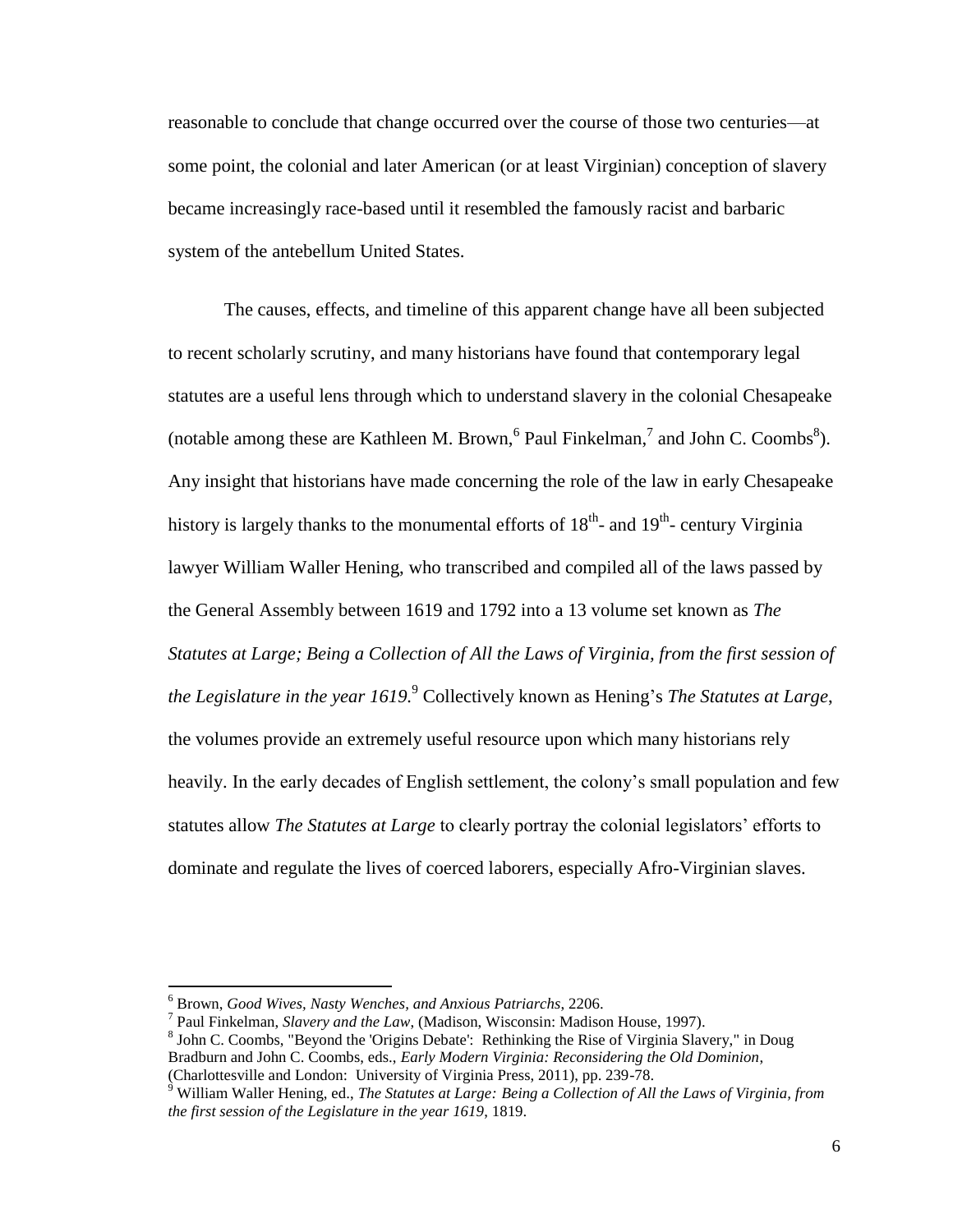Also helpful to historians of the colonial Chesapeake are the various transcriptions of the proceedings that took place in county courtrooms. In the late  $20<sup>th</sup>$ century, county civil cases, criminal sentencing, recounting of wills and inheritance, and other miscellaneous legal necessities have been compiled into volumes known as order books. Just as Hening's statutes provide a useful chronology of laws, the order books provide insight into individual cases in Virginia's different counties.

Much has been written, especially by Paul Finkelman, with the aim of analyzing the effects and implications of some of the statutes enacted by  $17<sup>th</sup>$ -century legislators and the decisions handed down by justices of the peace of the same era. Notable statutes that historians have emphasized for their role in the racialization of slavery include the 1630 Hugh Davis sexual misconduct case, in which a colonist was sentenced to corporal punishment for his illicit relationship with an unspecified "Negro," the 1640 requirement of white colonists to arm themselves which has often been interpreted as a measure meant to apply unequally to whites and blacks, and the 1662 provision that Virginia newborns would inherit the legal status of their mother, which left Afro-Virginian women more vulnerable to dehumanization and sexual violence than ever before. From the order books, historians have learned of important individual cases such as the unique Casor suit of 1655, in which a dispute between a wealthy free black man and his white planter neighbor resulted in the sentencing of another black man to servitude for life.

So, the importance of many of these specific laws and cases is well-known and has been studied exhaustively. In other words, historians understand much of what the colonists and lawmakers were trying to accomplish with their legislation. The object of this paper is to analyze these same sources, but to read them differently, thus seeing them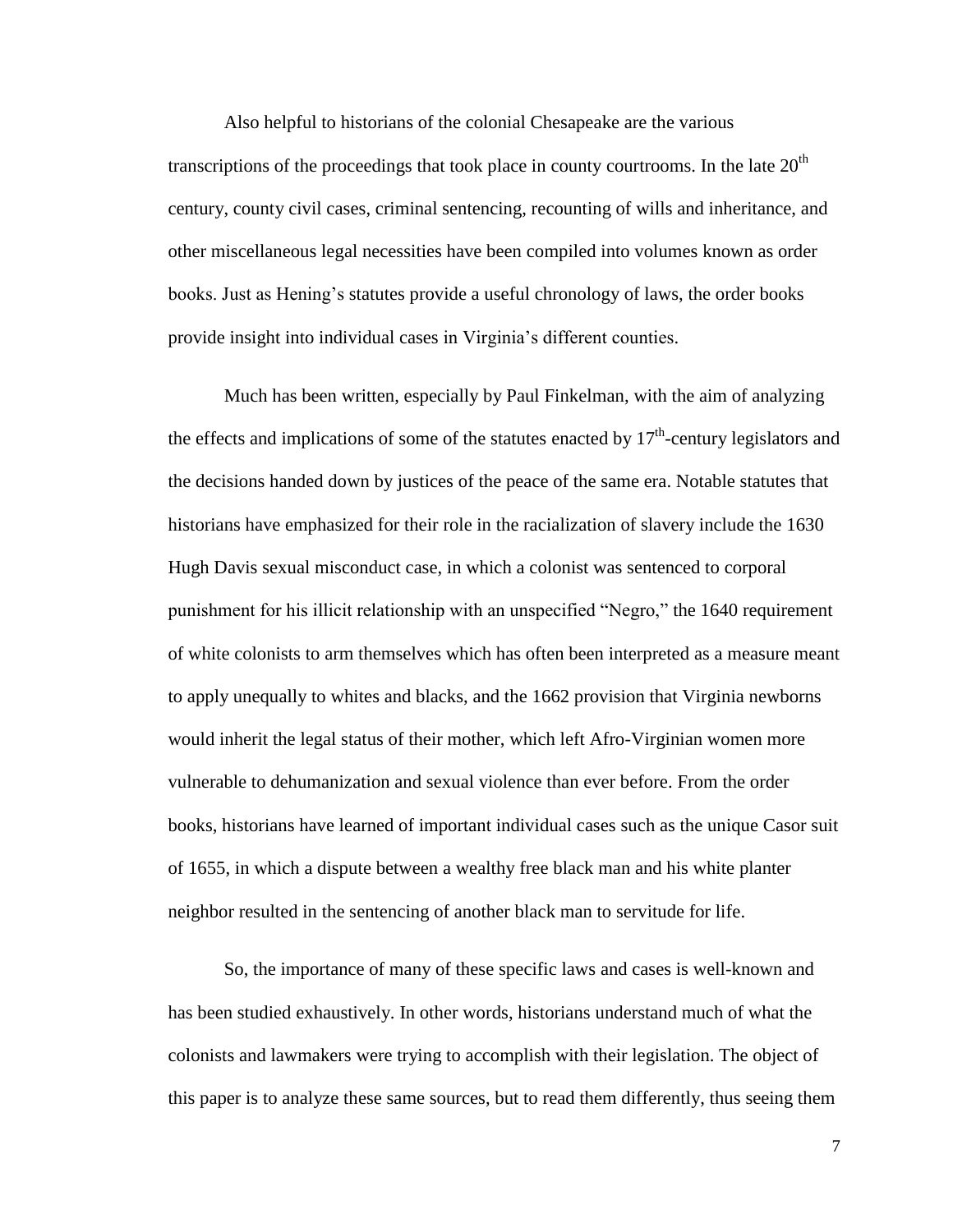and learning from them in a new and different light. Instead of researching how a given law changed the course of slavery in Virginia, I will study the language used in *The Statutes at Large* and the order books in Northampton and Middlesex counties, Virginia, to take the analysis a step further; attempting to reveal attitudes towards race and slavery that even the colonists themselves may not have known that they held.

This analysis will be focused on not just the general language used, but more specifically, the language that is used to refer to people. It will rely on a key assumption that, while not unreasonable, must be established in order to comfortably assert and understand the conclusions that will be drawn. This assumption is that naming conventions, taken here to mean the specific words and sequences of multiple words that describe and categorize human beings, are indicative of the social status of those being described. This concept is widely accepted in modern society. On an informal, personal level, one usually goes by a first name alone. Professionally, a generic honorific such as "Mr." or "Mrs." can be applied. Professional accomplishments can bestow certain titles: "Doctor", an "Esquire" at the end of a business card, or a whole host of military ranks and grades. To take an extreme example, on January 30, 1652, a contemporary court proceeding (the nature of which will be discussed in greater detail later on) records the royal style of King Charles II of England: "by the Grace of God, King of England, Scotland, France, and Ireland, Defender of the Faith, etc."<sup>10</sup> In  $17<sup>th</sup>$ -century English society, no one was afforded more esteem and respect than the king. Contrast Charles II's official title with a nearly anonymous "Negro boy named Kent" who was recorded in

<sup>10</sup> Gail M. Walczyk, ed., *Northampton/Accomacke Orders, Deeds, and Wills: 1651-1654,* (Coram, New York: Peters Row, 2003), 27.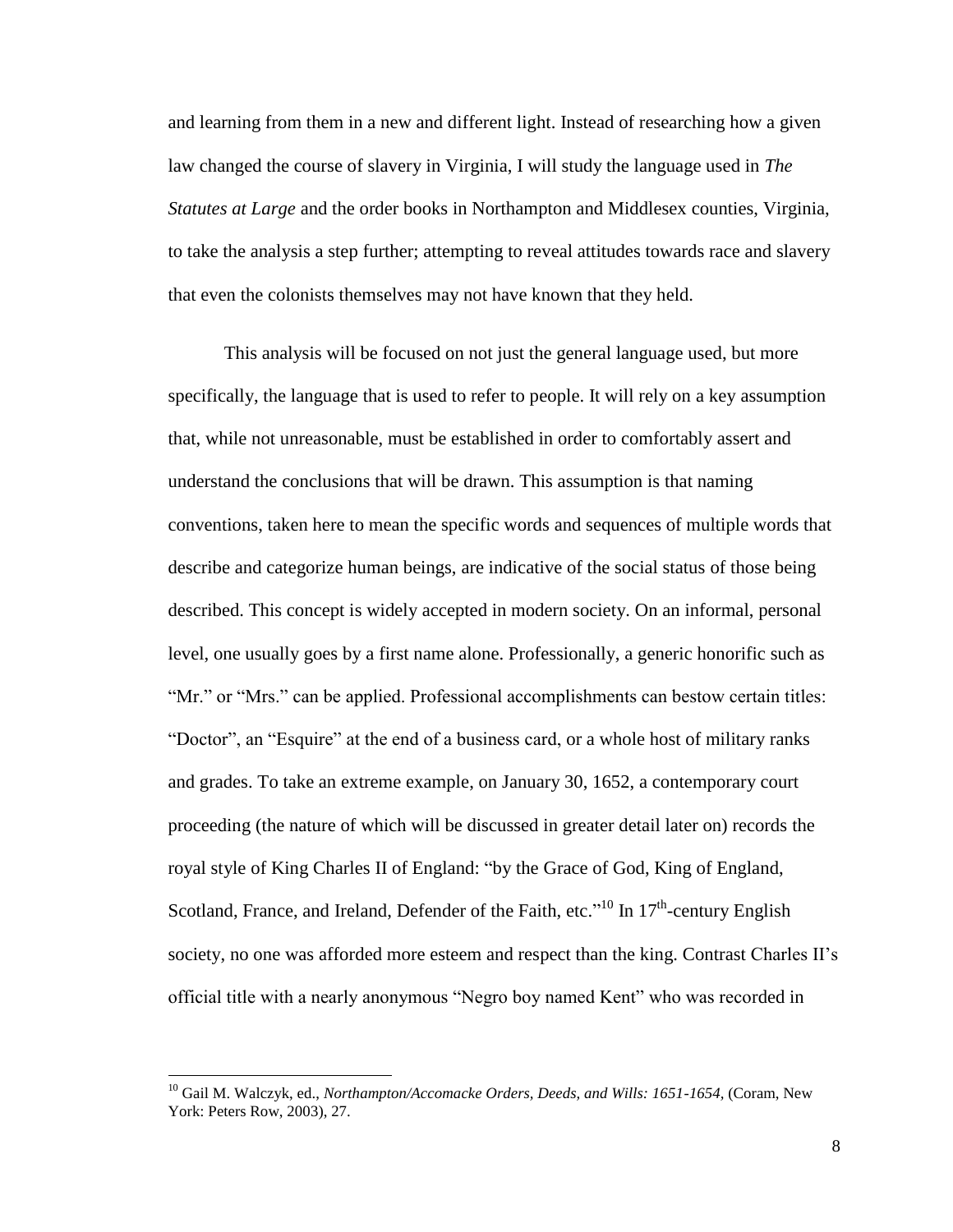passing during William of Orange's reign in 1688.<sup>11</sup> Somewhere between the king and Kent is a figure such as Obedience Robins, an extremely wealthy and prominent landowner and Burgess of Northampton County, whose name is recorded at the beginning of each court session to include "Captain," his militia title. The fact that titles and naming conventions in the  $17<sup>th</sup>$  century appear to indicate social standing very similarly to how they do so today. Therefore, it is reasonable to assume that the way in which certain individuals appear in the order books is significant; that is, any titles or naming conventions that are applied to them are deliberate and meaningful. This assumption, when applied to these specific sources, leaves the analysis open to some pitfalls that will be acknowledged in the chapter entitled "Sources".

Specifically, the paper will be focused on sources from 1619 to 1705. The beginning date was chosen to coincide with the first meeting of the House of Burgesses, and thus the first extant written records kept by the colonial legislators.<sup>12</sup> The approximate ending date was chosen because by the 1705 pronouncement of the Virginia Slave Code, the legal status of slaves was effectively coalesced and no longer in flux as it was during the  $17<sup>th</sup>$  century.<sup>13</sup> The explicit phrasing and diction that the clerks at the General Assembly or in county court recorded reveal that although the legal status of Afro-Virginians remained fluid into the 1680s and 90s, evidence of developing racial prejudice is present even as early as the 1630s. A distinct regional difference was observed. Namely, in Northampton County, the attitudes that colonists held towards race

l

<sup>&</sup>lt;sup>11</sup> Ruth Sparacio and Sam Sparacio, eds., *Virginia County Court Records: Order Book, Middlesex County, Virginia, 1686-1690*, (Arlington: Antient Press, 1994), 19.

 $12$  The 1619-1705 timeframe is a useful parameter for the understanding of how what is learned from the sources changes over time, but the destruction or limited availability of some records prevents a rigid adherence to these specific years in this analysis.

<sup>13</sup> Breen and Innes, *"Myne Owne Ground,"* p. 5.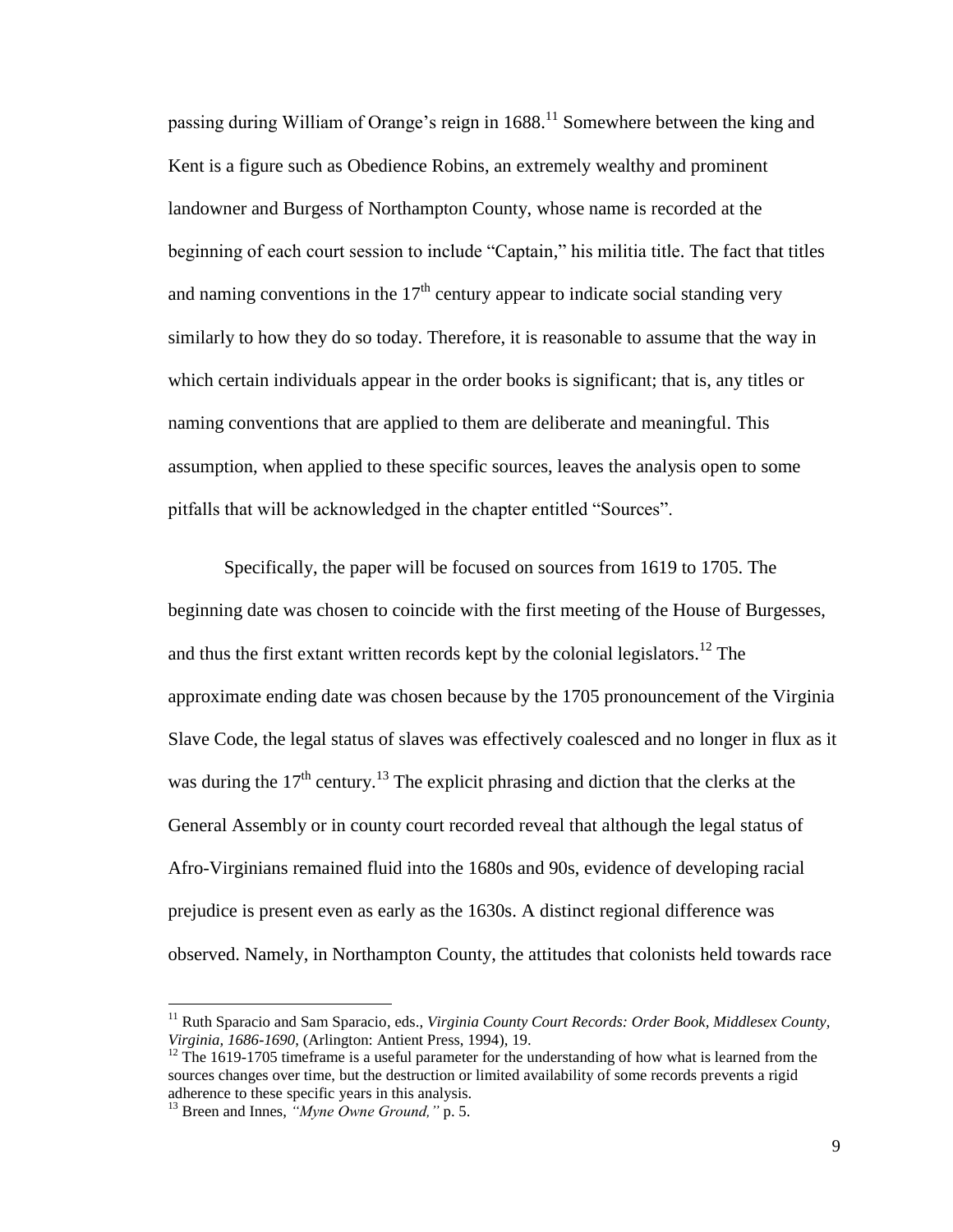were more flexible, whereas in Middlesex County, ethnicity was a much more influential and unchanging determinant of social status. Evidence of conscious distinction between black and white settlers pervades the entire time span of records in both counties, but the extent and timeline at which this recognition turned into prejudice and systematic racism varied. Several key historians' efforts to define some of these factors and establish a timeline will be evaluated against analysis of the order books and Hening statutes.

#### **The Sources**

Before this analysis of language used in Virginia slave laws can be understood, it is necessary to briefly discuss the primary sources that will be used. Legal sources, both the statutes and the order books, require that some assumptions which are worth mentioning be made. The first of these is that legal sources in general are laden with a sort of inherent relevance that comes from the function of laws in society. This relevance is based on an assumption of the rationality of the lawmakers themselves and the idea that they would not spend time and resources on creating laws for no reason. Indeed, for the  $17<sup>th</sup>$ -century burgess of the Eastern Shore, for example, it was not expedient or convenient to travel to James City or Jamestown, as the Chesapeake Bay Bridge-Tunnel was still three hundred years away. So, it is logical to assume that the laws enacted by the General Assembly were based on real, concrete problems that the colonial patriarchs felt absolutely had to be addressed in the legal code. Evidence of recurring issues being unsuccessfully legislated at the county level before being brought to the Assembly is clear. A good example is the various county ordinances that dealt with runaway slaves who refused to identify themselves or their masters. Both Northampton and Middlesex counties established their own responses to this issue before a 1672 proclamation held

10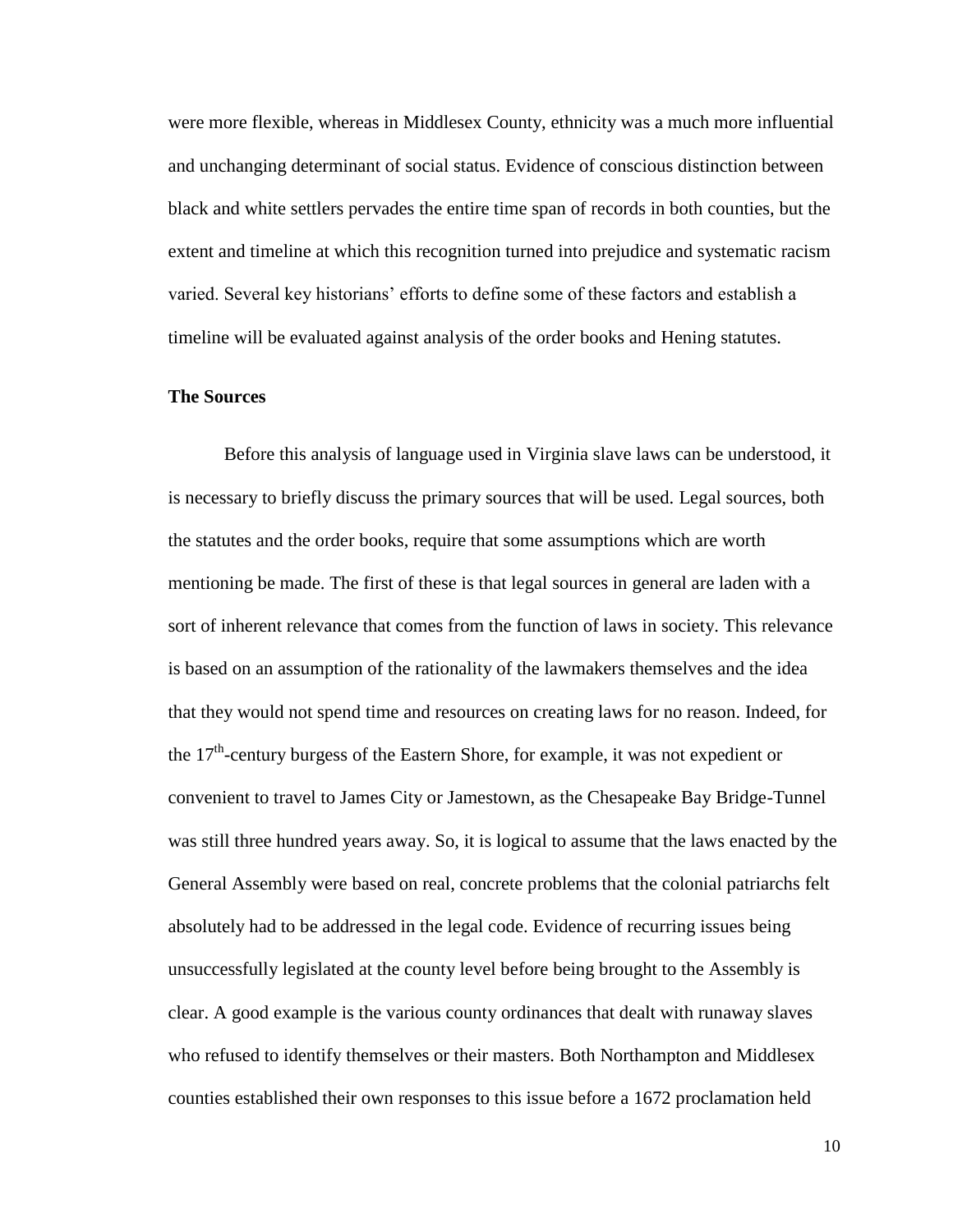that whites could legally wound or kill an enslaved person who was attempting to resist capture and to reward Indians who helped return slaves to their masters.<sup>14</sup> As such, the final response that applied to the whole colony was established. This anecdote illustrates two important points about the colony-wide laws: that they arise out of actual events, and, more specifically to the topic of this paper, that they were not created from a vacuum but rather represented the final say on issues that had previously existed in the counties.

Following from the implied importance of the law is another assumption that historians have made in order to better understand their topics: the degree of prevalence of legislation concerning an issue is a clue as to how important said issue was. Historians of  $17<sup>th</sup>$ -century Virginia have had to take on the study of a time and place in which record keeping was sparse, and many records that were kept have been lost or were destroyed during the Civil War. As such, it is difficult to precisely track colonial demographics. Even Governor Berkeley could only offer vague and unconvincing estimates of the makeup of his domain in 1670:

We suppose, and I am very sure we do not much miscount, that there is in Virginia above forty thousand persons, men, women, and children, and of which there are two thousand black slaves, six thousand Christian servants, for a short time, the rest are born in the country or have come in to settle and seat, in bettering their condition in a growing country.<sup>15</sup>

Given the lack of statistically reliable primary sources, the prevalence of slavery-related laws and cases has helped historians conclude that it was an important and influential force in the colony.

<sup>14</sup> Hening, ed., *The Statutes at Large*, vol. 2, pp. 299-300.

<sup>&</sup>lt;sup>15</sup> Enquiries to the Governor of Virginia from the Lords Commissioners of Foreign Plantations. Answered by Sir William Berkeley in 1671. Hening, ed., *The Statutes at Large*, vol. 2, p. 515.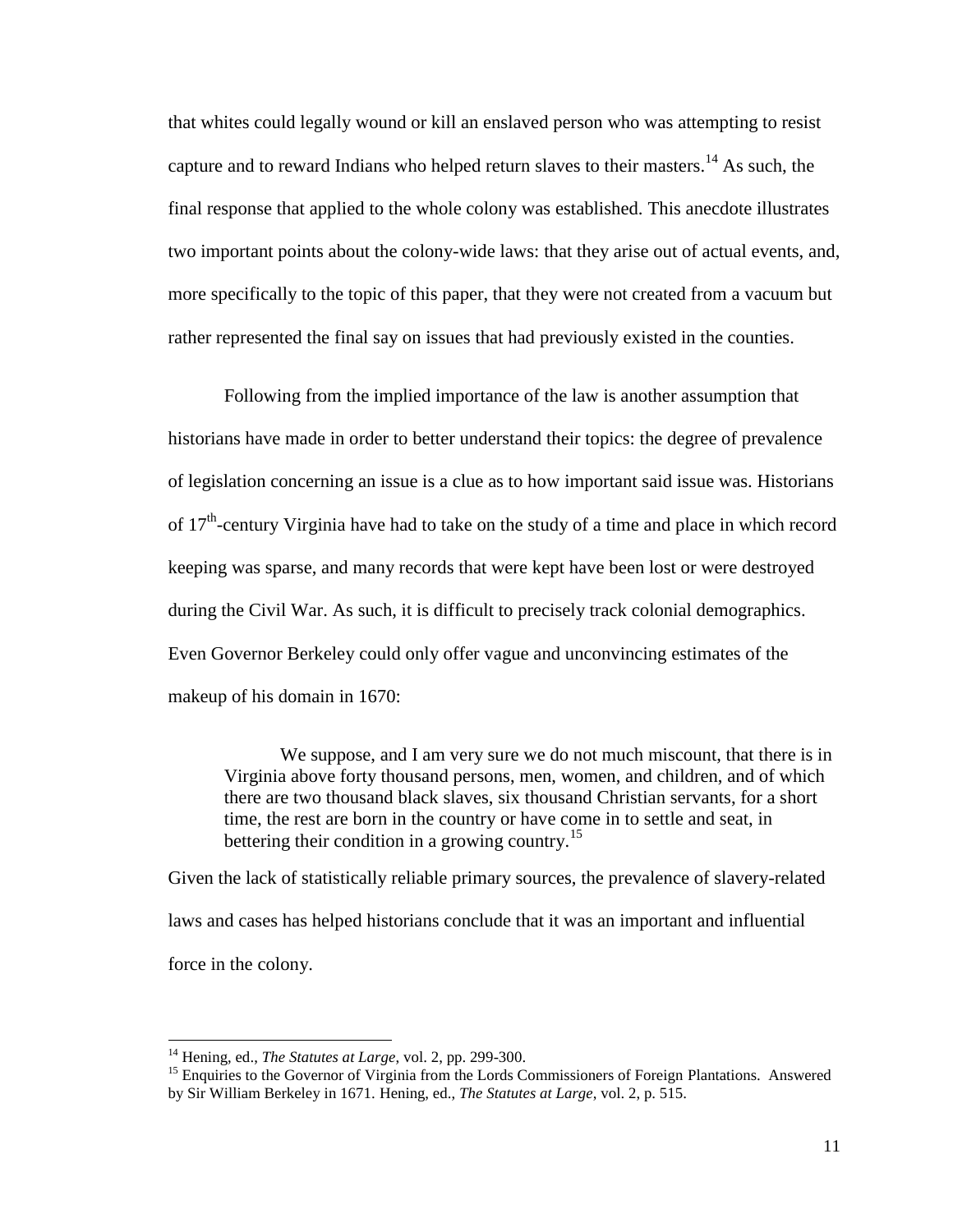Yet another pitfall to be avoided in studying these documents is to interpret them as immutable, objective truth that was handed down from an infallible legal scholar. In fact, all of the court proceedings found in the order books are summaries of courtroom events that have been filtered through the lens of the individual clerk who was tasked with writing it all down. These clerks were not stenographers. Nothing was recorded verbatim, and although the names of the presiding officials are consistently recorded, the name of the clerks themselves is obscure until the mid-1680s in Northampton County and until after 1705 in Middlesex County when the clerks of both precincts included their own names. This increased specificity, roughly coinciding with the appearance of Latin legal phrases, was a part of the overall trend of increased formality of the Virginia court system that began with the 1634 state assembly requiring county-level meetings.<sup>16</sup> So, while understanding of the order books requires recognition of the role of the individual clerks, in a way, this can also be seen as beneficial. Clerks were charged with recording events as they heard them. They did not editorialize, and especially in earlier order books which are markedly less formal, it can be reasonably concluded that the language therein is reflective of prevalent colonial attitudes.

## **Chapter 1**

#### **Northampton/Accomack County**

The territory that would later become Northampton County was incorporated in 1634 by King Charles I as a part of Accomack County, one of the eight original shires of

<sup>&</sup>lt;sup>16</sup> "County Formation during the Colonial Period," *Encyclopedia Virginia*, last modified August 30, 2012, http://www.encyclopediavirginia.org/County\_Formation\_during\_the\_Colonial\_Period, accessed February 20, 2015.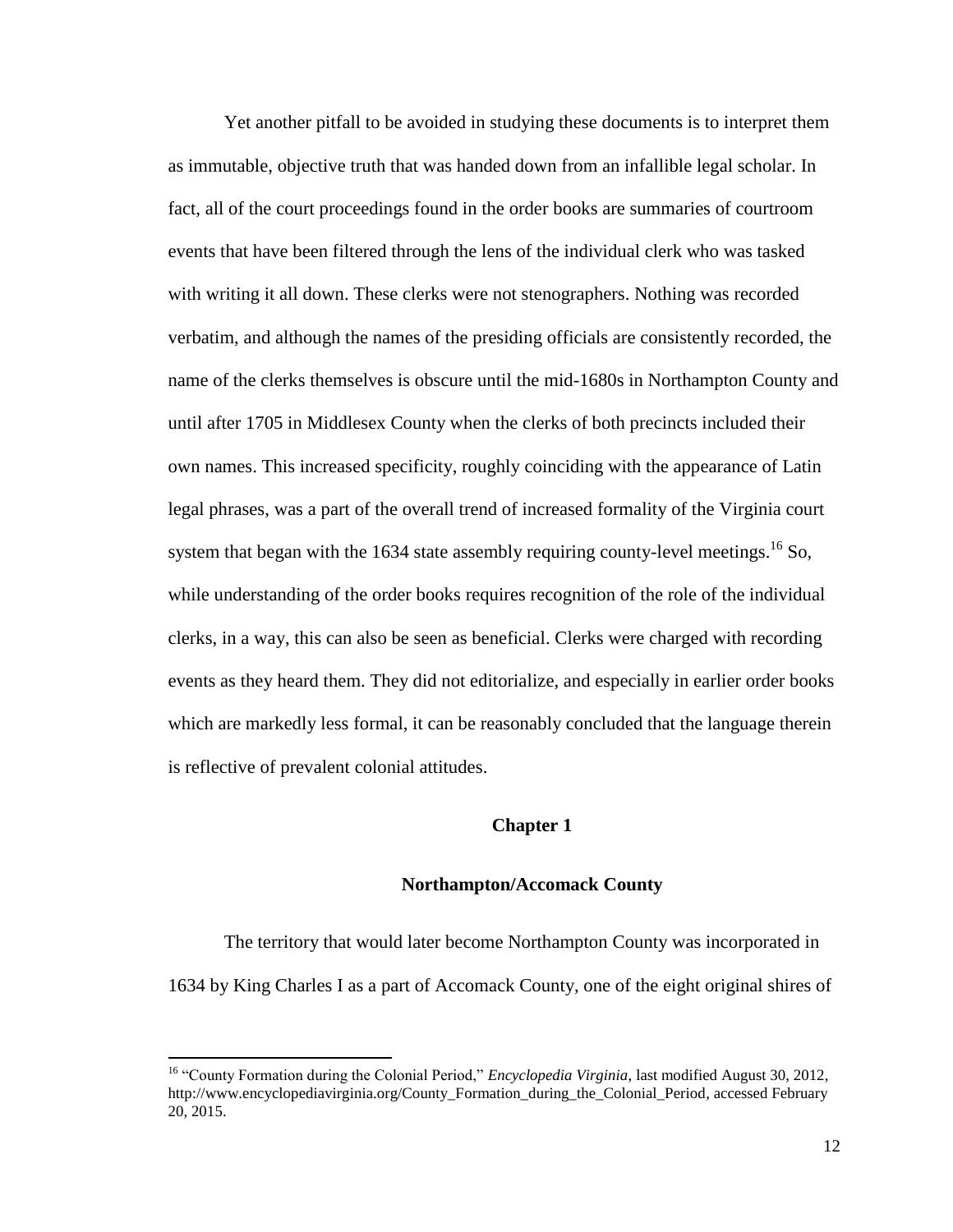colonial Virginia.<sup>17</sup> In 1643, perhaps as part of an effort to erase indigenous "savage" nomenclature from the geographical landscape or alternatively because of English Civil War conflicts, it was split and renamed, the northernmost counties remaining Accomack and the southern becoming Northampton.<sup>18</sup> It is, in many ways, an anomaly, characterized by development different from mainland Virginia counties in many ways. An obvious factor is geography. Northampton and Accomack counties make up Virginia's Eastern Shore, a peninsular exclave across the Chesapeake Bay from the rest of the colony. This arrangement looks strange on maps today, but when English colonization in the mid-Atlantic was not more than a small cluster of settlements around the mouth of the bay, Virginia resembled a more centralized territory. However, distance from Jamestown as well as some cultural differences could lead to conflict. This isolation makes Northampton of interest as a contrast to mainland counties.

The first order book from Northampton/Accomack County begins in 1632, before the formal establishment of the county. A transcription exists of a copy compiled in the late  $19<sup>th</sup>$  century by genealogist Thomas Upshur, published by Gail and Frank Walczyk of Peters Row. Frank Walczyk, who would himself transcribe later order books of both Northampton and Middlesex counties amongst a handful of other Virginia regions, makes note of the fact that he cross-checked Upshur's transcriptions with the original documents, so they can be considered generally reliable. Photocopied images that are included in the volumes preceding the transcriptions further bolster the reliability of these

 $17$  "Shire" is the English term roughly equivalent to "county", as Northampton would eventually come to be known

<sup>18</sup> "County Formation during the Colonial Period," *Encyclopedia Virginia.*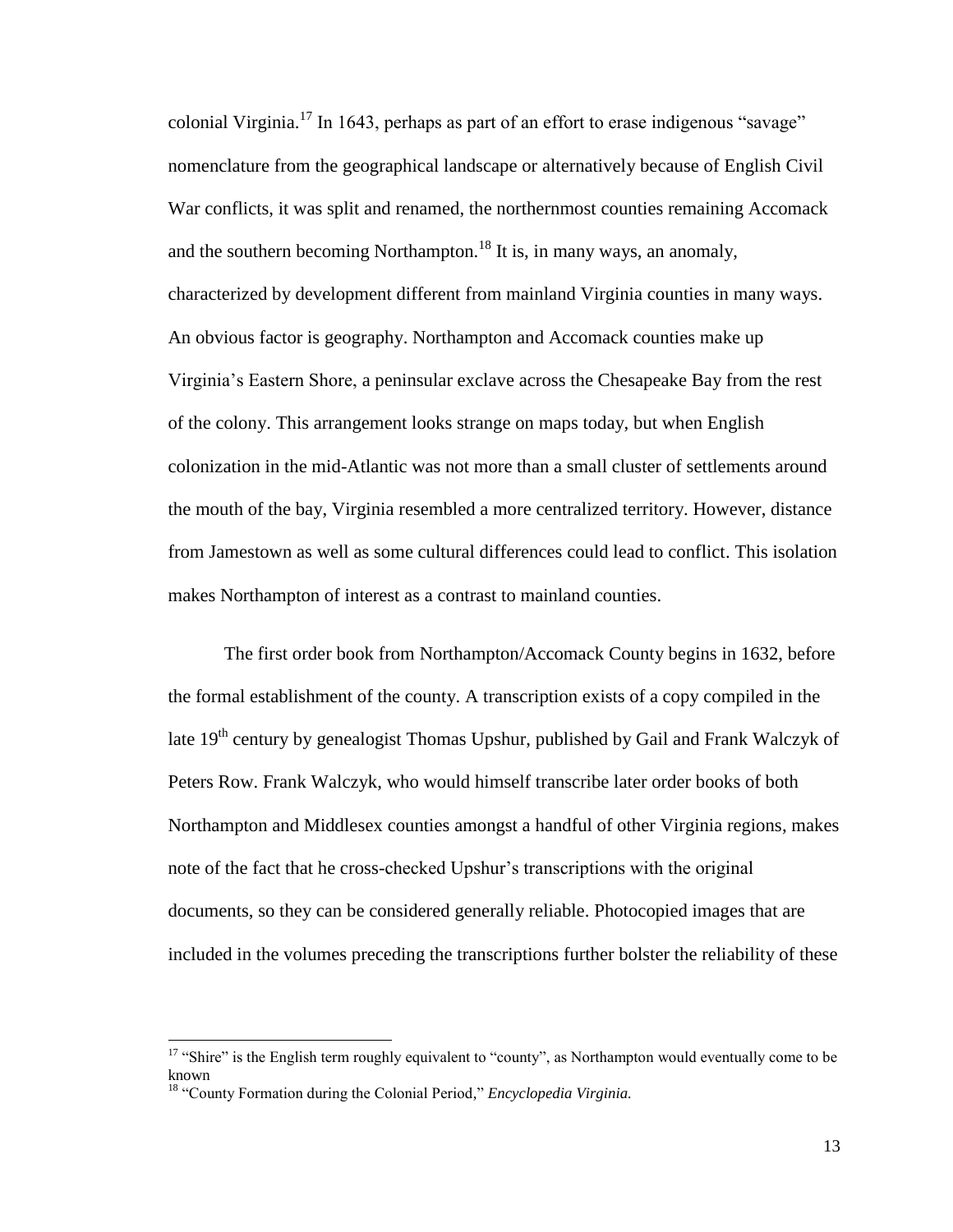sources, as does an examination of the original documents at the Library of Virginia in Richmond.

#### **The Legal Language of Race in Northampton County**

An early noteworthy instance of a Northampton County court dealing with race took place at Accomack Courthouse on August 8, 1636. Mr. John Wilkins went to the court for a somewhat unique reason. He presented "sufficient testimony to [the] court that all these persons here underwritten were and are his Servants, [they] therefore [certified] the same for a truth to the Governor and Council."<sup>19</sup> What followed in the order book was a two-column list of these "Servants," featuring, at the very bottom of the list, "1 Negro."<sup>20</sup> From earlier entries, it seems that "Servant" is understood to mean an indentured servant of indeterminate race.<sup>21</sup> For example, on May 16, 1636, "Peter Varlow Servant to Mr. Cugley" appeared in court at Accomack, where he discussed the terms of "the expiration of his indenture" with a man named John Neale and the magistrates.<sup>22</sup> So, it is clear that Varlow was a servant with an explicitly defined indenture cogent enough to be discussed in court. This places Varlow in closer alignment with the modern popular conception of "indentured servant" than "slave." This is further evidenced by the fact that he was referred to with both his first and last name. Generally, anyone appearing in the Northampton County order books with two names is white. To cite just one of many examples, in a 1651 list, each individual was listed with two names except for the ones

 $\overline{a}$ 

<sup>19</sup> Gail M. Walczyk, ed., *Northampton/Accomacke Orders, Deeds, and Wills: 1632-1640*, (Coram, New York: Peters Row, 2003), 44.

 $20$  Ibid.

<sup>&</sup>lt;sup>21</sup>This use of the word "Servant" contrasts with Middlesex County nomenclature. As will be discussed in a later chapter, Middlesex County lacked a catch-all term for laborers of both races; the order books reflect the predominant use of "servant" in reference to white indentured servants as "Negro" became virtually synonymous with "slave."

<sup>22</sup> Walczyk, ed., *Northampton Orders, 1632-1640,* 44.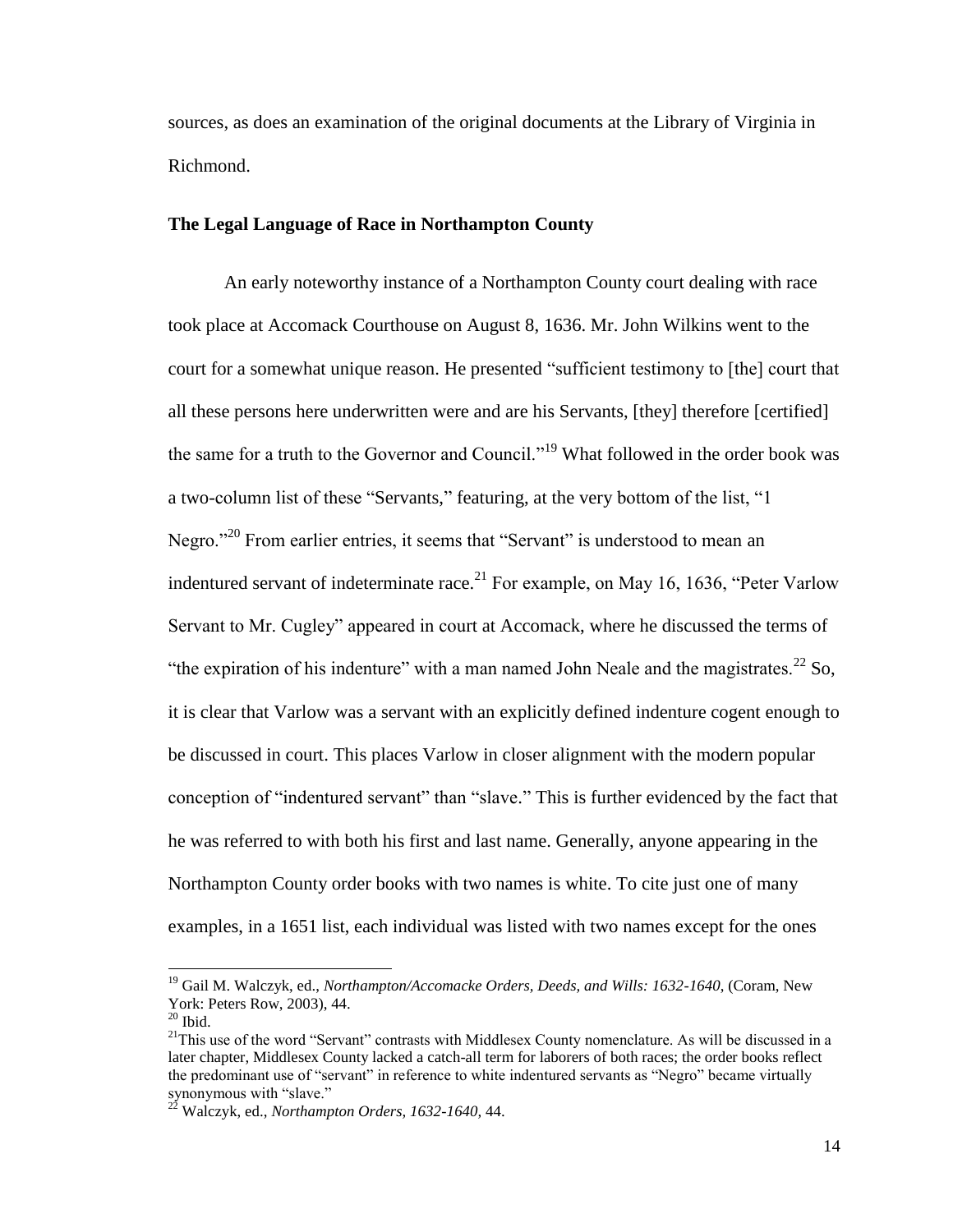that were obviously black: "…Dorothy Burns, John Carey, Domingo, Sirria, and Pattama Negroes, John Jones…"<sup>23</sup> However, Varlow was still a "Servant," placed on the same level as the "1 Negro" on the Wilkins list.<sup>24</sup>

Taking a step back from the subtle implications of this specific word choice to examine the court case as a whole helps to elucidate how the record reflects an instance of racial bias. Why does this record exist? For some reason, Mr. John Wilkins traveled from his plantation to the county seat in order to appear in court. This trip in itself may not have been an easy task. He also appeared "by sufficient testimony" with aforementioned list "underwritten."<sup>25</sup> Although the order book leaves the exact meaning of this testimony unspecified, whatever Wilkins produced was enough to convince the court that a specific group of individuals was in service to him. Perhaps he came with notarized or otherwise officiated indentures or labor contracts. But why did he do this? Because it took a certain amount of time and resources to appear in court, it stands to reason that it must have bestowed some advantage upon Wilkins. A possible explanation is that he presented an official list of his servants in order to reap the benefits entitled to him under Virginia's headright system. The headright system, established in 1618 to attract permanent settlers to Jamestown, provided fifty acres of land to anyone who could pay his or her way to the colony. Crucially, it also allotted the same land to anyone who paid the way of another person, who would arrive as a laborer legally bonded to his or her sponsor. This arrangement tied the planter's interest in more land to the Virginia Company of London's interest in greater population, and it was eventually expanded in

<sup>23</sup> Gail M. Walczyk, ed., *Northampton/Accomacke Orders, Deeds, and Wills: 1651-1654*, (Coram, New York: Peters Row, 2003), 14.

<sup>24</sup> Walczyk, ed., *Northampton Orders, 1632-1640,* 44.

 $25$  Ibid.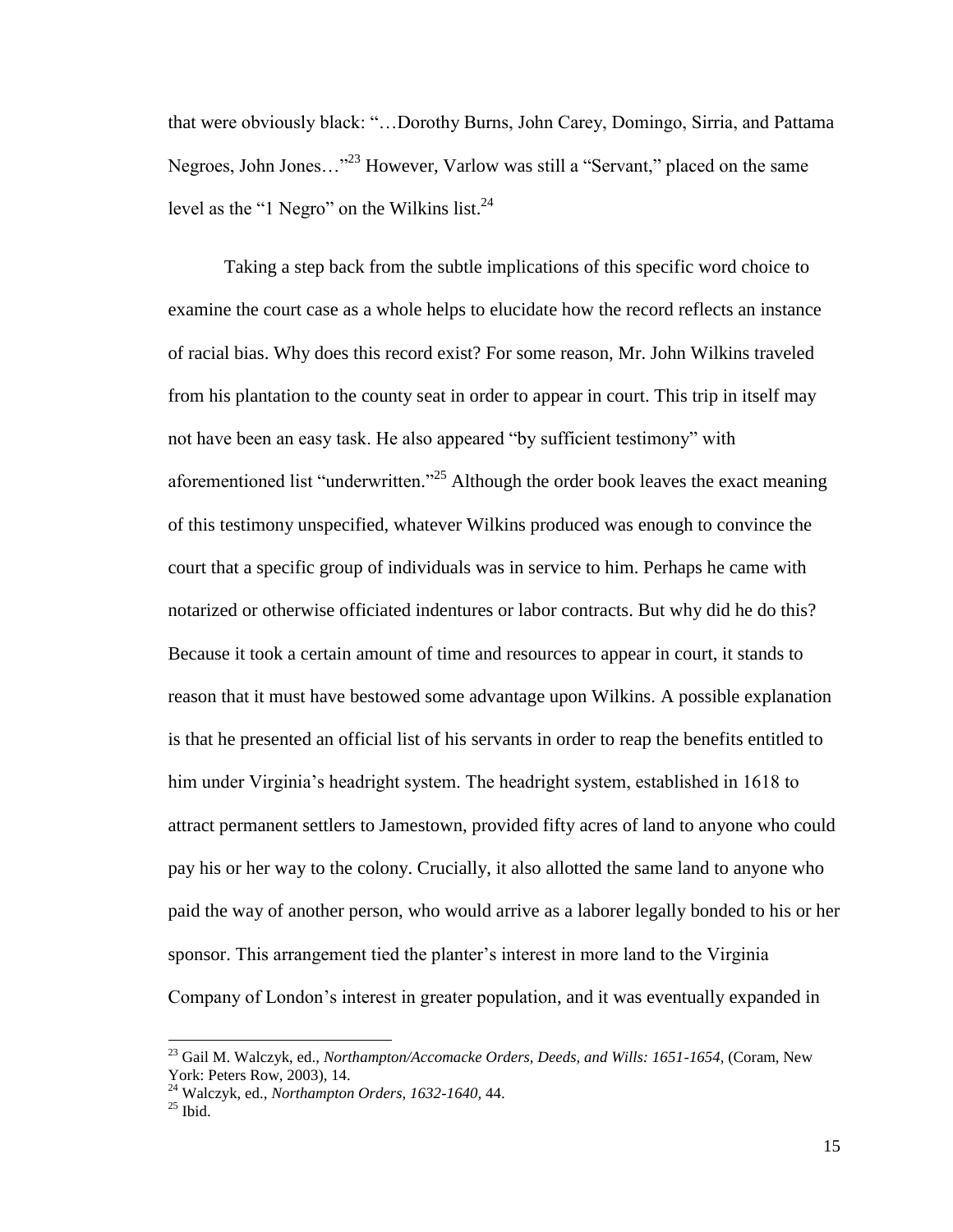scope to include slaves as well as indentured servants. This illustrates a factor that may have played a role in Wilkins' decision to codify the status of his servants. Whether he had just arrived in Virginia, or just paid for the passage and associated land of a new group of servants, he had demonstrable, tangible interest vested in solidifying his claim to owning either these people or their labor.

When viewed through the lens of the headright system, the Wilkins case can be seen to illustrate contrast between legal and social attitudes. Wilkins thought it necessary to count each individual to maximize his own benefit. He was not alone in this—other similar lists that are found in the order books similarly reserve the listing of the "Negro" until last, and some conclude with multiple "Negroes." The legal importance of the individual "Negro" servant is clear, and it contrasts sharply with the obvious difference that places this unnamed "Negro" in a separate position, both in the physical list and in the view of whoever wrote it down: the very fact that the "Negro" is unnamed. There is no other apparent difference between the status of the indentures listed and the "Negro" except for ethnicity. Indentures of both races got the same treatment legally. At the very least, they afforded Wilkins equal advantage per head. However, these individuals were very obviously treated differently. Whether the judge or the clerk or even Wilkins himself was responsible for the diction, at some point, a "Negro" was verbally excluded from a group of white settlers for no other discernible reason than race. This constitutes evidence of a developing race consciousness in  $17<sup>th</sup>$ -century Northampton County, as well as a nascent prejudice against Afro-Virginians.<sup>26</sup>

 $^{26}$  The timing of this trend towards greater racial prejudice has been the subject of much recent scholarship. In the section entitled "Timeline" in Chapter 3, some key interpretations of this question will be considered and knowledge from the order books and Hening statutes will be applied.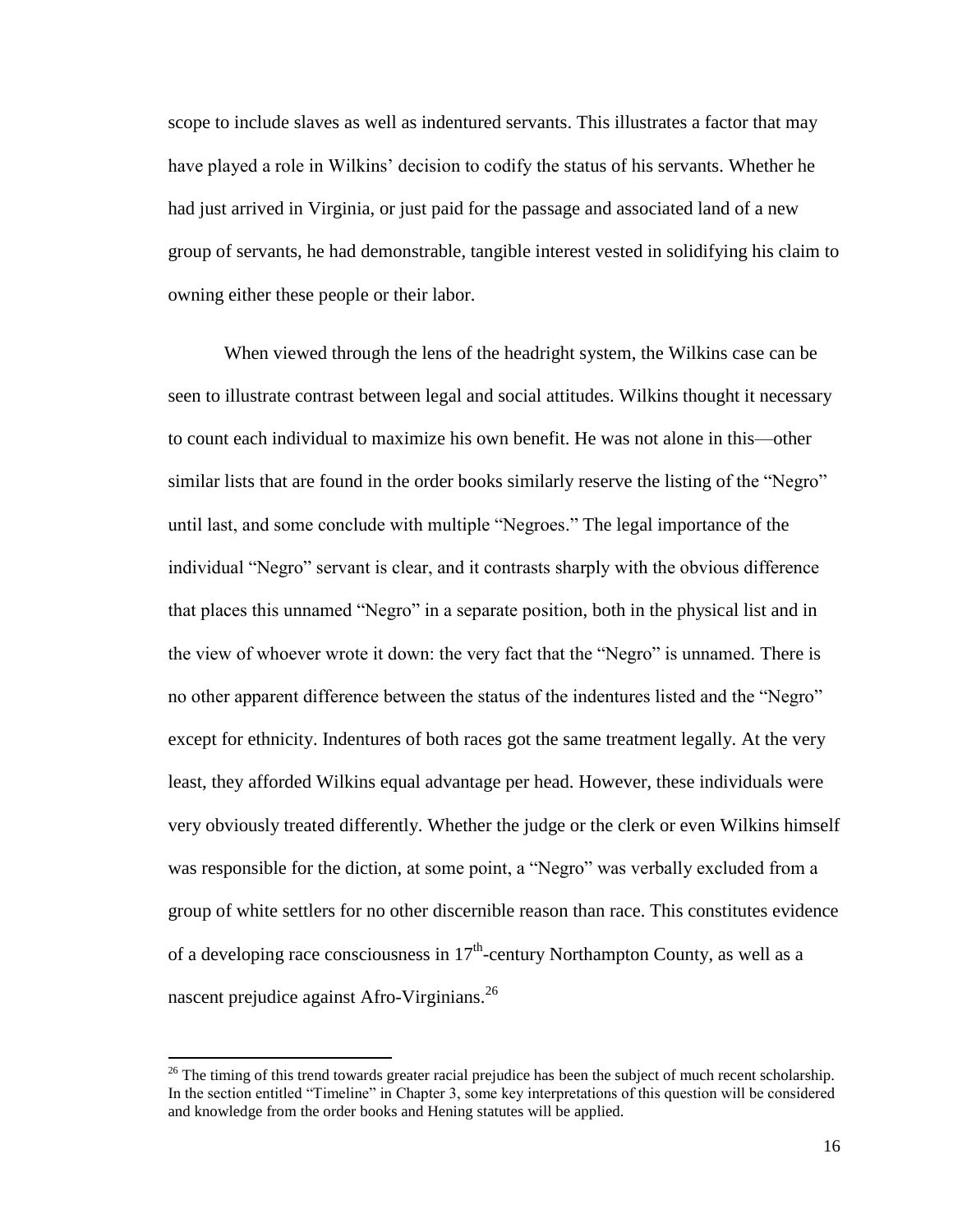Although the Wilkins case is evidence of racial prejudice, the picture is complicated by several later cases that paint a more fluid picture of race relations in Northampton County. One such case is the repeated involvement of Francis Payne in legal matters that came before the county court. Having purchased his freedom in 1649, Payne was a free black, and was involved in a series of court disputes beginning in 1651.<sup>27</sup> The first of these was a suit, brought by Payne, "against so much the estate of Joseph Edlowe of Maryland."<sup>28</sup> The dispute arose from supposed non-payment on a heifer that Payne had sold to Edlowe, but more important than the specifics of the case are some details of the context and language used. First of all, it is notable that Payne was legally entitled to stand in court. This is important because it reflects an early privilege extended to Afro-Virginians that was not destined to last. In 1705, Afro-Virginians, both free and enslaved, completely lost their right to testify and represent themselves in court, unless they were called upon to testify against or in support of other black people. So, Payne's presence in the Accomack courtroom that day is itself noteworthy, and has implications regarding the overall status of race relations in the county that will be discussed later. However, not only did Payne stand in court, he actually won the case. He was granted "the sum and quantity of three hundred and ten pounds of tobacco and cask…until a legal trial shall forthwith determine thereof."<sup>29</sup>

However, in a later appearance that also gives some more insight into racial attitudes in the colony, Payne did not fare quite as well. On December 29, 1651, in a case against one Randall Revell, he lost an unspecified dispute for unspecified reasons, and

<sup>27</sup> Walczyk, ed., *Northampton Orders: 1651-1654,* 29.

 $28$  Ibid.

 $29$  Ibid.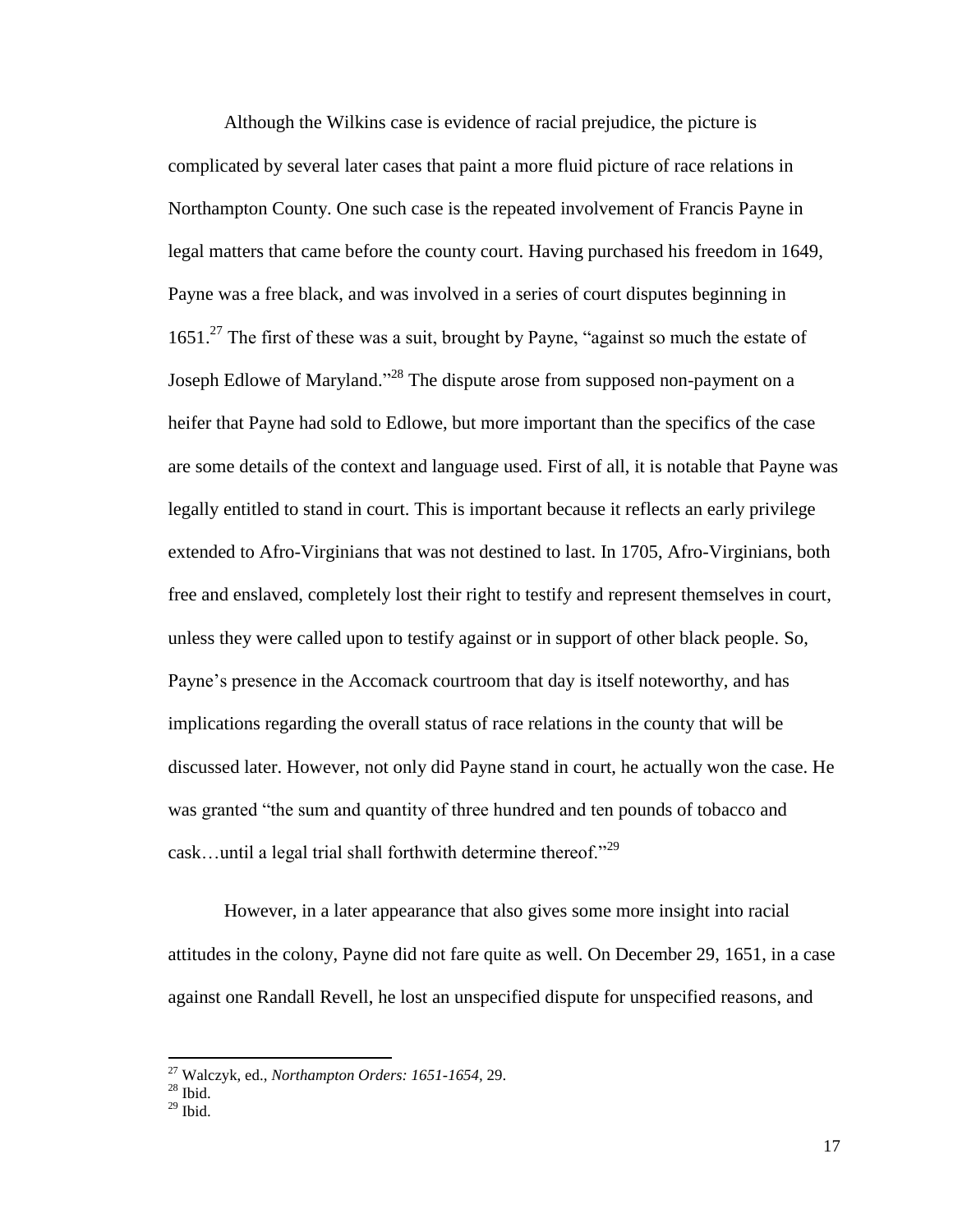was ordered to pay "four hundred pounds of tobacco and cask."<sup>30</sup> Importantly, this judgment is very typical of what is found in the order books. Generally, tobacco was the dominant medium of transaction that colonial courts mandated. In fact, in the combined 100 years of order book records analyzed for this project, only one fine was paid in currency rather than tobacco, and it was made payable to someone living in England. Specifically, the amount that Payne was made to pay is also typical. Interestingly, it is even typical of some judgments rendered against some individuals known to be white planters, even extremely wealthy ones such as Eastern Shore big-shot Obedience Robbins. If Payne was expected to pay such a significant amount, it follows that there was some reasonable expectation that he could pay it. It appears that he did, in fact pay it: never again did this particular contract appear in the order books, and, had he found himself unable to pay, he probably would have been made to appear in court again. Evidence of Payne's comparative affluence is bolstered by his final appearance in the Northampton County order books. In 1652, he paid Jane Eltonhead, the wife of his former master, the extremely large quantity of "sixteen hundred and fifty pounds of tobacco" and "two servants" in fulfillment of a stipulation in the terms of the 1649 contract that bought his freedom.<sup>31</sup> Clearly, Payne was a significant economic force despite his ethnicity and origins in slavery. His access to legal standing, legitimized by his success in the suit and guarantee of a trial, seems to contradict the idea of growing racial prejudice against Afro-Virginians.

However, the subtleties of how the order book referred to Payne support the idea of attitudes that acknowledged racial difference in a way that verged on prejudicial.

 $30$  Ibid., 54.

<sup>31</sup> Ibid.*,* 99.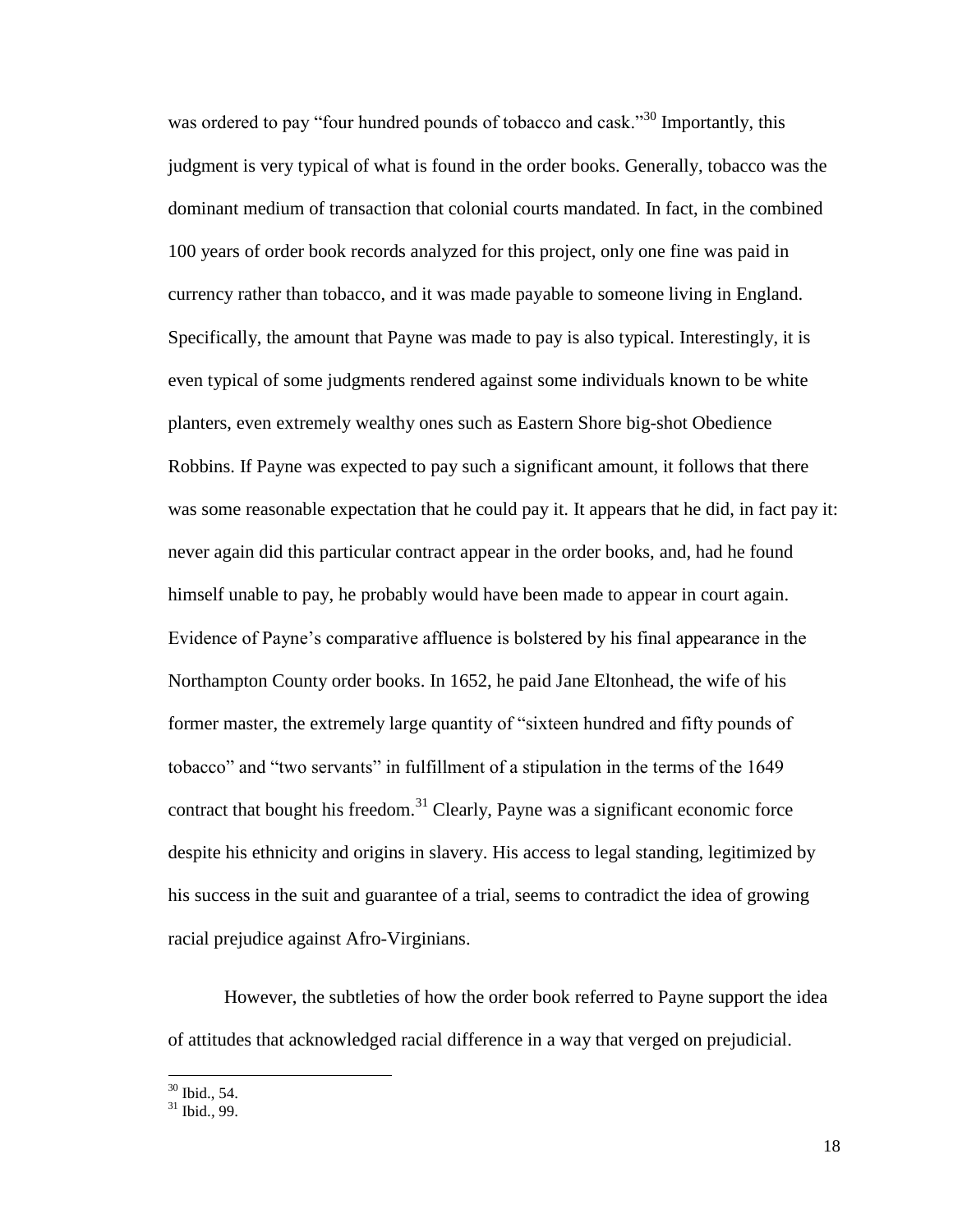Every time Payne was mentioned by name, he appeared as "Francis Payne Negro."<sup>32</sup> He received a first and last name but also a racialized suffix. In a way, the order book depicted him as a hybrid of a white "Servant", billed with a first and last name, and a black man whose status would come to be sufficiently summarized with only the word "Negro", virtually synonymous with "slave." By purchasing his own freedom, Payne gained a concrete, distinctly defined advantage: legal standing, taken in this case to mean the ability to act on his own behalf as a legally recognized person. Colonial justices of the peace also acknowledged this ability, as is evident in his legal victories. He also gained a symbolic marker closely associated with whiteness: his surname. The source of his surname came is unclear; certainly it was not from his former master and mistress, Jane and William Eltonhead. Perhaps it was chosen arbitrarily: after all, its importance lay not in its use as a family identifier but in how it functioned as an indicator of labor status. Payne was even able to achieve relative wealth to the degree that he functioned as more than a marginalized yeoman planter. However, he was unable to completely shed all vestiges of servitude, and, by what must have been a conscious decision by a clerk, he was saddled with a reminder of his ethnicity. Although it is basically impossible to truly get into the head of someone who lived 400 years ago on a psychoanalytical level, the fact that Payne's signature was transcribed as only "Francis Payne" leads to some interesting, albeit ahistorical, conjecture on how he may have self-identified. It is difficult to attribute the decision of the clerk to transcribe Payne's name as he did to anything other than some level of prejudicial thought. Legally, it did not matter that Payne was black. He was a free man, entitled to legal protection and agency. This agency appeared to be widely considered legitimate, as he appeared in front of the richest of the white

 $32$  Ibid.

 $\overline{\phantom{a}}$ 

19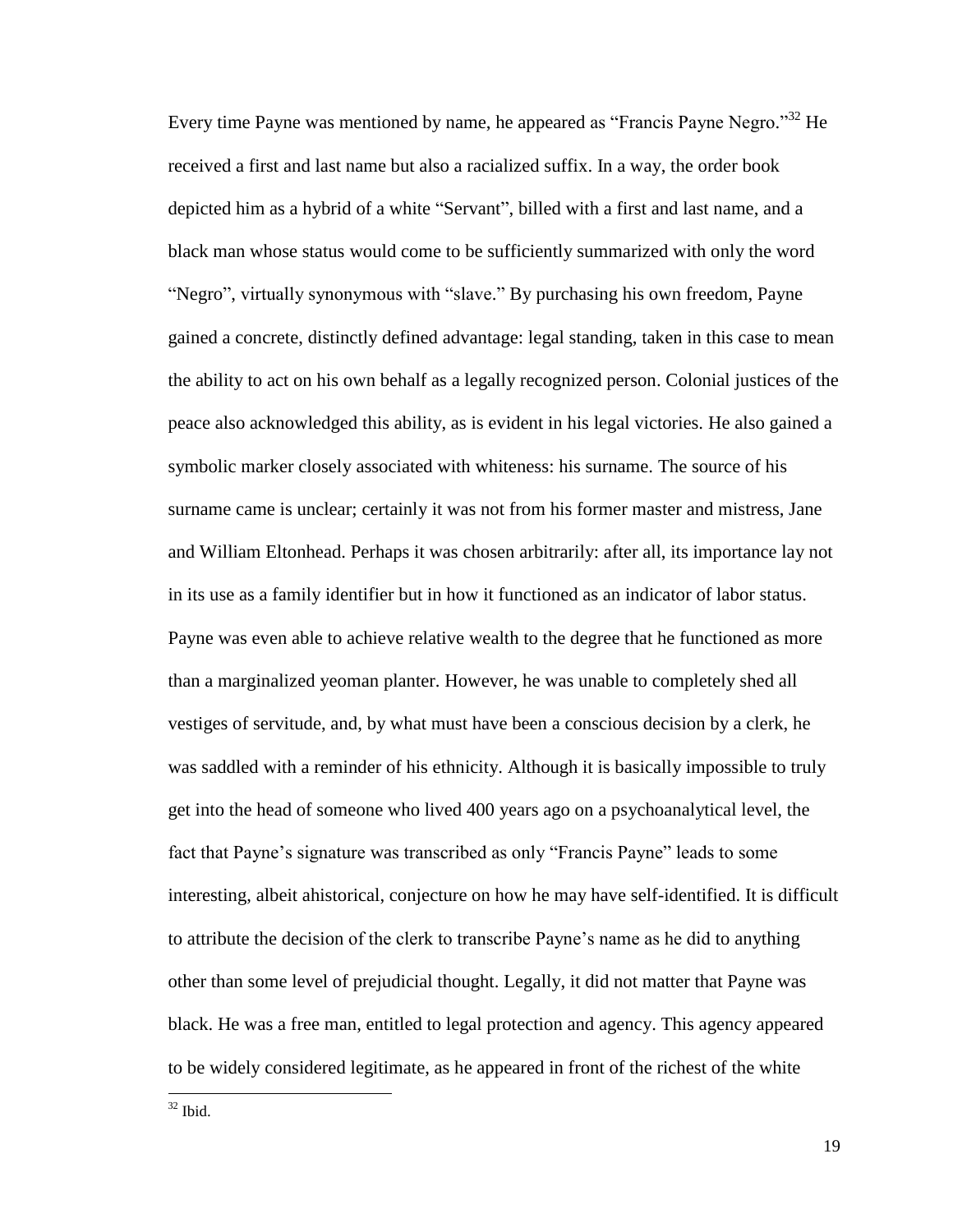planter elite of his county and won a considerable sum of tobacco. Clearly, on some level, his race did matter, and it was allowed to shine through.

#### **Race, Gender, and Legal Identity in Northampton County**

Some of the Northampton County cases also give insight into the role that gender played in the formation of legal identity. A notable trend in the Northampton order books is the tendency to refer to unnamed Afro-Virginian males as "Negros" and to refer to unnamed Afro-Virginian females as "Negro women" or slightly more rarely "Negro girl[s]" (although admittedly, the "Negro girl" identifier constitutes weaker evidence of a gender-based difference than does "Negro woman" because of frequent references to "Negro boys" and the complete absence of the term "Negro man;" an Afro-Virginian male, as previously discussed, is described as only a "Negro"). Due to the volume of dense content in the order books, a detailed description of each instance in which these terms are applied would be rather cumbersome. So, to once again cite only a few examples that are typical of a general trend, a 1652 registration of a 1642 document noted that Marylander Thomas Jacob gave away "[his] Negro woman Sussanna" to an Accomack couple, and on May 25, 1652, Captain Francis Pott submitted as evidence a document proving that he had sold a "Negro woman" to his brother in  $1646$ <sup>3334</sup>

Another interesting passage that deals with gender is the case of Emmanuel Driggus. In a court session held on May 24, 1652, Driggus, a servant of Captain Pott of Northampton County, purchased the freedom of his daughter Jane.<sup>35</sup> Many factors make this case unique. Firstly, Driggus was an Afro-Virginian man who was clearly identified

<sup>33</sup> Ibid.*,* 64.

<sup>34</sup> Ibid., 27.

 $35$  Thid., 66.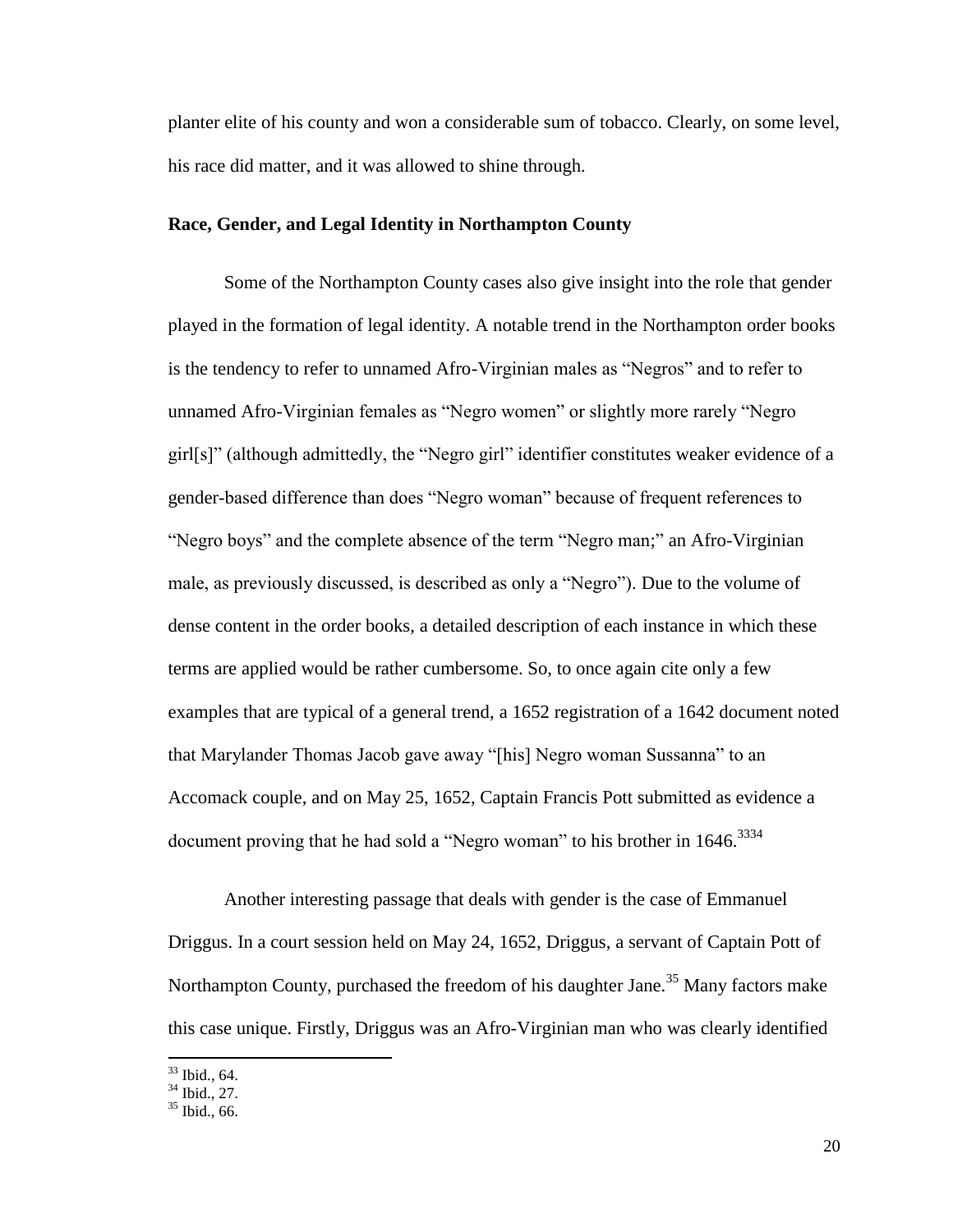as a servant. The May 1652 pronouncement leaves his status unspecified, but the following January, "…Emmanuel Driggus and Bashawe Farnandos Negroes" were revealed to be "now servants unto Capt. Francis Pott."<sup>36</sup> However, Driggus was still able to purchase the freedom of his eight-year old daughter. This legal ability was unique to pre-1705 Northampton County. No cases are found in most of the Middlesex County order books, and while this practice may not have become explicitly illegal in the 1705 slave code, a colonial magistrate most likely would have interpreted the law to forbid it.

The origin of Driggus' legal right to purchase his daughter's freedom is more easily understood in the context of Afro-Virginian access to legal standing as previously discussed in the analysis of Francis Payne. The economic factor that made the event possible is more subtle. After all, if Driggus was a servant to Captain Pott, where did he get the money? The exact price was unspecified, but the term "approved satisfaction and full payment" suggests a monetary exchange. $37$  Furthermore, what source gave Driggus the necessary economic autonomy to take an action so incongruous with enslaved or indentured status? Lawyer and legal historian Paul Finkelman helps to account for this by explaining that during lulls in the colonial tobacco market, some servants and slaves were afforded the right to farm their masters' plots in their own right, and therefore entitled to a share of the profits: a system roughly analogous to  $19<sup>th</sup>$ -century sharecropping.<sup>38</sup> Indeed, a later mention of Driggus in the order books bears this out, when in January of 1653, his meritorious care of several hogs caused his master to bequeath them to him.<sup>39</sup>

<sup>36</sup> Ibid., 95.

<sup>37</sup> Ibid., 66.

<sup>38</sup> Paul Finkelman, *Slavery and the Law*.

<sup>39</sup> Walczyk, ed., *Northampton Order Books: 1651-1654,* 66.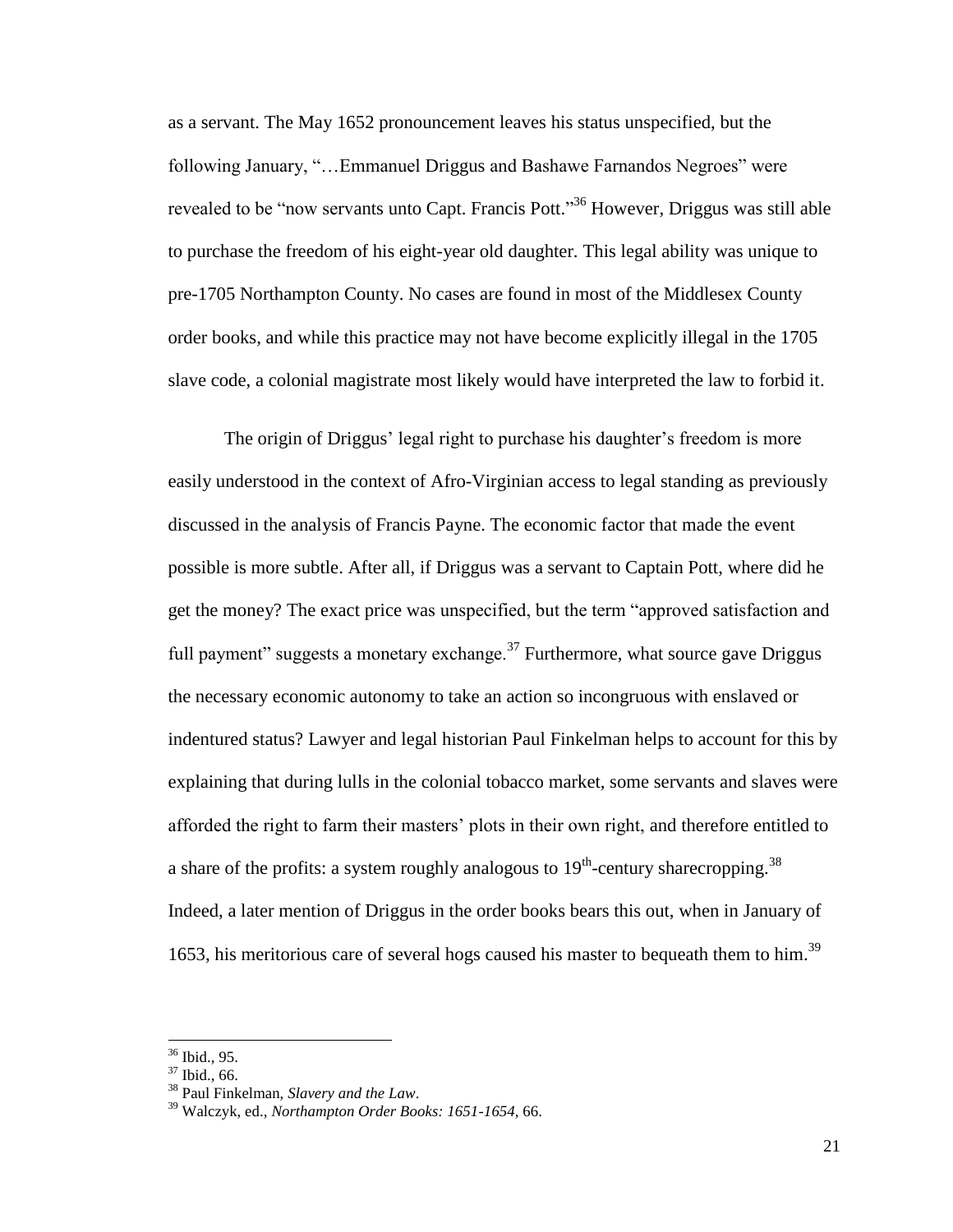Bearing the conditions of Driggus and his story in mind, the diction of the order books takes on a new significance. The Driggus case indicates that gender could act as a more fluid agent of change in social status than could race. It constitutes evidence that gender allowed you to shed a racial identifier but status did not. Emmanuel Driggus' daughter was not designated as a "Negro," but Driggus himself was. His daughter was probably not of mixed ancestry, because if she was, the order books certainly would have said so—they are rife with examples of servants being designated "Mulatto" in a similar way to how the "Negro" identifier was used.

One of the most important scholars of how race and gender interacted in colonial Virginia is Kathleen M. Brown, who addresses the subject in her book *Good Wives, Nasty Wenches, and Anxious Patriarchs: Gender, Race, and Power in Colonial Virginia*. In this volume, Brown introduces an important and convincing claim that, when expanded upon, helps to explain why gender may have been a more influential determining factor of social status than race. Brown points out the fact that there is no set of definite biological characteristics that is defined by "race" in the sense of black or white, and that the English colonists had yet to conceive of different ethnicities in this way. Brown cites various firsthand accounts of early European colonial voyages to Africa, and highlights that although obvious differences in complexion were noted, the essential discourse of white supremacy and black inferiority was absent.<sup>40</sup> Although, as will later be discussed, the order books indicate some racially prejudiced thought, these ideas were still very much in flux. Ultimately, gender roles that had been more firmly

<sup>40</sup> Brown, *Good Wives,* 2266.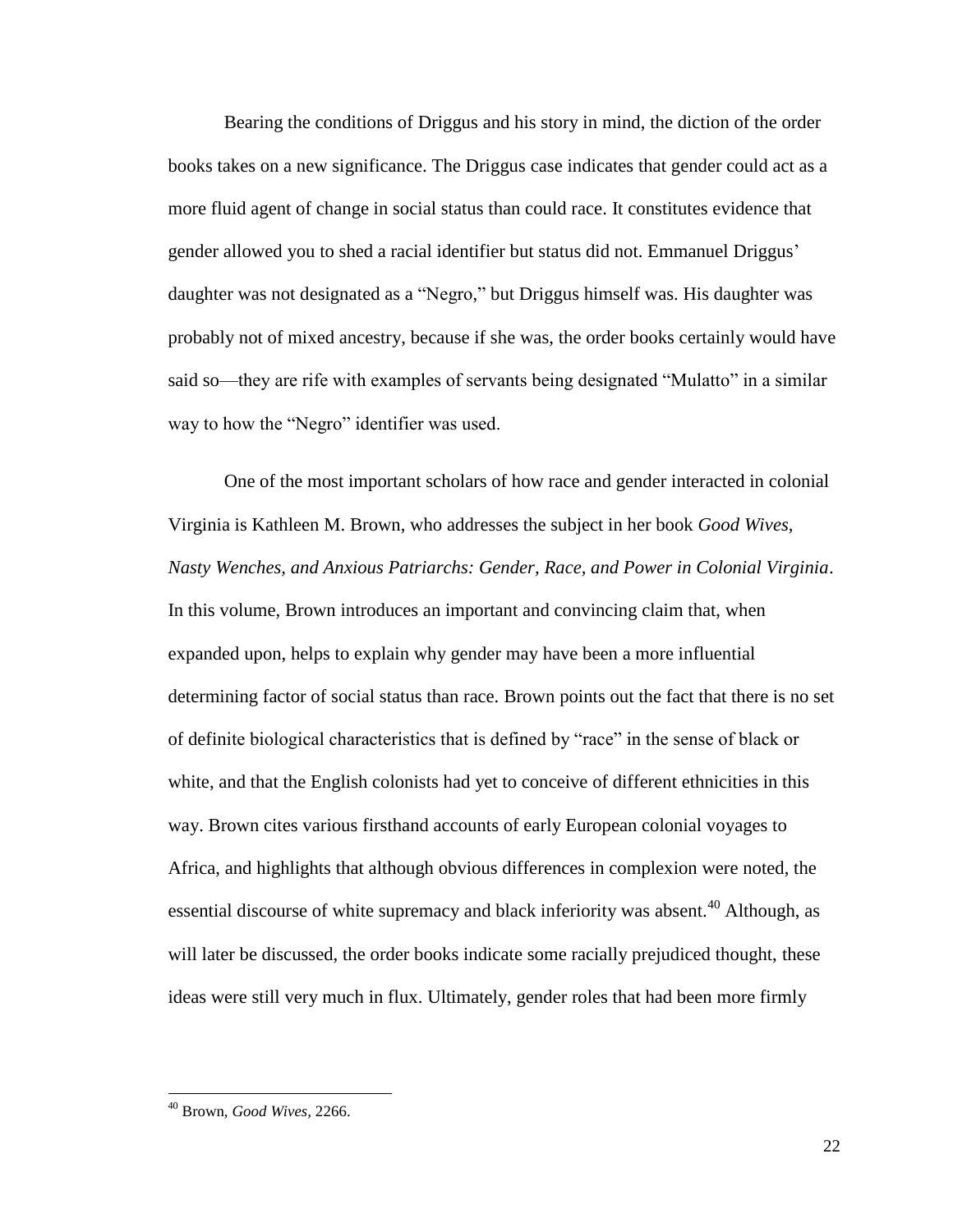established in both English and African conceptions could sometimes prove to be more strong actors in the negotiation of identity than could race.

#### **Anthony Johnson**

No history of race relations in Northampton County, or, indeed, even a general history of the county or the colony is complete without some mention of the remarkable life of Anthony Johnson. Johnson's story, as dynamic as the man himself, is remarkable for the unique insights it reveals. Much like Francis Payne and Emmanuel Driggus, Johnson was a free black man who was able to rise to great economic prominence and elevated social standing, arguably greater than most other Afro-Virginians. Due to this relative power and influence, Johnson left a paper trail through the courts that allows for the construction of a comparatively more comprehensive biography. T.H. Breen and Stephen Innes point out that Johnson has "fared poorly at the hands of historians."<sup>41</sup> They emphasize that centuries of historians, particularly before the American Revolution, viewed the  $17<sup>th</sup>$  century as a time "filled with failures, massacres, and stupidity" and note that many "would not have found Johnson's story edifying."<sup>42</sup> In an effort to fill in this historiographical gap, Breen and Innes provide a narrative of Johnson's life in their volume entitled *"Myne Owne Ground": Race and Freedom on Virginia's Eastern Shore, 1640-1676.* Their narrative is more useful than what can be learned about Payne and Driggus because extends slightly farther than solely his appearances in the county court. One of the main takeaways from Breen and Innes' depiction of Anthony Johnson is the fact that he owned property was the most important factor that allowed him to accumulate

<sup>41</sup> Breen and Innes, *Myne Owne Ground,* 14.

 $42$  Ibid., 7.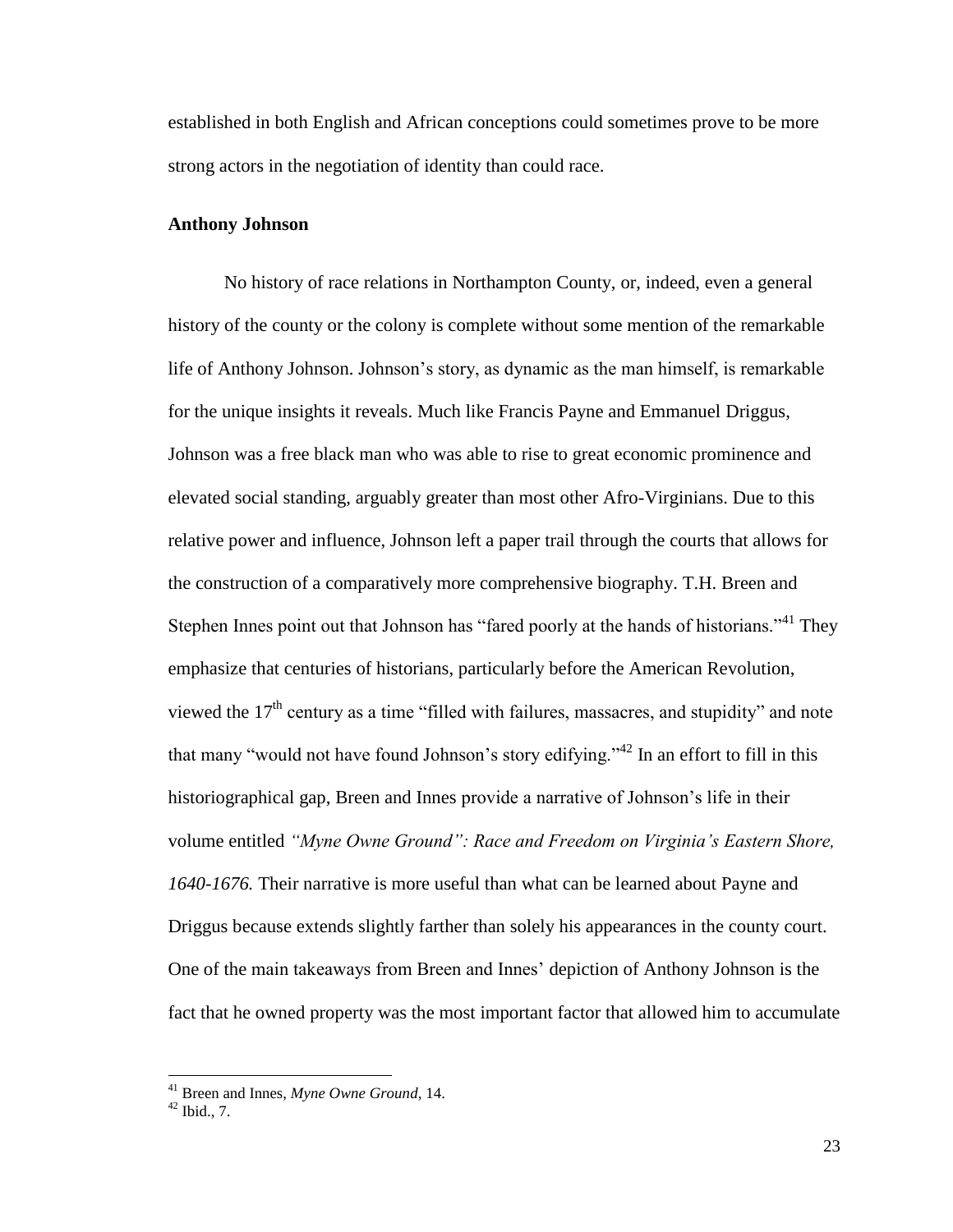wealth and respect from white neighbors while avoiding subjugation and enslavement: in short, "property made the difference."<sup>43</sup> Breen and Innes effectively argue this claim, but only for the case of Anthony Johnson. However, the key difference that property made can also be applied to Francis Payne and Emmanuel Driggus.

Johnson is well known for his involvement in a protracted legal battle in the early 1650s known as the Casor suit. To summarize briefly, the dispute concerned John Casor, an Afro-Virginian who was working on Johnson's estate under uncertain circumstances in October of 1653. It was just this uncertainty that led to the dispute. Casor claimed that he was an indentured servant who had fulfilled the terms of his contract, not a slave who owed Johnson a lifetime of service, and that Johnson had therefore held him illegally for "at least seven years"<sup>44</sup> In the legal kerfuffle that was soon to play out, Johnson claimed that he had never before seen this indenture. Casor's rejoinder was that it was originally signed by a Mr. Sandys who lived "across the Baye."<sup>45</sup> Although the veracity of this claim is not readily clear, the court seemed predisposed to rule in Casor's favor. At least, Johnson thought so, as he made a formal statement that discharged "John Casor Negro from all service, claims, and demands" and also granted him freedom dues of "corne and leather."<sup>46</sup> Crucial in this statement is the way that Johnson named Casor: John Casor Negro. This is identical to the way in which those Afro-Virginians known to be free were named, such as Francis Payne and Emmanuel Driggus.

Unfortunately for Casor, his play for freedom, whether real or imagined, failed. Johnson remained rankled by the decision, and brought the matter before the court for a

 $43$  Ibid., 5.

<sup>44</sup> Ibid.*,* 13.

 $45$  Ibid.

 $46$  Ibid.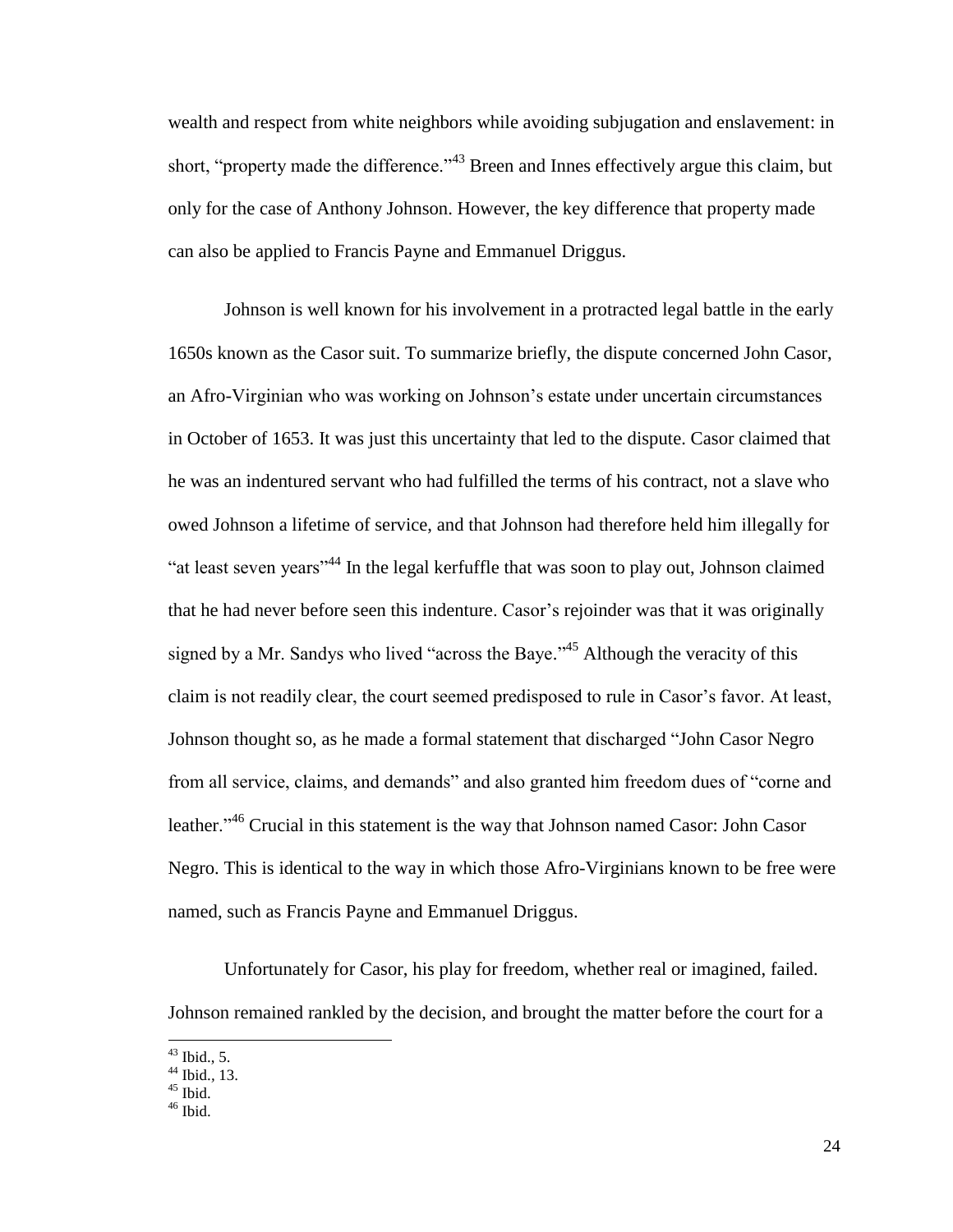second time two years later, aiming to win Casor back. This time, he was victorious: "The said Jno [sic] Casor Negro shall forthwith bee returned unto the service of his master Anthony Johnson."<sup>47</sup> In the second court pronouncement, Casor also appeared as "one Jno Casor a Negro," "Jno Casor," and "said Negro (Jno Casor)."<sup>48</sup> Although spelling during this era was far from standardized (perhaps the most amusing example of this is the York County manuscript in which "Philadelphia" is spelled four different ways a single paragraph), this varied diction is anomalous. Throughout the order books, naming conventions of individuals are stable, as they carry connotations of race and labor status such as those previously discussed. This makes the apparent confusion of the clerk conspicuous. Notable is that this confusion only exists in the second court proceeding, that is, the instance in which Casor's status is unsure. In this way, the treatment that Casor receives in the diction of the courts can be seen to connect to his status, lending more validity to conclusions drawn from this sort of analysis. Furthermore, it is no coincidence that this uncertainty of status manifests itself so clearly in a record from the Eastern Shore, the location which has been demonstrated to be characterized by more fluid racial attitudes.

Raising the question of why Casor's status was perceived as uncertain by the clerks reconnects the event with one of Breen and Innes' main points: property. Obviously, Casor's ethnicity and complexion did not change in the years of his freedom from Anthony Johnson. The only thing that changed was Casor's personal wealth. Little is known about how Casor spent his short period of freedom, but emancipation due to a wealthy white patron-like figure coupled with freedom dues certainly constitutes a shove

 $47$  Ibid., 15.

 $48$  Ibid., 14-15.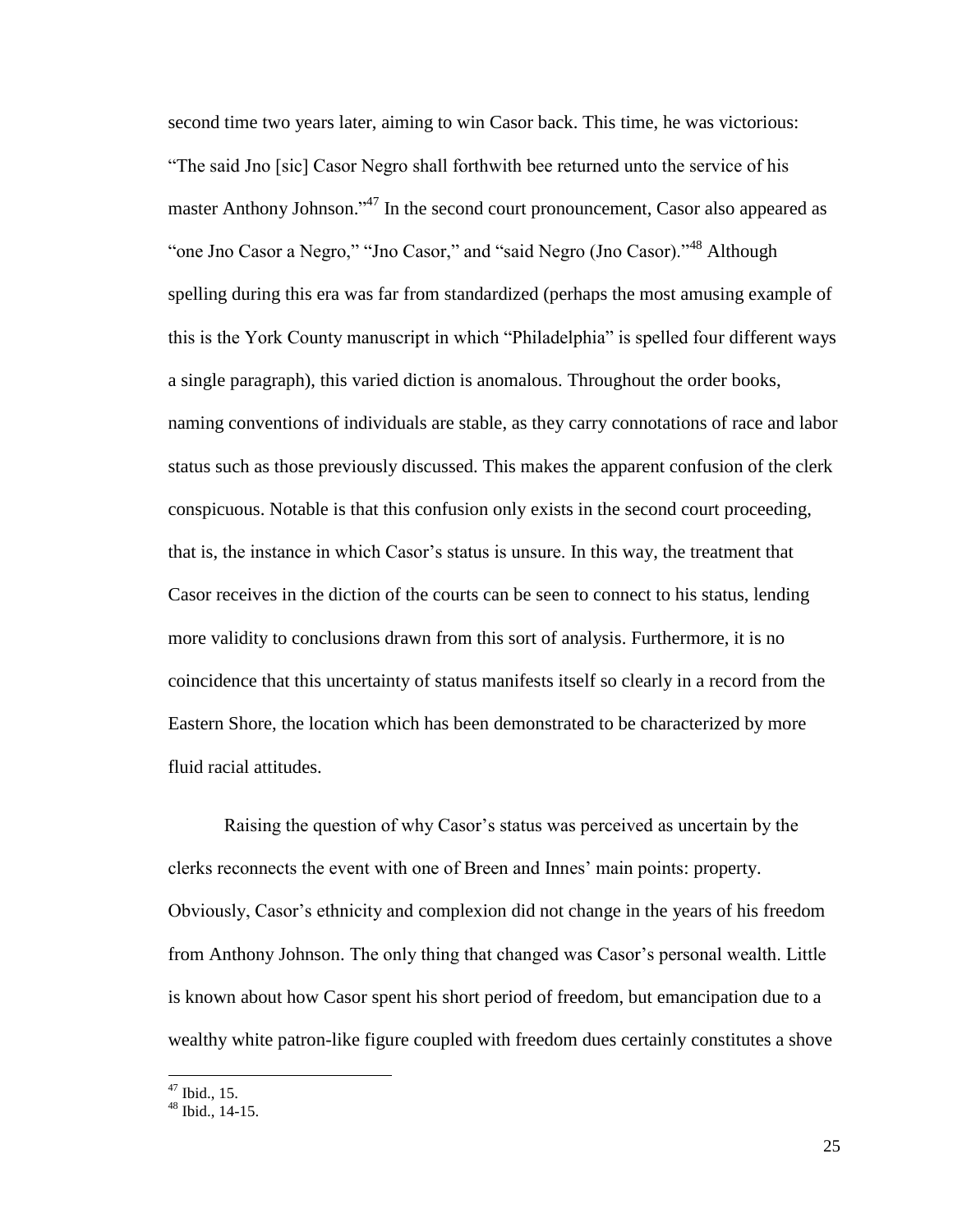in the upwardly-mobile direction, and Johnson himself constitutes evidence that there was some mobility and opportunity for free black men on the Eastern Shore. Regardless of what Casor's economic fate may have been, the time in which he had increased access to personal wealth and property was when the law regarded him most similarly to a free man, and when his opportunities were limited by his bondage to Johnson, the legal records reflect the same.

Anthony Johnson's story can be analyzed with the same methodology applied to Varlow, Payne, and Driggus, and this analysis will further bolster Breen and Innes' claim that property made the difference in his life. The first references to Johnson in Virginia date to 1621 and describe him as "Antonio a Negro."<sup>49</sup> The difference between "Anthony" and "Antonio" is not to be ignored. It is evidence that Johnson was most likely originally enslaved by the Portuguese in Angola (it is believed that he was from Angola; his son John even named his Somerset, Maryland plantation "Angola" in 1677).<sup>50</sup> The Portuguese were known to introduce Africans they enslaved to Catholicism, occasionally even going to far as to baptize them on the shore before loading them onto slave ships. $51$  It is thus very likely that Johnson was at least somewhat familiar with Portuguese Catholicism. Perhaps he had even practiced this religion, or was fluent in Portuguese. The English had long been familiar with and harbored considerable distrust and often open hostility towards Catholic institutions. In the  $17<sup>th</sup>$  century, colonial holdings of the rival French loomed in New France and the Caribbean while memories of conflict of Spain, perhaps the most formidable colonial foe, were fresh. The first identity

 $\overline{a}$ 

<sup>49</sup> Ibid.*,* 8.

<sup>50</sup> Ibid., 17.

<sup>&</sup>lt;sup>51</sup> Linda Heywood, "The Atlantic World and the African Diaspora," (presentation, 1619 and the Making of America Conference, Hampton, VA, September 26, 2013).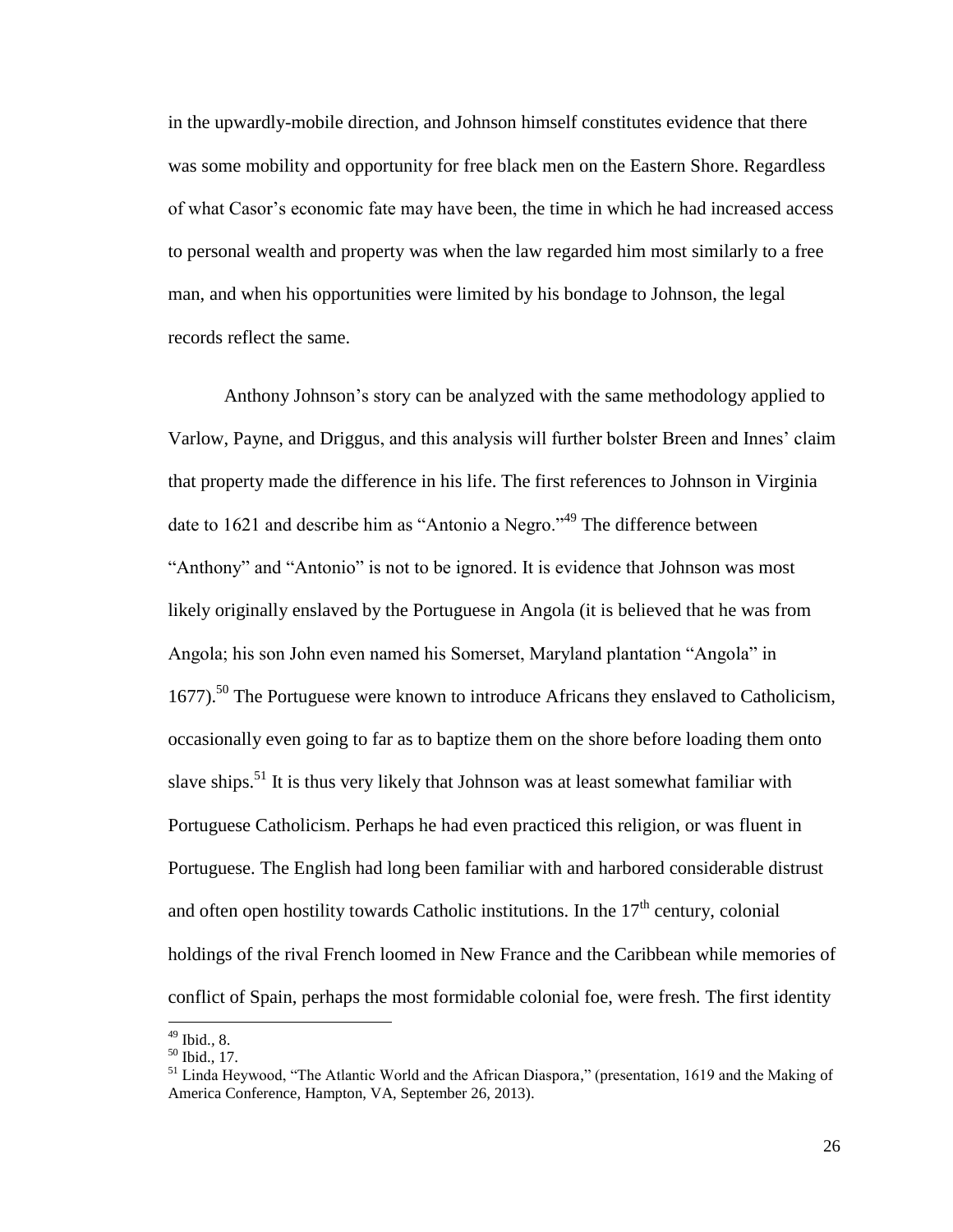that Johnson had to establish in order to position himself in Virginia society was his own. His choice was to repudiate an Iberian identity that could have possibly been more distressing to Anglo-Virginians than an African one by Anglicizing his imposed name of "Antonio" into "Anthony." This name change was most likely a deliberate move by Johnson rather than one imposed from without. The whole of his life story is marked by a remarkable degree of self-determination, and a simple name change was far from the most significant aspect of his existence over which he had clear control. Although Anglo-Virginians were not necessarily so uncomfortable with Iberian words creeping into their vocabulary that they would have forced Johnson to change his name (the very important word "Negro" being an example), his agency in such a decision ought not to be understated, as he proved himself extremely adept at navigating Virginia society.

By 1653, the date of Johnson's next appearance in court records, his lot in life had changed drastically. He purchased his own freedom, married, and accrued a sizable estate and the fortune to go with it. His herd of cattle and swine probably began to grow in the 1640s, and he owned 250 acres of land through headrights alone.<sup>52</sup> This vast increase in wealth and property corresponded to a change in how the clerk of the county court recorded his name: he had become "old Negro Anthony Johnson."<sup>53</sup> Much like Francis Payne, property and freedom bought Johnson a last name, legitimate legal status, and material wealth, but it did not rid him of the "Negro" modifier. However, the years between Johnson's arrival in 1621 and his 1653 legal disputes bought him something that Payne could never achieve: old age. By 1653, Johnson was in his mid- to late 50s, an extremely old man by the standards of the day. Breen and Innes correctly point out that

<sup>52</sup> Breen and Innes, *Myne Owne Ground,* 11.

<sup>53</sup> Ibid., 14.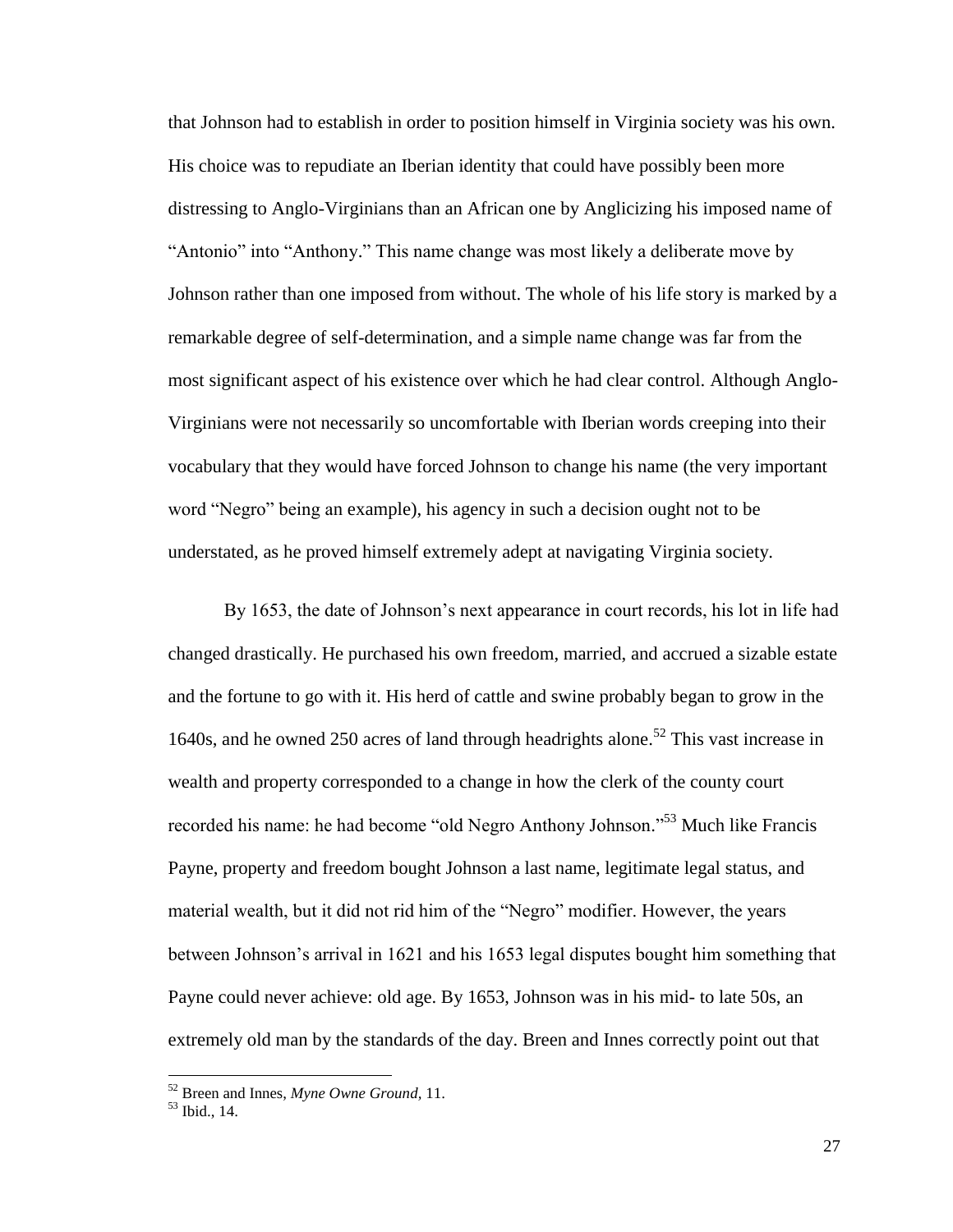the modifier "old" is very unique. Nobody else in the Northampton County order books received it. It suggests that simply being able to survive the austere conditions of colonial Virginia merited a certain level of respect. It also suggests that age acted as another variable that played a role in the determination of status. The respect afforded to Johnson and his family is no mere abstraction. The elevated status that the Johnsons earned is evident in a 1653 case where Anthony petitions the court for aid after a fire devastated his plantation. The entire family was essentially placed on public aid, as Mary Johnson, Anthony's wife, as well as his daughters, became tax-exempt. Afro-Virginian women being considered non-tithable was highly irregular, almost unheard of, as the 1629 colony-wide law explicitly stated that all those who worked in the ground were to be taxed: "It is thought fitt that all those that worke in the ground of what qualitie or condition soever, shall pay tithes to the ministers."<sup>54</sup> This ruling was expanded upon in 1643 to include all Afro-Virginian women over 16 years of age, making the situation of the Johnson family even more unique: "Be it also enacted and confirmed that there be tenn pounds of tob'o. per poll  $\&$  a bushel of corne per poll paid to the ministers within the severall parishes of the collony for all tithable persons, that is to say, as well for all youths of sixteen years of age as upwards, as also for all negro women at the age of sixteen years."<sup>55</sup>

Subjecting the references to Johnson in legal documents supports Breen and Innes' idea that property made the difference. Before he became a wealthy landowner, Johnson was simply "Antonio a Negro". After years of successfully asserting his identity

<sup>54</sup> Hening, ed., *The Statutes at Large*, vol. 1, p. 144.

 $55$  Hening, vol. 1, p. 242.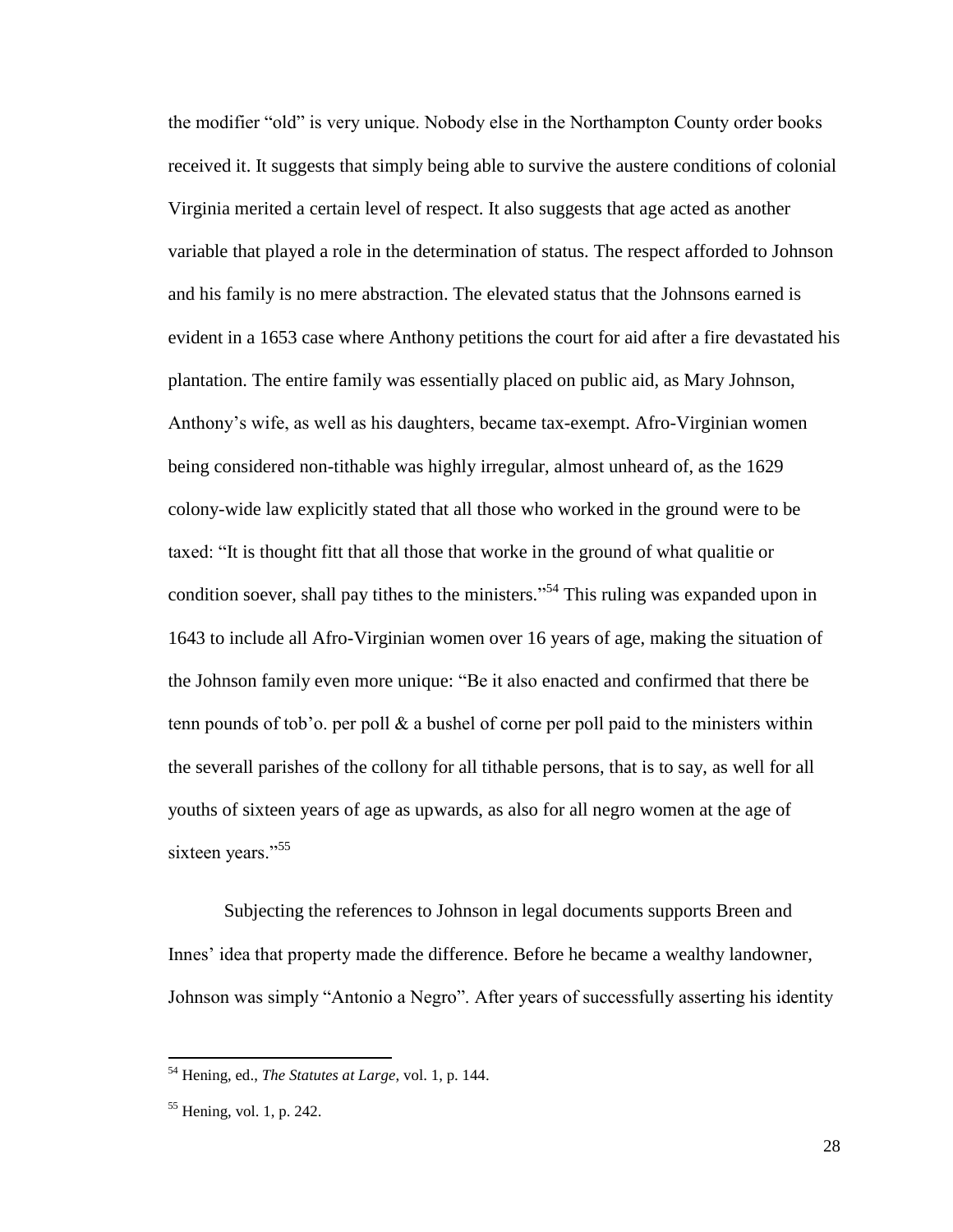while growing his family and his personal wealth and influence, he earned a special title as well as special exemption to certain laws. This demonstrates that conceptions of race were so fluid in Northampton County that property as well as gender could overcome ethnicity as determining factors of social status.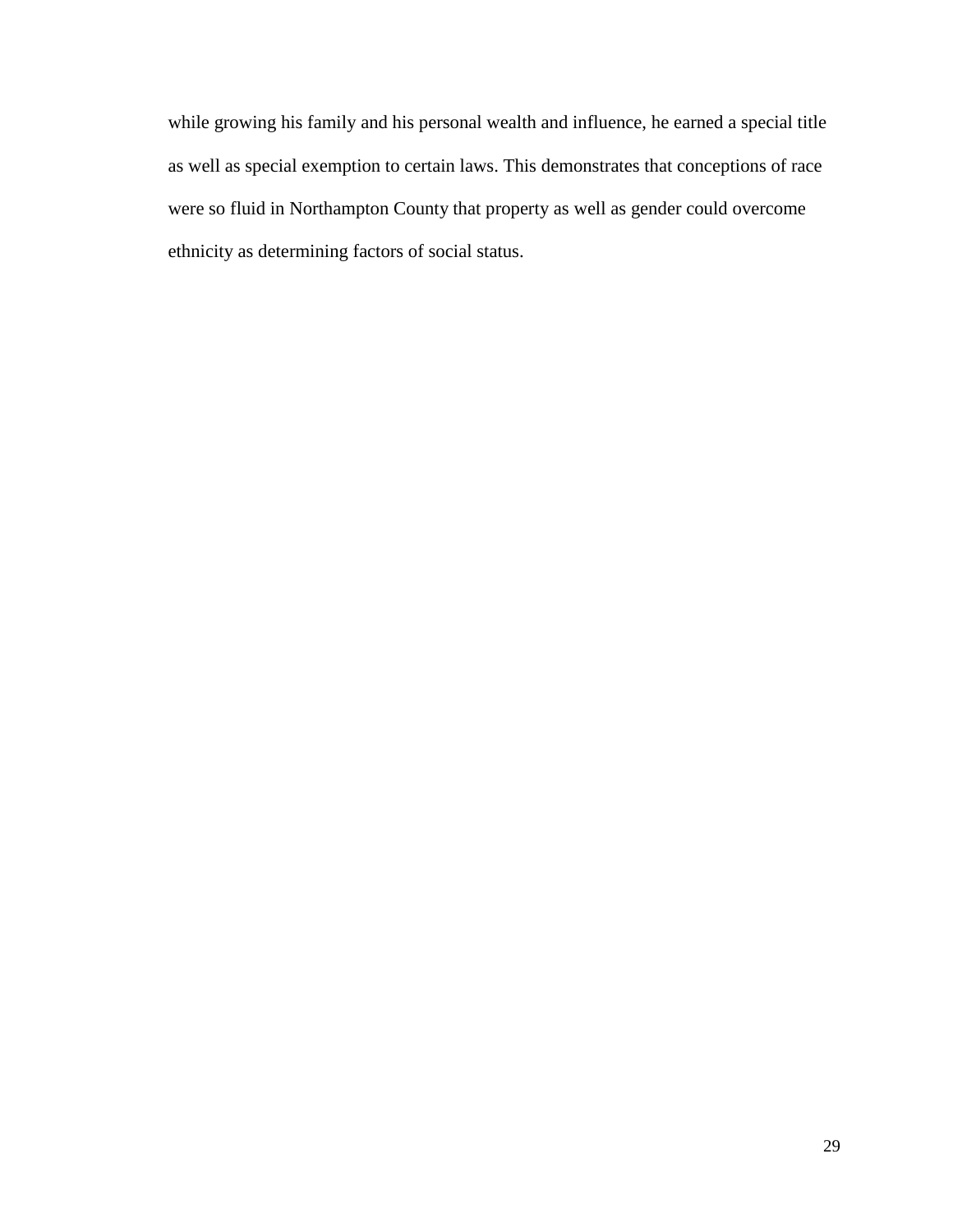#### **Chapter 2**

#### **Middlesex County**

As Northampton County was chosen to represent the Eastern Shore of Virginia, Middlesex County was chosen to represent the Middle Peninsula, a distinct geographical region located just across the Chesapeake Bay from Northampton, between the Rappahannock River to the north and the York River to the south. Middlesex County represents a different temporal period in colonial development as well as a different geographical one. Incorporated in 1669, the county's official status is slightly younger than Northampton's, and settlement also lagged behind by a few years.<sup>56</sup>

The order books that have been taken into account for this analysis cover the years 1680-1698, significantly later than those in the Northampton County chapter. Because the years chosen are so much later than the last section and the distance between Northampton and Middlesex counties is significant, it is logical to wonder whether or not the same methodology can be reasonably applied. Indeed, if a strictly experimental view of the project in the spirit of the scientific method is to be applied, then any conclusions would be invalid, because too many variables have changed. However, history is not so deterministic. Similar conditions can create different results just as the same methods can prove useful and valid even when conditions have changed. Furthermore, the 1680s in Virginia are of particular interest in a way that can be analyzed well with Middlesex County records. The difference between Middlesex and Northampton counties that is the most easily concluded from the order books is that residents of Northampton County

<sup>56</sup> "County Formation during the Colonial Period," Encyclopedia Virginia, last modified August 30, 2012, http://www.encyclopediavirginia.org/County\_Formation\_during\_the\_Colonial\_Period, accessed February 20, 2015.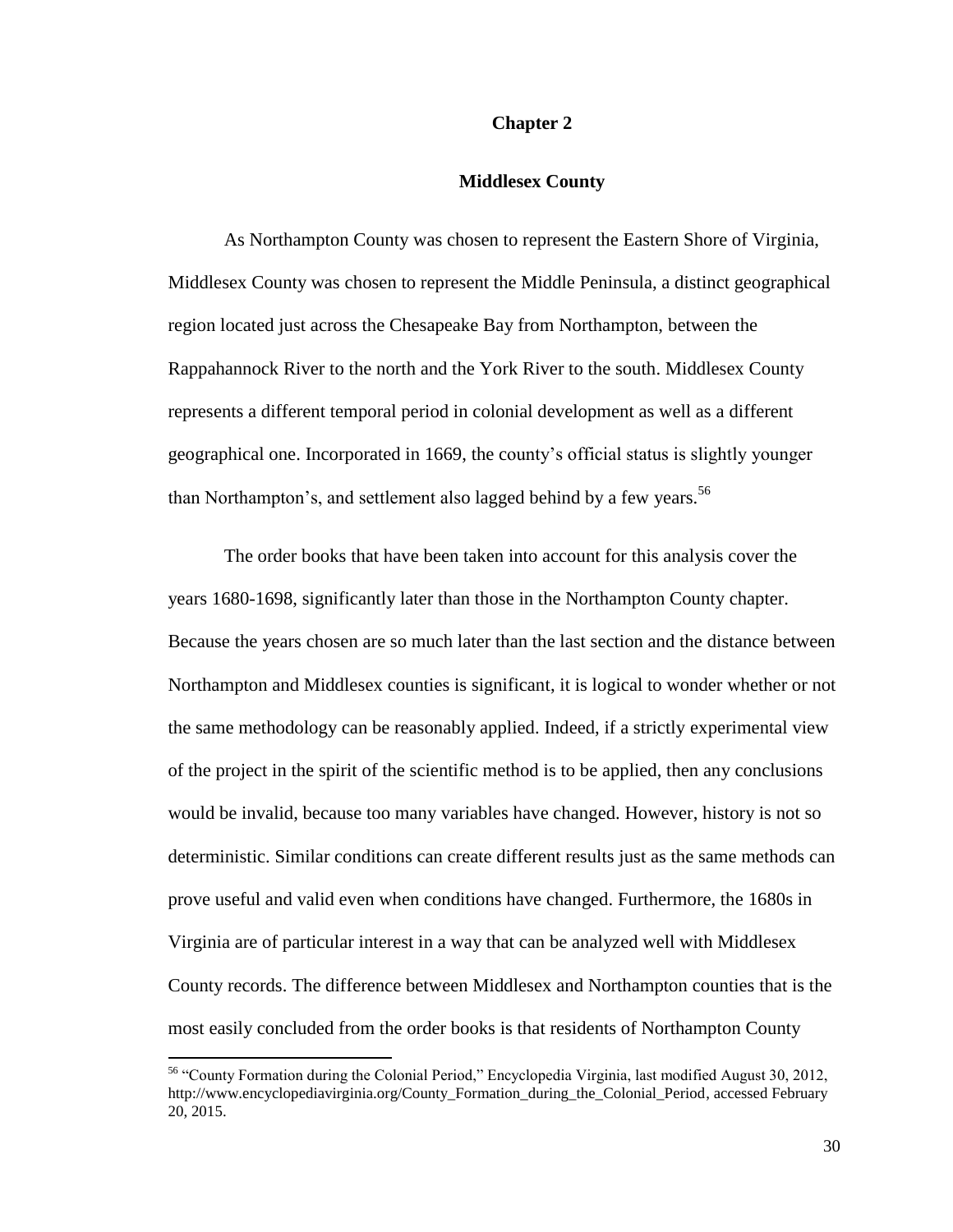were far more dependent on animal husbandry, overwhelmingly hogs, than other Virginia counties. Breen and Innes agree: "…at mid-century, especially on the Eastern Shore, breeding cattle and hogs was as important to the local economy as growing tobacco."<sup>57</sup> The frequent references to hogs, cattle, and disputes over animal ownership in the Northampton order books stands in stark relief with the near total absence of references to hogs in Middlesex County. In Middlesex, the economy was far more dependent on tobacco cultivation. This development is far from incidental to the development of slavery and racial attitudes in the region. Because tobacco cultivation was labor intensive, it necessitated a greater number of laborers that rapidly increased along with demand from the planters who purchased them. Many historians have indicated the 1680s as the approximate point at which it became more economically efficient for a planter to import an African to perform this labor than to pay for the passage of an indentured servant from the British Isles.<sup>58</sup> It is true that statistically, the number of enslaved Africans brought to Virginia rose precipitously during this decade. It also appears that it was indeed cheaper to rely on imported African labor. But to attribute this important demographic change to a set of conscious economic decisions made by Middlesex County colonists assumes that they believed Afro-Virginian laborers were to serve for life while white laborers were expected to be afforded comparatively higher social standing. Otherwise, they would not have perceived the enslavement of an African to be more economically viable, as they would have anticipated freedom dues or some sort of contracted indenture. Did Middlesex County colonists expect permanent enslavement to be the final lot and only option available of Afro-Virginians? To what degree were their attitudes influenced by

<sup>57</sup> Breen and Innes, "*Myne Owne Ground*," 11.

<sup>58</sup> Coombs, "Beyond the 'Origins Debate,'" 239-78.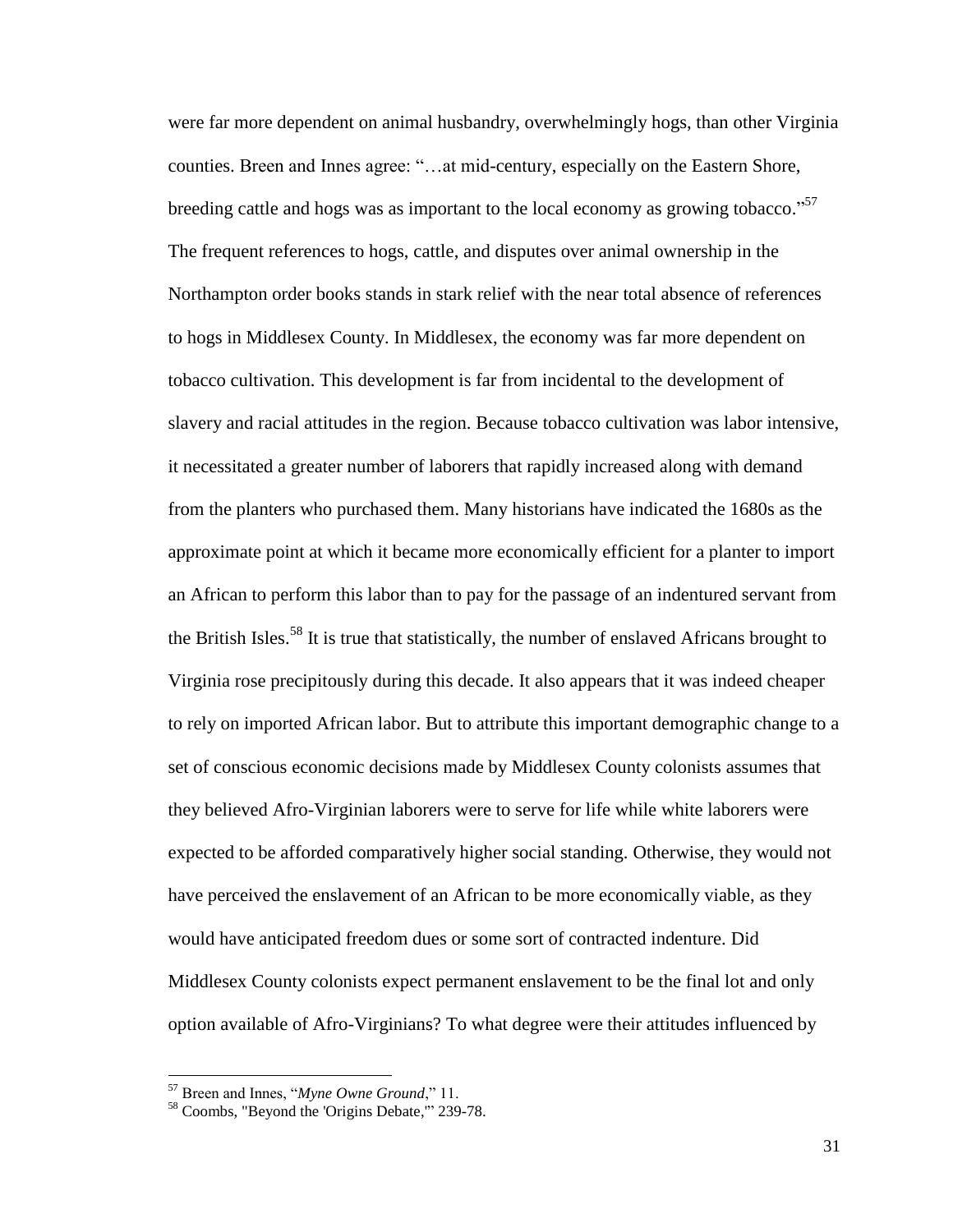racially prejudicial thought? One way to approach these questions is through the order books. So, the application of the same methodology to later sources does not allow for a rigorously scientific manipulation of dependent and independent variables. Instead, it provides a deeper understanding of a distinct time and region, while also featuring many comparisons that can be legitimately considered.

The opening order books of this analysis are those that begin in the year 1680. There are several important points to note at the outset. First is the increased formality of the order books that seems to parallel that of the Northampton County records. Official Latin legal language is widely used throughout the books, probably due to Middlesex County clerks having attended the same colony-wide training courses that their counterparts on the Eastern Shore attended, learning how to be clerks from the Secretary of the Colony at Jamestown. Additionally, Middlesex County courts seem to have applied a different standard concerning the types of disputes that made it to court for consideration. In Northampton County, the topics that appear in the order books can be roughly categorized into relatively few main groups: property disputes, labor and ownership disputes, issues of taxable people and property, appointments to county governmental positions, children of indeterminate origin, defamation of character, pay for county militiamen, horse thievery, a slave conspiracy to steal weapons, assault, runaway servants, and a large number of judgments that were rendered with no reference to the specifics of any case. The cases recorded in Northampton County are virtually all civil. In Middlesex County, a wider variety of cases can be found, both civil and criminal. One can find complaints of excessive abuse on the part of masters and planters, judgments concerning apprentices, and the execution of wills, to name a few. This was probably due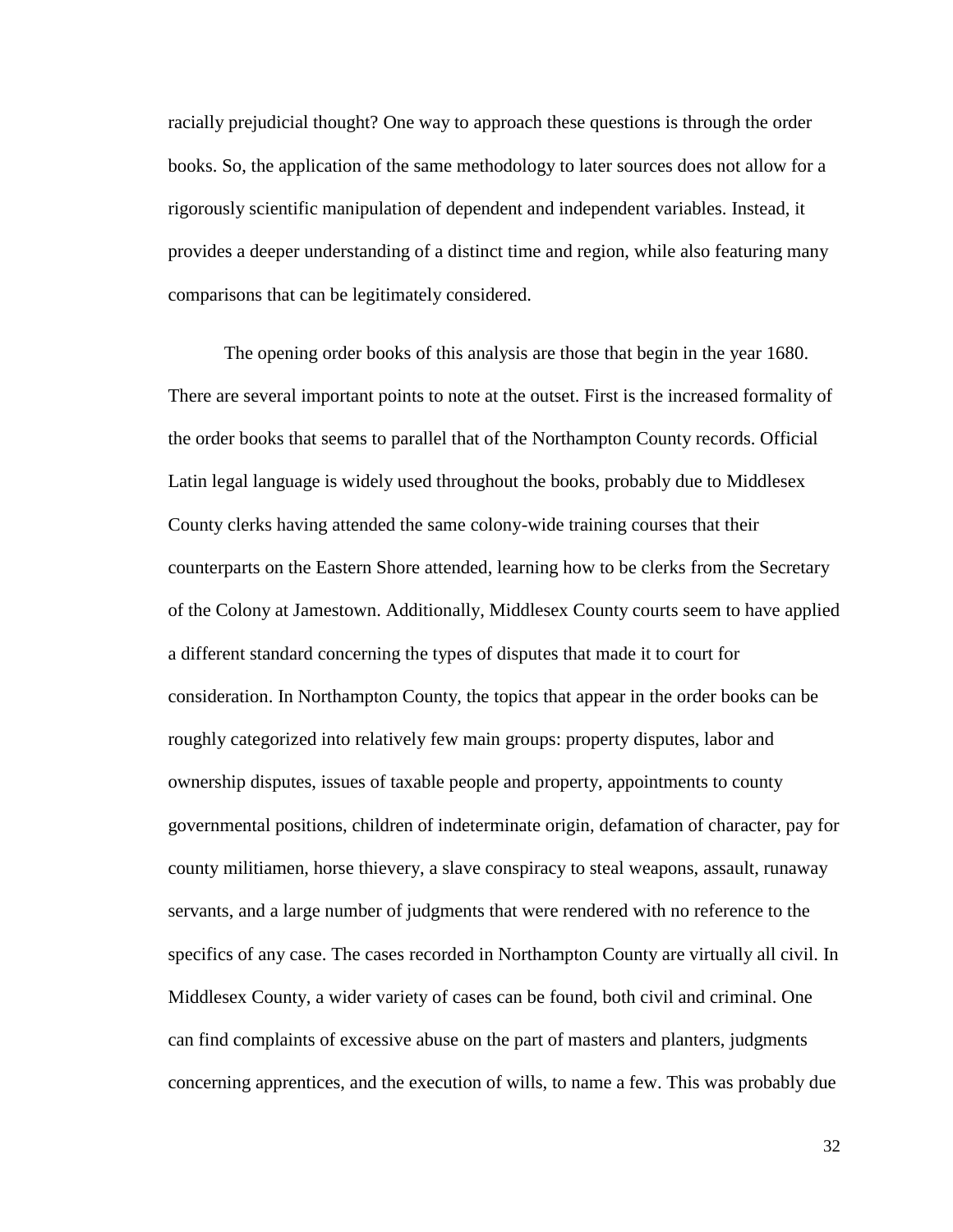in large part to the larger population of Middlesex County giving rise to a greater number of legal issues that needed to be addressed. This fundamental difference in content is important to keep in mind for an analysis of these sources.

#### **Gender, Race and Legal Identity in Middlesex County**

An example of a case of excessively harsh treatment towards a servant is a 1686 ruling in which Thomas Stapleton was "bound over to the court to answer the complaint of his Woman Servant named Sarah Bird for having unreasonably beat and abused her."<sup>59</sup> This case is noteworthy for several reasons. It is reminiscent of the way in which white servants were named in the Northampton County records. Bird was referred to as a "Woman Servant" by both her first and her last name. As discussed in the Northampton County chapter, this makes for a relatively safe assumption that Bird was probably white. This assumption is made safer by the fact that the Middlesex County order books made it abundantly clear when an Afro-Virginian was present with liberal use of the "Negro" identifier; there are many examples of small cases that illustrate that naming conventions in Middlesex County could be indicative of race in the same way as Northampton County ones. For example, on July 4, 1687, the clerk noted a "Servant Boy named William Davis who came into [the] County without Indenture<sup>"60</sup> and on May 14, 1688, the justices of the peace inspected a "Negro boy named Kent" to determine his age. <sup>61</sup> In quick succession, the 1688 session continued to name "Mary Grant, servant" and "Negroes Jack, Betty, and Sary."<sup>62</sup> So, the paradigm observed in Northampton County according to

 $\overline{a}$ 

<sup>59</sup> Ruth Sparacio and Sam Sparacio, eds., *Virginia County Court Records: Order Book, Middlesex County, Virginia, 1686-1690*, (Arlington: Antient Press, 1994), 19.

 $60$  Ibid., 25.

 $61$  Ibid., 49.

 $62$  Ibid.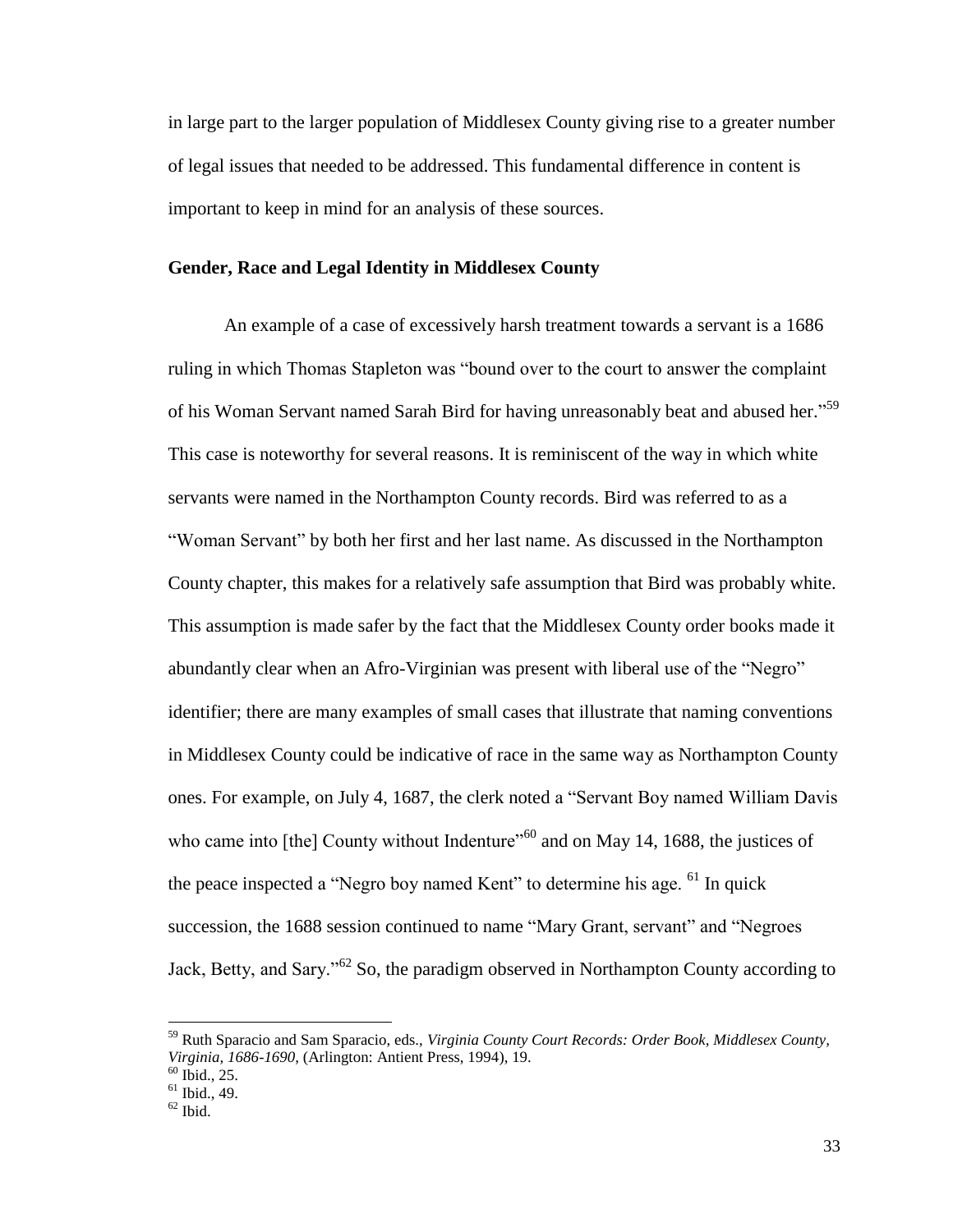which white servants were named with two names and blacks by "Negro" and a first name is also borne out in Middlesex County. This point of continuity allows the same set of assumptions to be applied to the other county and later cases, which is an important point to understand in the application of this methodology.

Bird's case represents an interesting dynamic that is at play concerning her gender as well as her race. The "Woman" in the manuscript was applied to her in a manner very reminiscent of how the word was applied to a female servant in much the same way that it was applied to an Afro-Virginian one in Northampton County. From this minimal bit of evidence, it would appear that gender filled a role that race had filled decades earlier and across the bay. However, a notable omission in the order books indicates that race may have been a more defining factor. Bird's case involved her taking her master to court because of treatment that she deemed unfairly cruel. Although the justices of the peace dismissed the case and Bird did not receive a judgment, she demonstrated that she had the ability to cause Stapleton to appear in court at her urging. Between the years of 1686 and 1700, only two other cases like this one were recorded. The first was at a court on February 19, 1696, when a servant named Sarah Gambrell brought suit against Ann Davis on the grounds of excessively harsh treatment. After testimony was heard, Davis was found guilty and imprisoned. The second case, from August of 1696, was dismissed "for want of appearance."<sup>63</sup> Notable is that all of these suits were brought by whites. This probably is not evidence that white servants were the only group dissatisfied with their treatment. Tales of horrific abuse of black slaves at the hands of white owners are a distinguishing feature of colonial English and American slavery. Although relatively little

<sup>63</sup> Ruth Sparacio and Sam Sparacio, eds., *Middlesex County Order Books, 1694-1697,* (Arlington: Antient Press, 1994)*,* 87.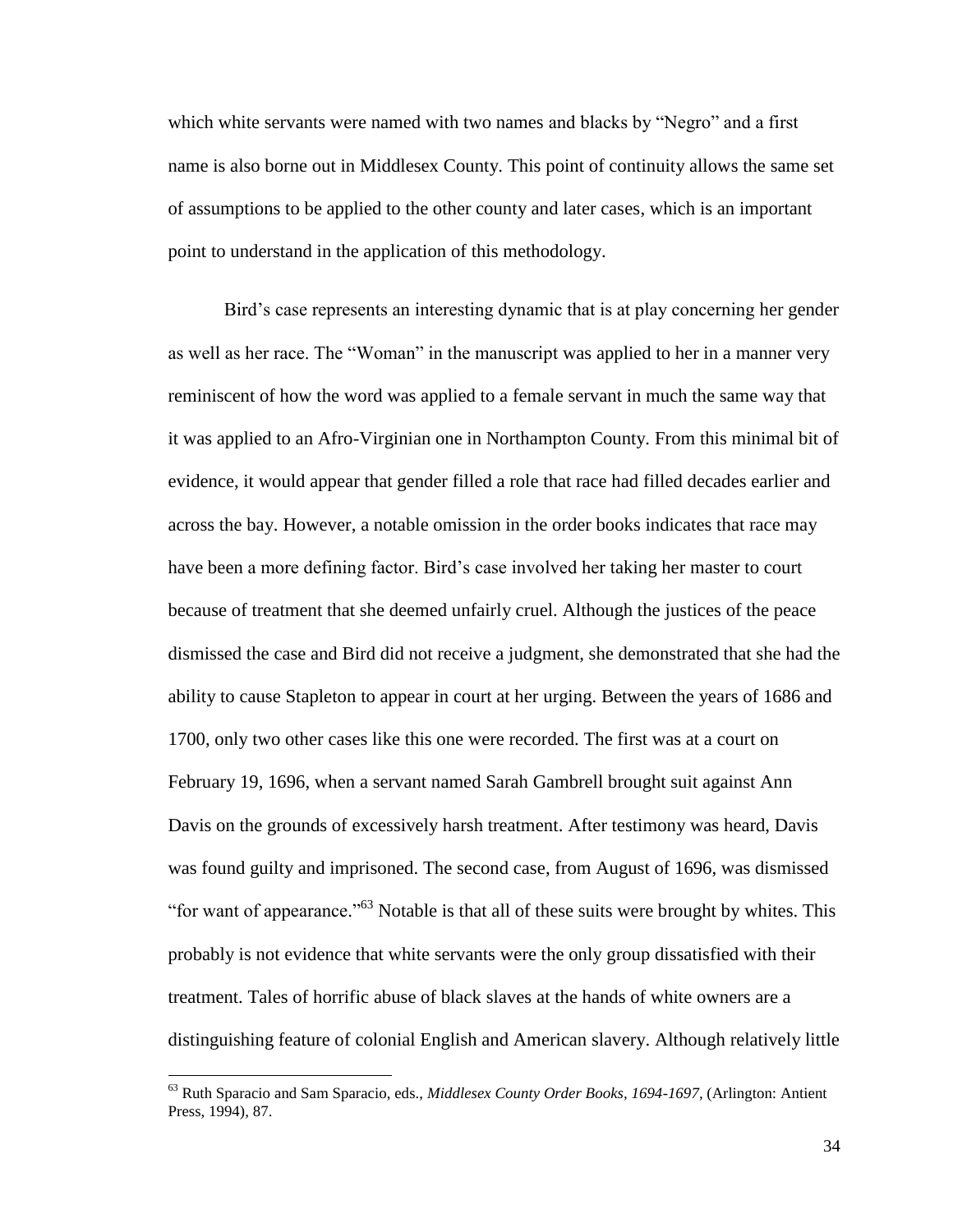is known of the daily life of  $17<sup>th</sup>$ -century Afro-Virginians compared to their  $19<sup>th</sup>$ -century counterparts, several examples of such atrocities are well-known. For example, Wendy Anne Warren has written a harrowing microhistory of the rape of a slave woman near Boston, Massachusetts in 1638 in "The Cause of Her Grief,"<sup>64</sup> and in Virginia William Byrd II recounted savage beatings of his slaves in a strikingly cavalier way in his diary.<sup>65</sup> So, lack of incentive to seek relief from harsh treatment is most assuredly not the reason why Afro-Virginians chose not to seek legal protection from abuse. Instead, it is likely that Afro-Virginians were denied the right to access this aspect of the legal system. This is evidence of racially prejudiced thought. It is certainly a clear departure from the way things had worked decades before in Northampton County, when free blacks like Francis Payne could successfully sue white colonists over issues far less dramatic than excessive abuse. Times had indeed changed.

However, as seems more often than not to be the case in historical analysis, additional narratives appear that tend to complicate otherwise clear and convenient ones. On September 3, 1688, the Middlesex County court rendered judgment of "three thousand eight hundred sixty & six pounds of good swt. scented tobaccoe and cask" to Mr. Christopher Robinson against Mary Williams.<sup>66</sup> The particular details of the dispute were not recorded. In the document, Williams was referred to as "a Negroe Wooman."<sup>67</sup> This case is noteworthy because it would seem to contradict the conclusions drawn from close analysis of the abuse cases. Williams appeared to have the right to represent herself

l

<sup>&</sup>lt;sup>64</sup> Wendy Anne Warren, "The Cause of Her Grief": The Rape of a Slave in Early New England," *Journal of American History* 93 (2007): 1031-1049.

<sup>65</sup> Brett Rushforth and Paul Mapp, eds., *Colonial North America and the Atlantic World: a History in Documents*, (Upper Saddle River, New Jersey: Prentice Hall, 2009), 248-261.

<sup>66</sup> Sparacio and Sparacio, eds., *Middlesex County Order Books, 1686-1690,* 61.

 $67$  Ibid.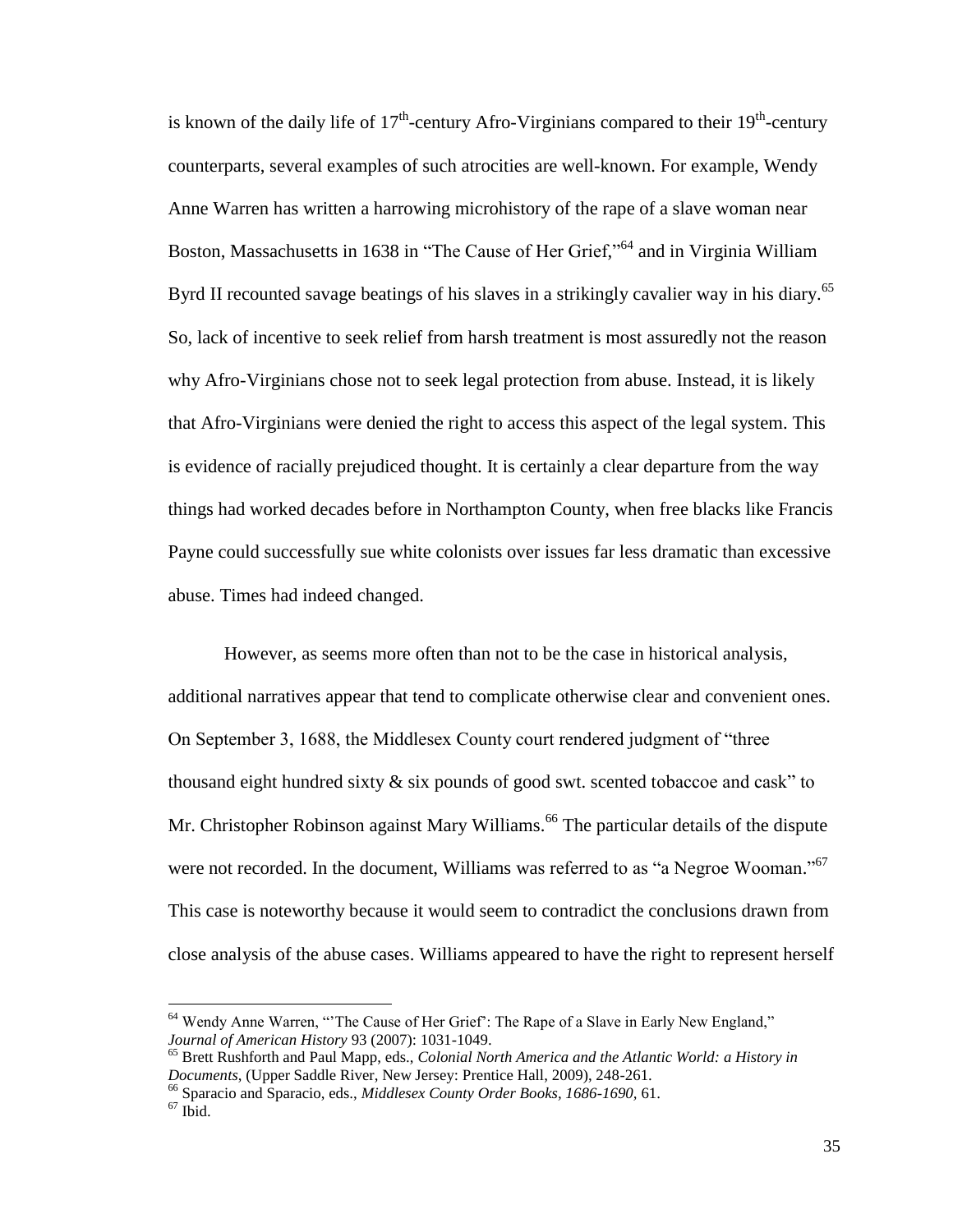in court. She probably had quite a significant amount of wealth or property, as the judgment against her is extremely steep. Of all the cases of wealthy and influential free blacks, the case involving Williams is the most anomalous. Even Anthony Johnson's story becomes more comprehensible when viewed in the light of flexible Eastern Shore attitudes. The order books alone fail to account for what must have been a remarkable situation for Mary Williams, and further research is warranted.

# **Apprenticeship**

Middlesex County is also distinguished by a labor system that had not yet appeared in Northampton County before 1650: the bound apprentice. On May 2, 1687, Rebecca Goodridge, "with the consent of her Brother in Law, Patrick Michill bindes herself Apprentice to Mrs. Margritt Parrott for the terme of seven yeares."<sup>68</sup> Although the agreement did not note the specific craft which Parrott was to teach to Goodridge, serving as an apprentice was fundamentally different from an indentured servant because the master of an apprentice had an obligation to teach a skill. English colonists would have understood this relationship, having been familiar with an apprentice system that dated back to the medieval era. They also would have understood how an apprenticeship differed from an indenture. After all, the apprentices and masters recorded in the order books felt the distinction significant enough to warrant appearing in court to formally establish it. By nature, an apprenticeship is a position that is devoted entirely to improving one's social status. In a more long-term sense, it also ensured that the apprentice would one day have the means to support him or herself with a specific skill. It is, at its core, a conscious effort to adopt a specific role in society. Clearly, in  $17<sup>th</sup>$ -

<sup>68</sup> Ibid., 24.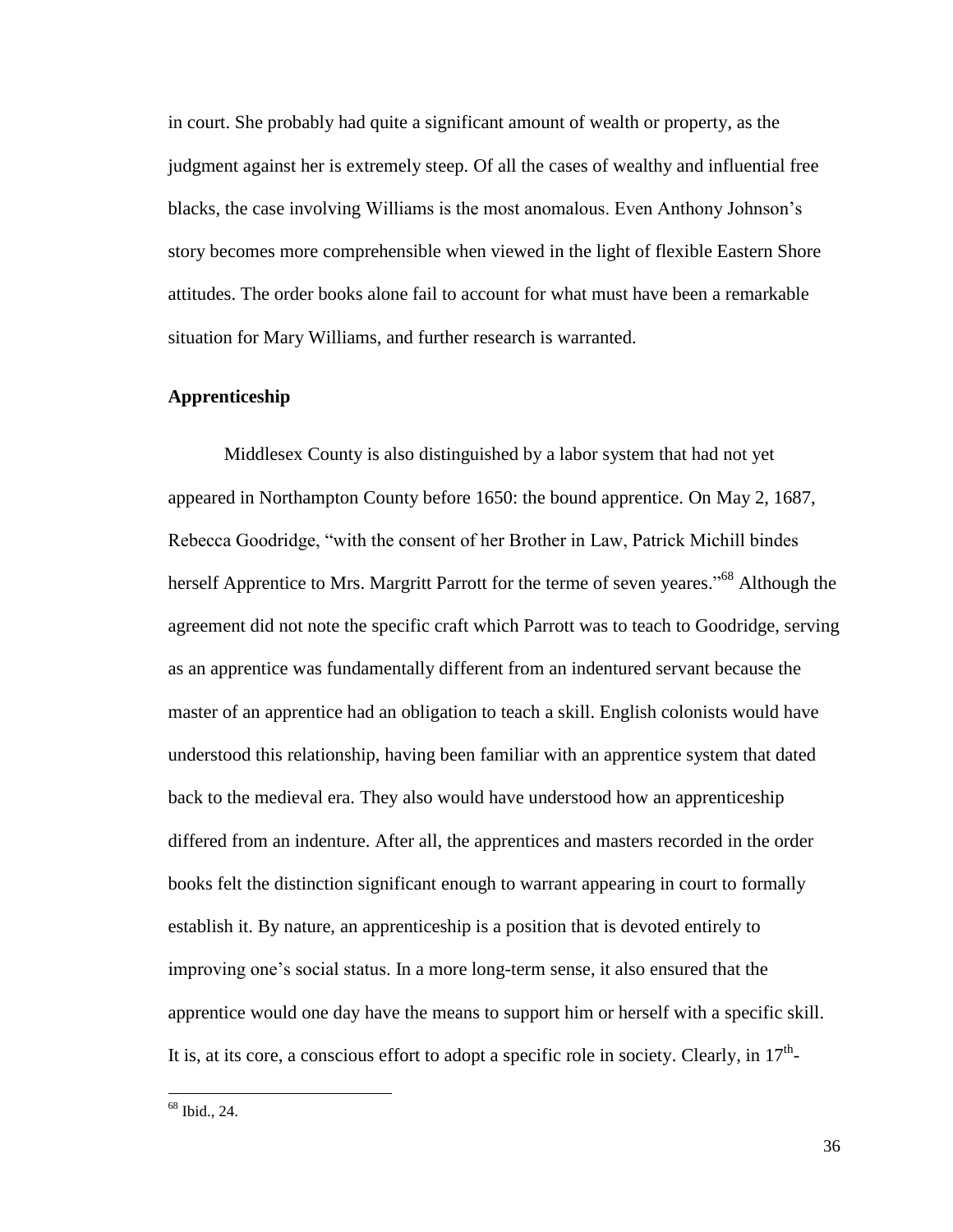century Middlesex County, it was more desirable to be an apprentice than an indentured servant, and the preponderance of evidence suggests that it was restricted mostly to white individuals. Because there was no official proclamation limiting apprenticeship to whites, this disparity is better attributed to general attitudes rather than legislation.

# **"Slave," "Servant," and "Negro"**

Much of this paper has been concerned with the status of Afro-Virginian laborers who, most likely, were understood to have been bound to servitude for life: in other words, individuals who very closely fit the modern conception of a slave. Almost completely absent, however, is a primary source that uses the specific word "slave." The word does not appear in any of the Northampton County order books. It is not seen until the 1686 Middlesex County records, and even then, it is used sparingly. A typical example of its usage is found on a ruling from November 11, 1689, in which "A Negroe girle named Jenney, slave to Mr. Deuell Pead, [was] adjudged two yeares of age."<sup>69</sup> Another use, interestingly, applies not to an Afro-Virginian, but to an Indian. On March 30, 1692, "Cert. [was] granted to Jno. [sic] Bodgam for takeing up an Indian slave named Tom."<sup>70</sup> Clearly, the word "slave" was familiar to Virginia colonists. There is no evidence suggesting that they would have had a fundamentally different understanding of what the term meant than how it is understood in the modern era. The way the word is approached in these sources raises two important questions: Why does the word "slave" not appear in Northampton County? This is comparatively easily explained. Settlers on the Eastern Shore had "servant," a word that was far better suited to the reality of their

<sup>69</sup> Ibid., 85.

<sup>70</sup> Ruth Sparacio and Sam Sparacio, eds., *Middlesex County Order Books, 1690-1694* (Arlington: Antient Press, 1994), 43.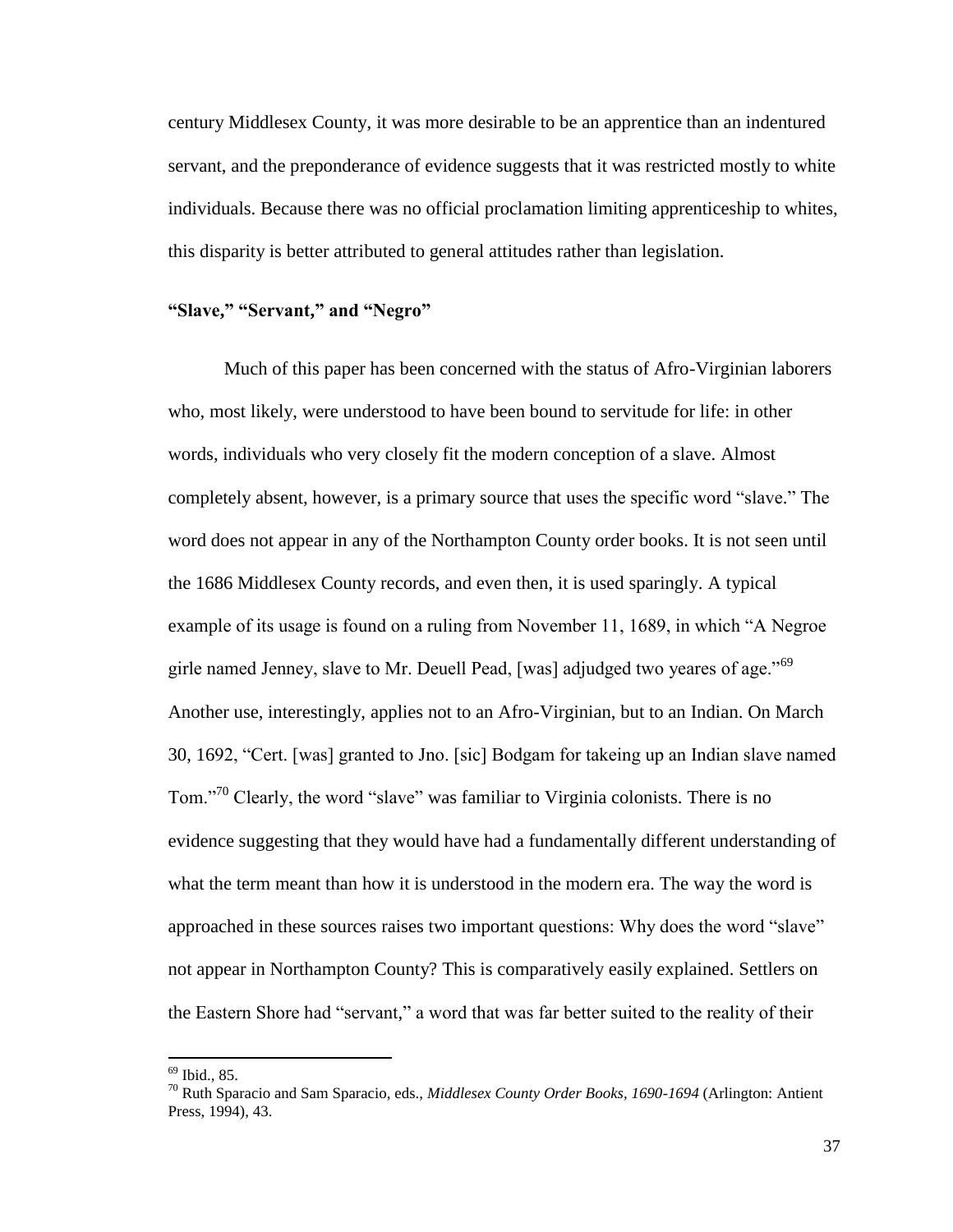time and place than "slave." To Northampton County settlers, "servant" could refer to virtually anyone who was in service to another. It was not necessarily laden with ethnic connotations. Whites such as Peter Varlow were servants, and if an Afro-Virginian was mentioned in a way that was meant to connote their race, "servant" was consistently accompanied by "Negro." In short, on the Eastern Shore, "Negro" was an adjective that modified a noun, usually "woman" or "girl" or "servant." The reliance on "servant" and the less rigid definition thereof, reflects that attitudes towards race were more fluid in Northampton County.

Why, then, did "slave" remain extremely rare in Middlesex County? The answer to this second important question illustrates an important difference between the two counties and can also be used to help explain the development of slavery in North America into the  $18<sup>th</sup>$  and  $19<sup>th</sup>$  centuries. Settlers on the Middle Peninsula also had a term that was better suited to their situation. In their case, it was "Negro". By the 1680s, in a crucial development, "Negro" was virtually synonymous with "slave." In contrast to its meaning in Northampton County, it had become a rigidly defined noun that needed no further clarification, and it was used to discuss individuals who were presumed to be laborers for life. Rare cases such as that of Mary Williams existed and ought not to be ignored, but figures like Williams were always referred to with modifiers. In her case, this modifier is "woman," but in other cases it could be "boy," "girl," and, occasionally, "man." However, taken alone, "Negro" was understood to mean a laborer, clearly African or of African descent, who was bound in servitude to another human being and was to remain so for life. It reached the point at which, according to transactions recorded in the order books, "Negroes" were being bought and sold outright. Not "Negro servants,"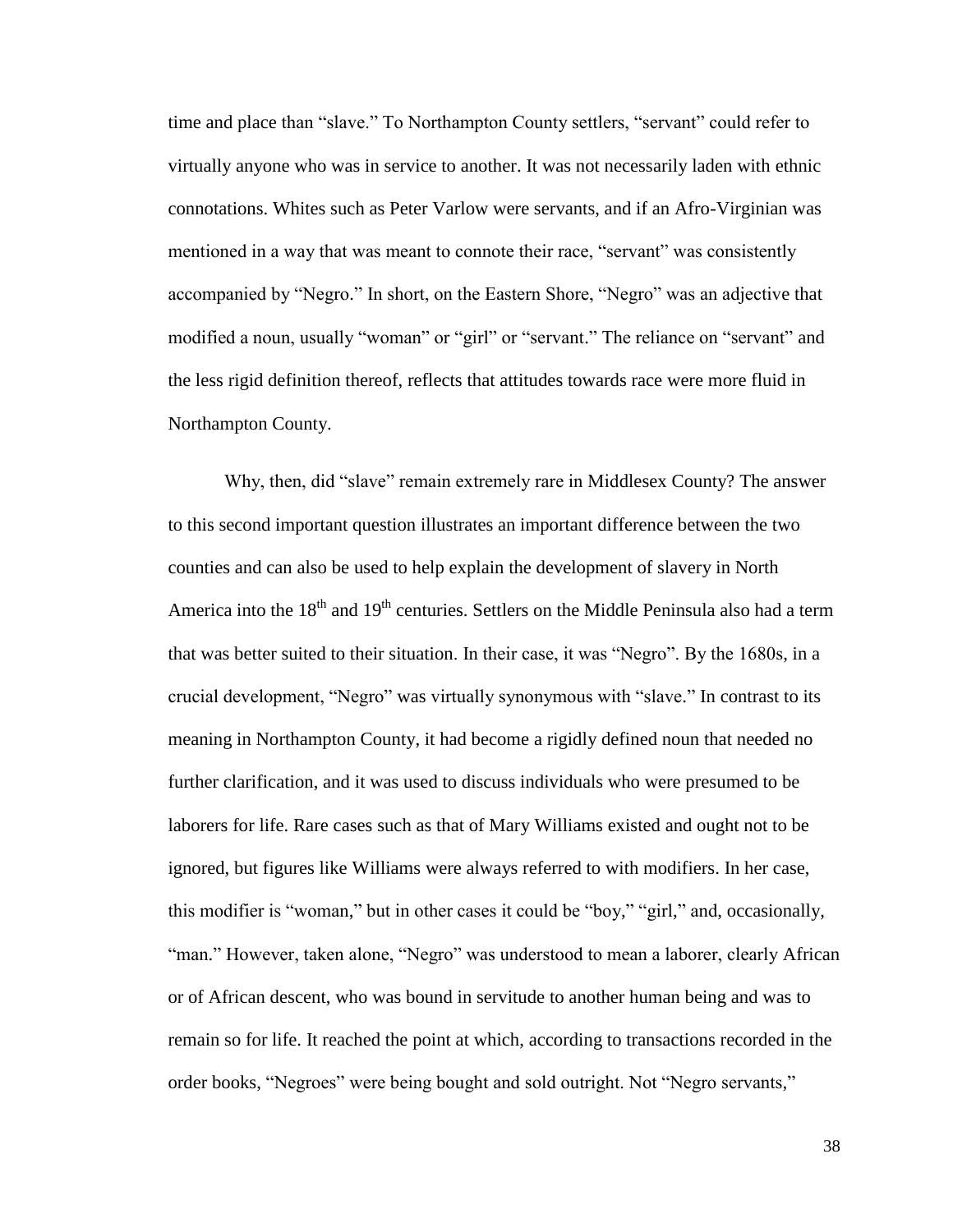"negro men" or "slaves," explicitly and specifically Negroes. Essentially, of the many words that were in use to describe the people of the colony, only the one that is inherently linked to a specific ethnic identity became synonymous with the lowest possible status in society. This demonstrates the ultimate culmination of racially prejudiced attitudes.

The order books display clear evidence of racial attitudes that differed between the two counties, but they do not offer much insight into why the situation developed in this way. As is the case with many historical questions, this one is best answered using a multitude of sources, but an explanation based on the sources considered in this analysis can be advanced using a series of connections. As alluded to previously, in 1629, the colonial legislature established that all persons, regardless of gender, ethnicity, or age, who worked with their hands in the ground, were subjected to "tithes:" "*IT is thought fitt* that all those that worke in the ground of what qualitie or condition soever, shall pay tithes to the ministers.<sup>"71</sup> In other words, their owners or masters were required to pay taxes on them as if they were property. Agricultural laborers became inextricably connected to the concept of property over personhood. Early on, free servants of any ethnicity were also tithable. This would not change until the second connection, property to a specifically African identity, was established due to a demographic shift that was the result of an economic need. At a rate that steadily increased beginning in the first decades of colonization, Virginia settlers were beginning to rely more heavily on tobacco, the crop hailed as the savior of Jamestown, for economic productivity. By the 1680s, the most efficient way for the wealthy, white planter elite to maximize tobacco production at minimal cost was to import Africans to do so for their entire lives. As the proportion of

<sup>71</sup>Hening, ed., *The Statutes at Large*, vol. 1, p. 144.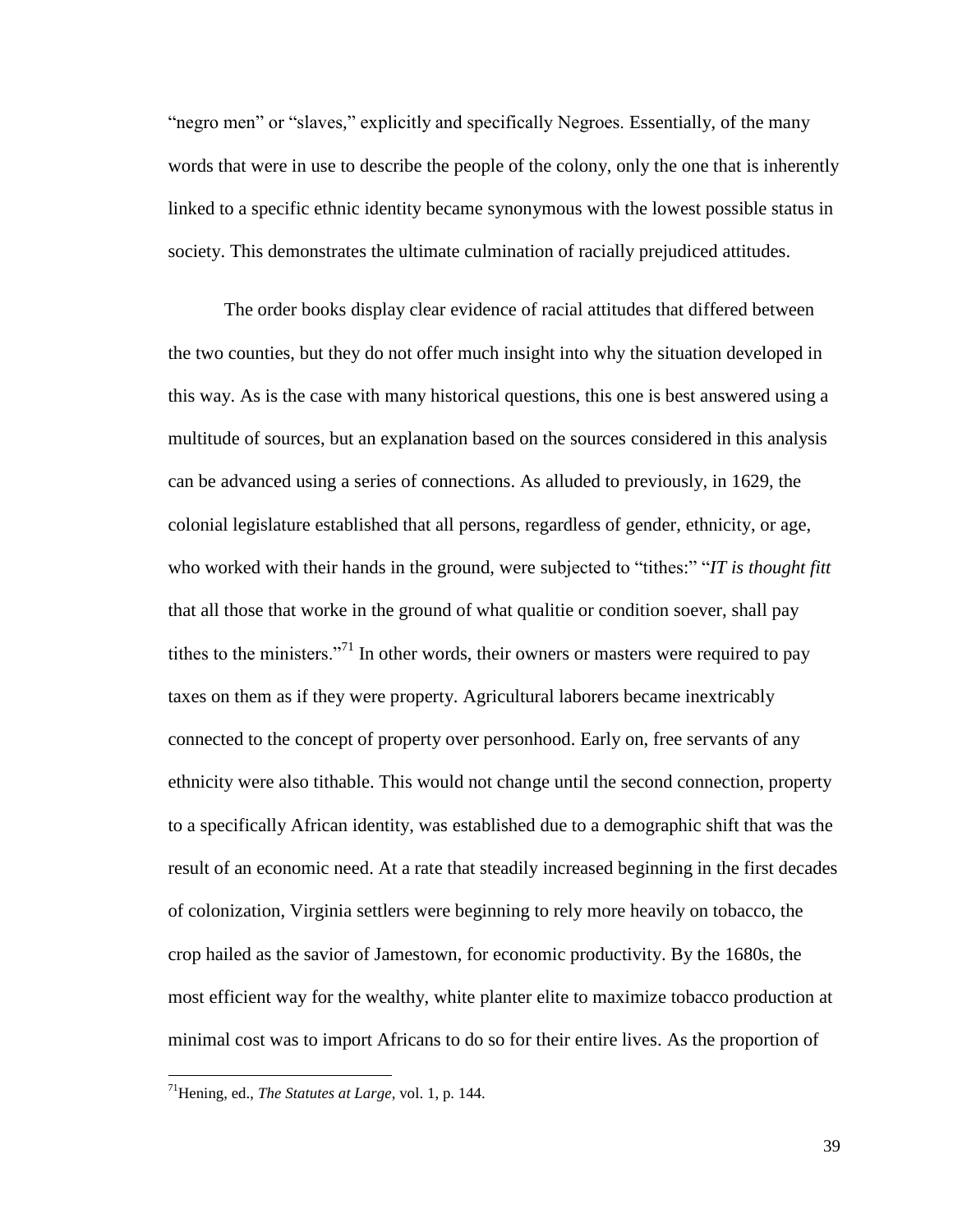Afro-Virginians engaged in agricultural labor as compared to white Virginians doing the same steadily rose, it follows that the average colonist would have become accustomed to interacting with black people exclusively in this context. In this way, the second connection was established. Africans and those of African descent became more closely associated with a type of labor that colonists had seen as inherently demeaning for sixty years. When compared, the Northampton and Middlesex County order books bear out this narrative. In Northampton County, a place less dependent on tobacco, the sources suggest a set of racial attitudes that were much more flexible than those in Middlesex County, and they reflect more frequent and more extreme instances of wealthy and prominent free blacks (although in neither county could free blacks become as wealthy and influential as the white planter elite). In Middlesex County, where tobacco cultivation was dominant, attitudes were far more rigid, and in this mainland county in the 1680s, permanent servitude took on the racialized nature that it would retain until abolition.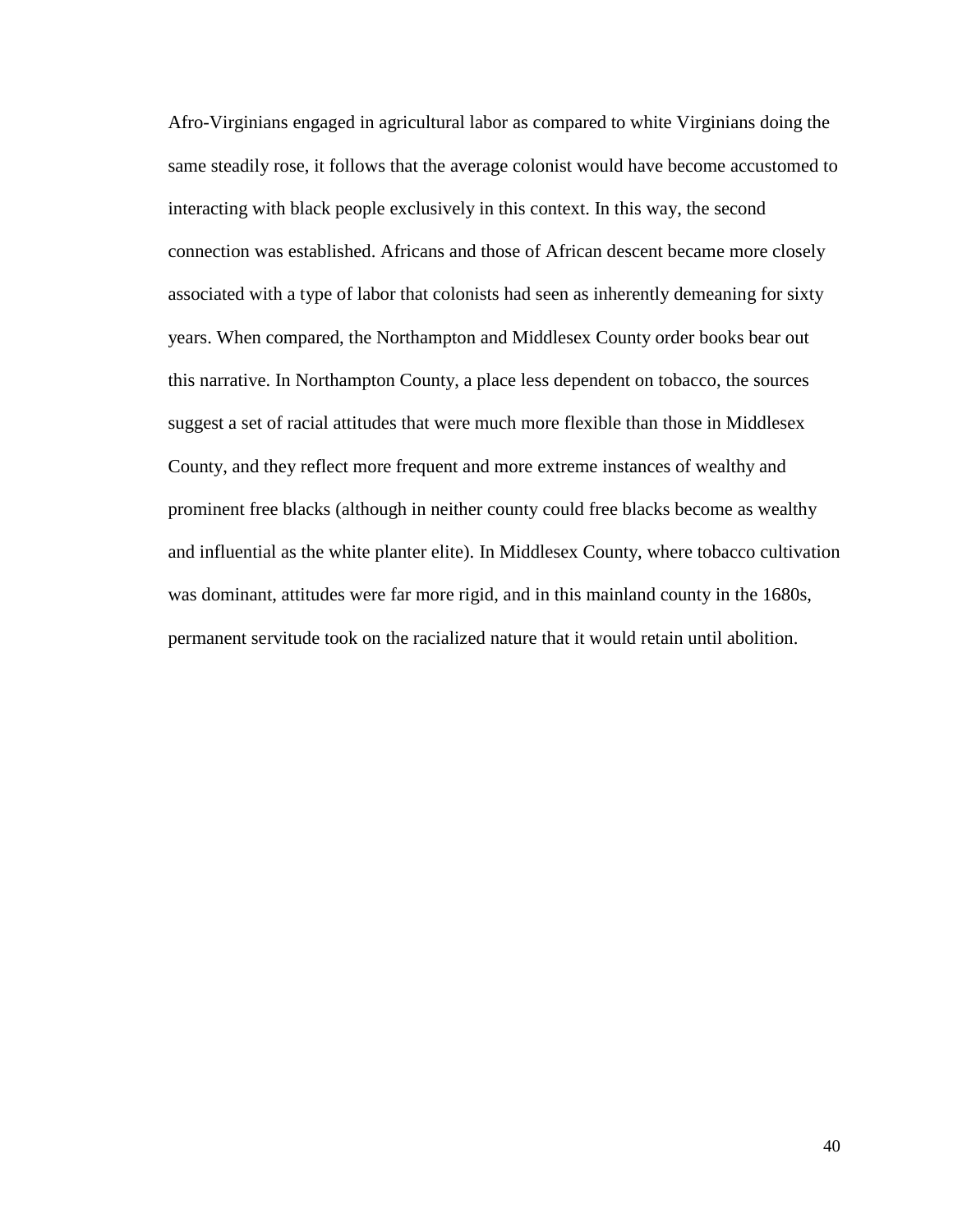#### **Chapter 3**

#### **The Statutes**

The conclusions that have been drawn from the Northampton and Middlesex order books are important in that they help to track the trajectory of slavery in its very beginnings in these two counties. They offer a glimpse into attitudes during a time that, due to the inaccessibility of sources, is much harder to analyze. However, they illustrate just that: attitudes. The motivations behind these judgments were not institutionalized; that is, they may have been indicative of how a small group of magistrates were inclined to rule, and the diction indicates individual attitudes, but they do not reflect the official "party line" of the House of Burgesses. Fortunately, thanks to the colossal efforts of  $19<sup>th</sup>$ century archivist and lawyer William Waller Hening, historians have access to a remarkable resource that allows a set of official legislative pronouncements (as opposed to judicial proceedings) to be subjected to the same methodology that has been applied to the Northampton and Middlesex order books.

The first important entry from the Hening statutes is already familiar: "IT is thought fitt that all those that worke in the ground of what qualitie or condition soever, shall pay tithes to the ministers."<sup>72</sup> At first glance, this statute looks to apply to all genders and ethnicities equally. It does not contain a word that is specifically associated with one race; in fact, it emphasizes that it applies to all agricultural laborers "or what qualitie or condition soever." In other words, it is not targeted at Afro-Virginians or Indians. Indeed, it may have genuinely been intended to be neutral. However, as discussed at the end of the previous chapter, the effects of the law were far from neutral.

<sup>72</sup> Hening, ed., *The Statutes at Large*, vol. 1, p. 144.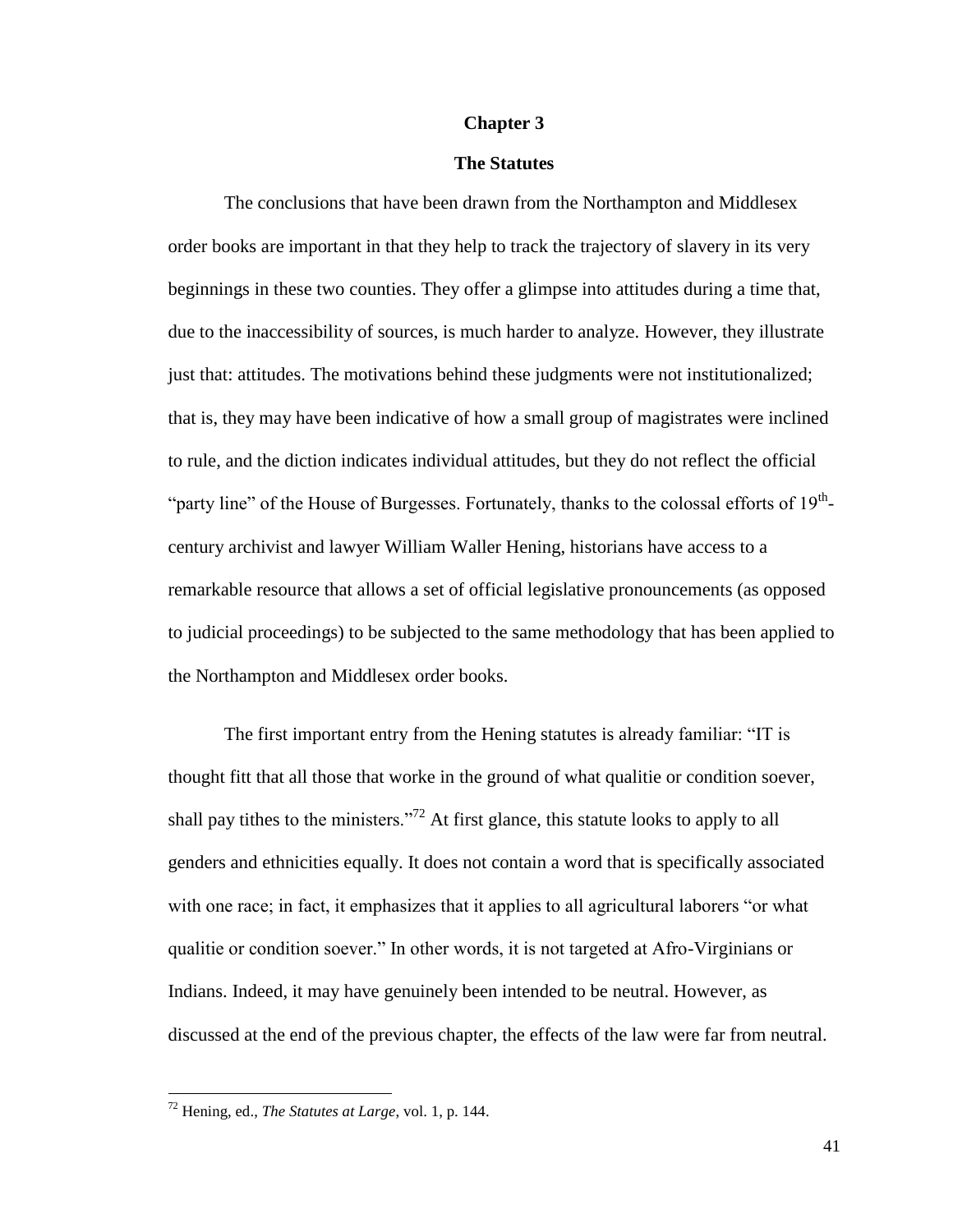The neutrality of the 1629 statute gives way to a famous incident in September of 1630 in which colonist Hugh Davis was "to be soundly whipped, before an assembly of Negroes and others for abusing himself to the dishonor of God and shame of Christians, by defiling his body in lying with a negro; which fault he is to acknowledge next Sabbath day."<sup>73</sup> This judgment is often interpreted as Davis being punished for sex with a female slave, and cited as evidence of racially prejudiced thought early in Virginia's colonial development. However, as legal historian Paul Finkelman points out, and as is confirmed by the wording of the order books, this interpretation is not consistent with the naming conventions of the period that have been examined in this paper.<sup>74</sup> Had Davis been found guilty of miscegenation, the record would have reflected that he had been caught lying with a "negro woman." Instead, it records that he laid with a "Negro," most likely a man, therefore making Davis' a crime of homosexuality. Indeed, there is an example of an instance of miscegenation that is recorded in Hening's statues. In 1640, Robert Sweet was ordered "to do penance in church according to laws of England, for getting a negroe woman with child and the woman whipt."<sup>75</sup> This judgment, from only a decade after the Davis case, lends further credence to the idea that Davis was convicted of sex with an Afro-Virginian man.

## **Timeline**

l

Finkelman rightly highlights that in the Davis case, gender, rather than race, was the aspect of colonial identity that played the most significant role in how and why the

<sup>73</sup> Hening, ed., *The Statutes at Large*, vol. 1, p. 146.

<sup>&</sup>lt;sup>74</sup> Paul Finkelman, "From Freedom to Slavery: How British Colonists Remade English Common Law to Create Slavery in Virginia," (presentation, 1619 and the Making of America Conference, Hampton, VA, September 26, 2013).

<sup>75</sup> Hening, ed., *The Statutes at Large*, vol. 1, p. 552.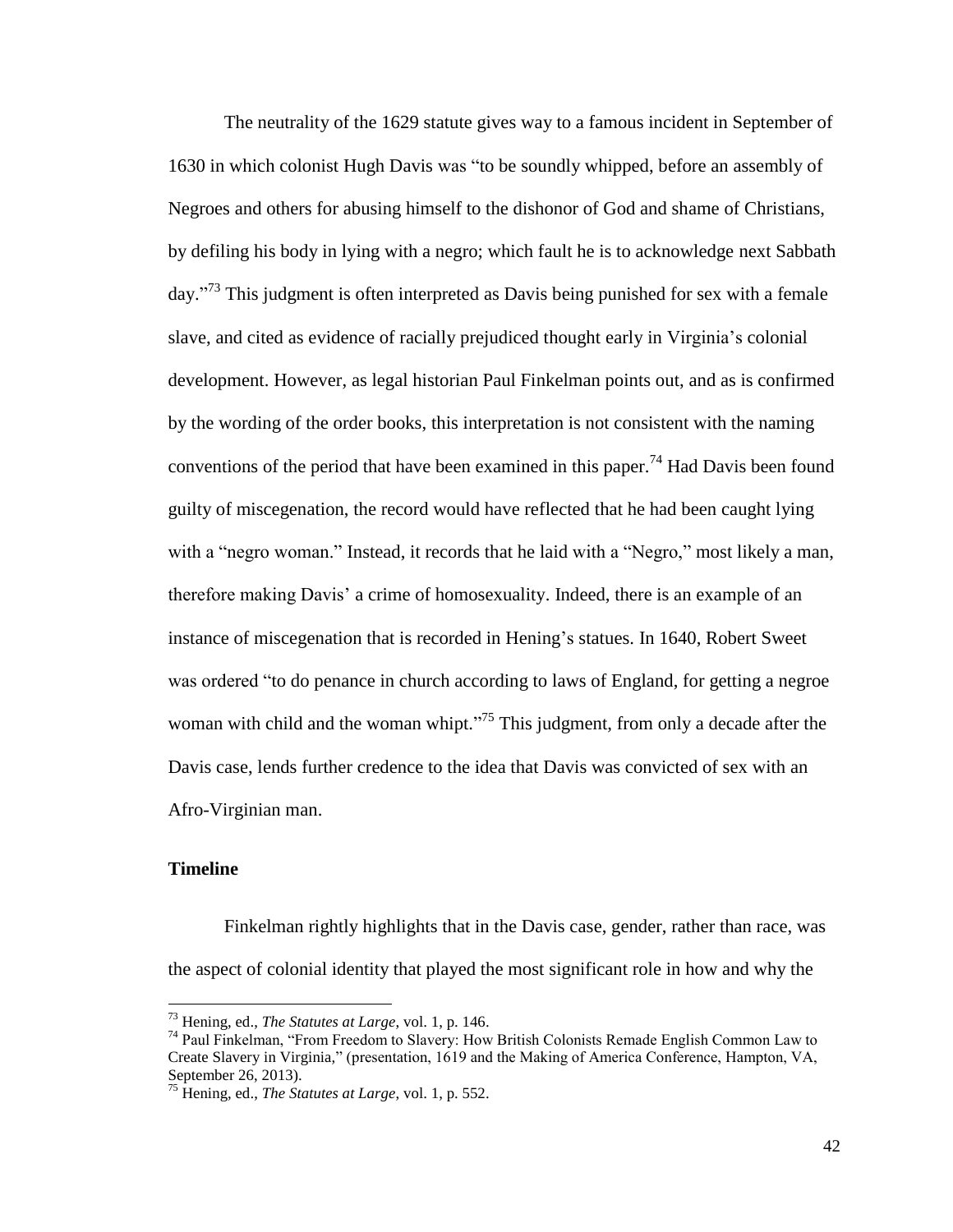court reached its verdict. Indeed, due to the comparatively fluid conception of race that defined the attitudes of the early decades of colonization, gender may well have been the more important factor. Finkelman interprets the Davis case and others from its time to conclude that racial prejudice played no part whatsoever and that it would remain absent until the aforementioned economic developments of the 1680s brought it to the forefront. However, on aggregate, evidence from the order books and Hening's statutes shows that at least on the Eastern Shore, some level of racially prejudiced thought set Afro-Virginians under Anglos in the social order existed as early as the 1630s. Davis lived on the Virginia Peninsula, and it is possible that varying regional timelines account for this difference, but Finkelman's assertion seems to set the timeline of the development of racialized slavery back several decades too late. Further research on a wider geographical and temporal variety of sources is needed.

At any rate, this issue of a "timeline" of when and to what degree colonial Virginia slavery was driven by racial attitudes has been of great interest to historians. Various scholars over the years have weighed in on when, approximately, racial attitudes in the colony came to resemble the famously racist and inflexible system well-known to have existed in the  $18<sup>th</sup>$  and  $19<sup>th</sup>$  centuries. Taken as a whole, Alden Vaughan has described this discussion as the "origins debate."<sup>76</sup> In his 2011 essay "Beyond the 'Origins Debate': Rethinking the Rise of Virginia Slavery," John C. Coombs attributes the weaknesses of historiography on the subject to "insufficient attention to socioeconomic and geographic differences, unwarranted extrapolation from limited data,

 $76$ Coombs, "Beyond the 'Origins Debate, 239.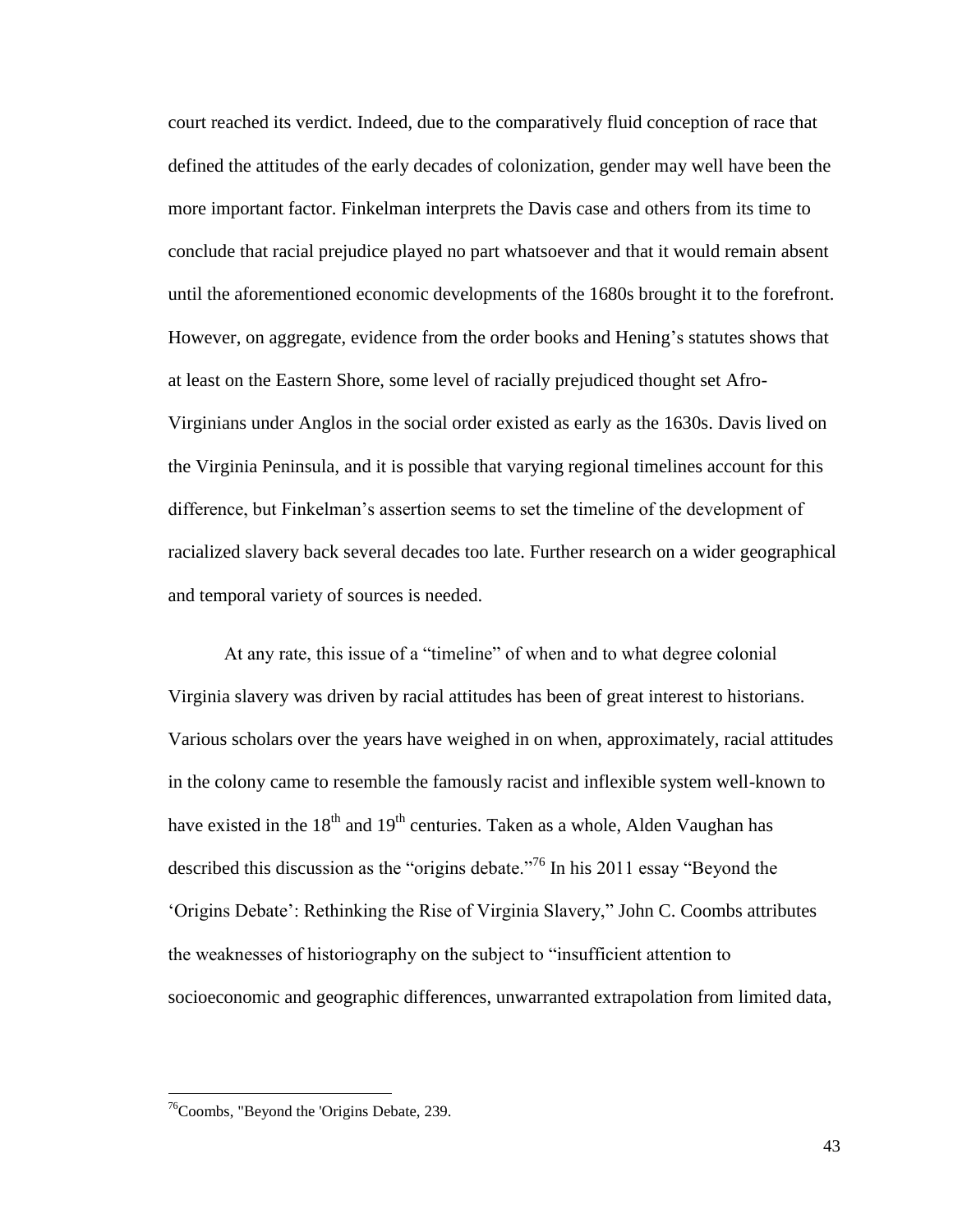or just plain unsupported assumption and assertion."<sup>77</sup> Coombs introduces several important modes of thinking into the origins debate, the first being the "untapped wealth" of county-level resources rather than colony ones.<sup>78</sup> This paper is, in part, an effort to address this thin spot in the historical scholarship, and a county-by-county approach has been shown to be a valid and useful one. Coombs also emphasizes the unequal socioeconomic distribution of slaves. For example, he highlights that "between 1670 and 1700, officeholders claimed 70% of all black headrights awarded in land certificates"<sup>79</sup> and that "over three-quarters of inventoried elite decedents owned slaves in these decades." These are only a couple examples of various charts, maps, and graphs that illustrate trends of slave ownership in the colony as well as on the "sub-regional" level.<sup>80</sup> Coombs' statistical and numerical analysis is very comprehensive and well-researched, and it demonstrates a key point: that the individuals who were making the laws that governed labor policies and the ones who most often appeared in court to affirm the statuses of their slaves and servants were the same ones who owned the vast majority of them. In this way, he challenges the questions that historians have asked by demonstrating that many other variables were at play so as to complicate a simple issue such as establishing a timeline.

However, the issue of the timeline and the broader "origins debate" remains relevant, and Coombs does not critique this discourse in the way that he intends. The lesson to be learned from Coombs is not that regional differences, variations in the economy, and unequal distribution of servant ownership make tracking the trajectory of

<sup>77</sup> Ibid., 240.

<sup>78</sup> Ibid., 243.

<sup>79</sup> Ibid., 249.

 $80$  Ibid.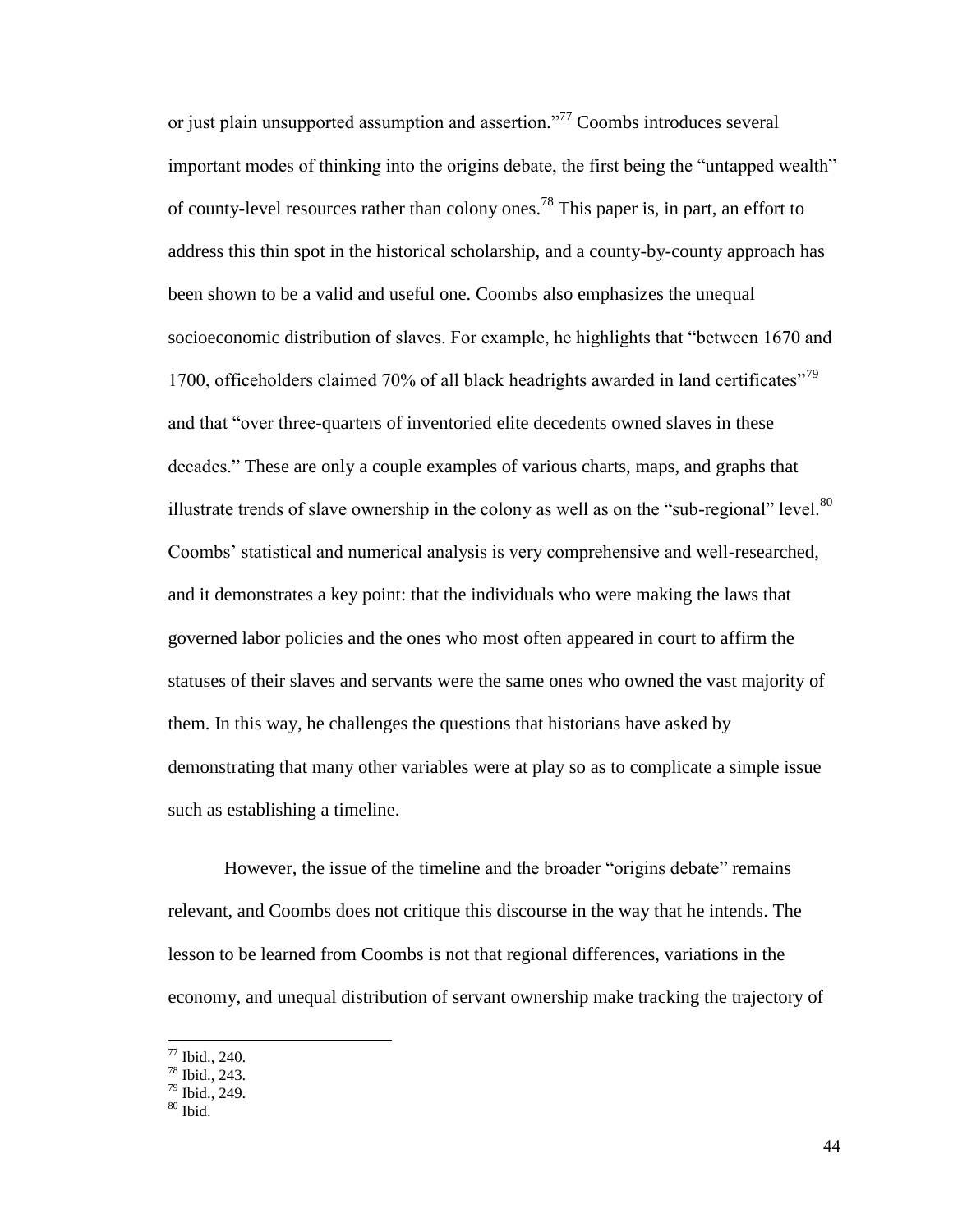Virginia slavery in time a less valuable venture. Instead, he highlights the many factors that would enrich and add to any argument for a cogent timeline.

This analysis has focused mainly on regional variations between Northampton County and Middlesex County, and it has demonstrated that even over relatively small distances, significant differences can be brought to the forefront. Coombs' vision presents an opportunity for further research that, taking into account the many factors that he highlights, could be extremely comprehensive. However, in order to conceptualize changes in Virginia slavery over time, the advancement of a timeline, however approximate, has been an integral part of the scholarship over the years and should remain so.

#### **Christianity**

 $\overline{\phantom{a}}$ 

The Davis ruling also brings to light another aspect of the dynamic politics of identity that was developing: Christianity. Being baptized into the Christian faith (of the Church of England, of course, English colonists saw Catholicism as even more threatening than irreligion or African faiths) served, for some savvy navigators of colonial society, as a bulwark against the erosion of their rights. An example of how this identity could be utilized is found in a case contained in the second volume of the Hening statutes. In March of 1662, the legislature "enacted that what Englishman, trader, or other shall bring in any Indians as servants and shall assigne them over to any other, shall not sell them for slaves nor for any longer time than English of the like ages should serve by act of assembly."<sup>81</sup> This act was a clear attempt to help Indian relations by providing

<sup>81</sup> Hening, ed., *The Statutes at Large*, vol. 2, p. 143.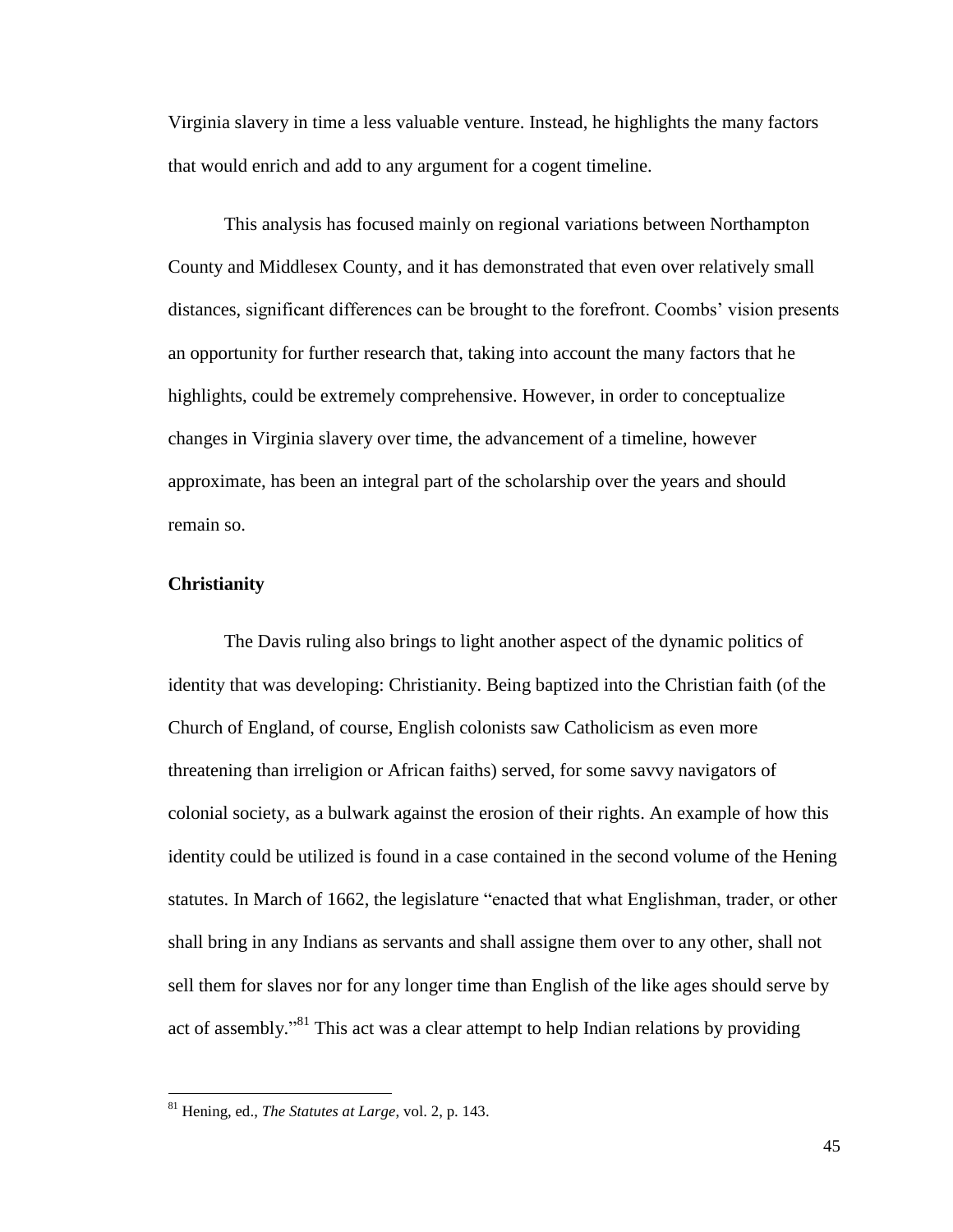them a legal guarantee against slavery. (Interestingly, this is one of very few uses of the word "slave" in the Hening statutes, and, up to this point, it was used mainly to refer to Indians.) However, there is clear evidence that this law was challenged. Later that year, judgment was passed on the case of an Indian named Metappin: "METAPPIN a Powhatan Indian being sold for life time to one Elizabeth Short by the king of Wainoake Indians who had no power to sell him being of another nation, it is ordered that the said Indian be free, he speaking perfectly the English tongue and desiring baptism.<sup>382</sup> It appears that the guarantee against Indian slavery was taken somewhat seriously. The diction of the ruling constitutes a logical non-sequitur. It had already been established that the Wainoake chief had no right to sell him because he belonged to a different tribe. The additional information concerning Metappin's command of English and desire to be baptized ought to have been considered wholly irrelevant. Instead, it was included, as it served to bolster his bid for freedom.

The idea of Christianity as a defense against legally binding servitude was also applicable to Afro-Virginians. In a short yet meaningful passage from a 1671 inquiry by the Lords Commissioners on Foreign Plantations, Virginia governor William Berkeley estimates the count of the population of his colony thusly: "two thousand black slaves" and "six thousand Christian servants."<sup>83</sup> Although short, this example can be given outsize weight in proportion to its length because of the nature of the source. Berkeley, perhaps the most genteel and best-educated colonist of his day, wrote out this answer in response to a specific set of questions posed to him by those who were essentially his bosses. It can be assumed that his responses were deliberate, thought out, and accurately

<sup>82</sup> Ibid., 155.

<sup>83</sup> Ibid., 515.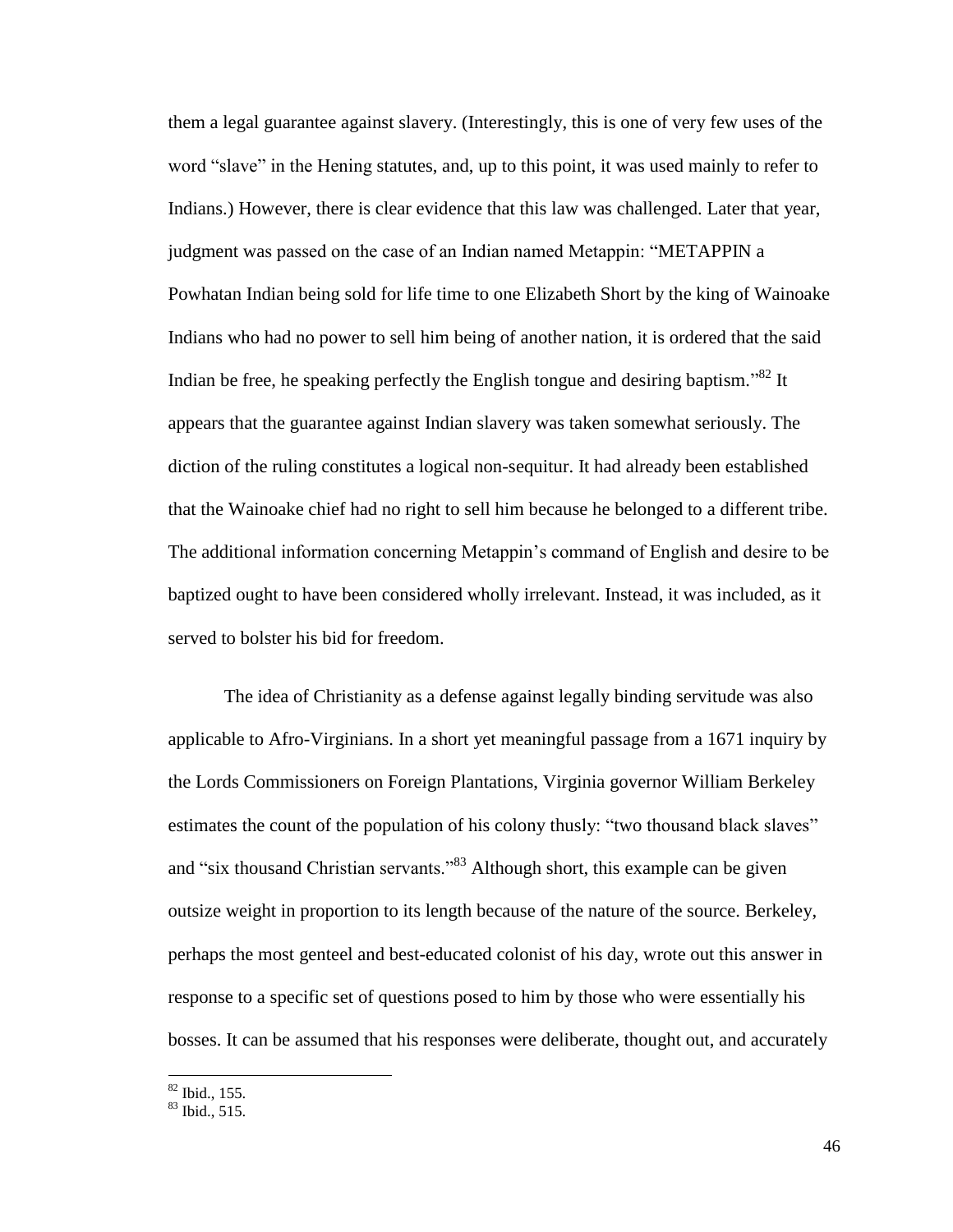reflected what he intended to communicate (this is as opposed to entries in the order books, which, although they displayed increased formality over time, were not much more than rough summaries written down as events played out). Berkeley's careful diction lays out the racial dichotomy that was taking shape in Virginia in the starkest possible terms. He describes two disparate groups of people: black slaves on the one hand and Christian servants on the other. Clearly, the racialization of slavery had begun to manifest itself even in Berkeley's careful phrasing. Even before Berkeley's letter, the situation created by the "Christianity loophole" had been resolved quite specifically and deliberately. In 1667, the General Assembly ruled that baptism would no longer protect a slave from bondage: "It is enacted and declared by this grand assembly, and the authority thereof, that the conferring of baptisme doth not alter the condition of the person as to his bondage or ffreedome."<sup>84</sup> This indicates that Berkeley's phrasing reflected an attitude that had been developing for some time, and that, by the time of his letter, had begun to become institutionalized.

Very deliberately, the wealthy, white legislators, the same individuals whom Coombs has demonstrated to have owned the vast majority of slaves, closed off a path towards freedom that many Afro-Virginians had taken. This is a clear effort that can be seen as a significant step in the tightening of control over their labor force. Importantly, they did so in a way that some colonists, especially in Middlesex County, would have understood to be racially targeted through their use of the word "slave."

Overall, the laws recorded in the Hening's Statutes are best understood as reactions to conditions in the far-flung Virginia shires that played out in courts on the

<sup>84</sup> Ibid., 260.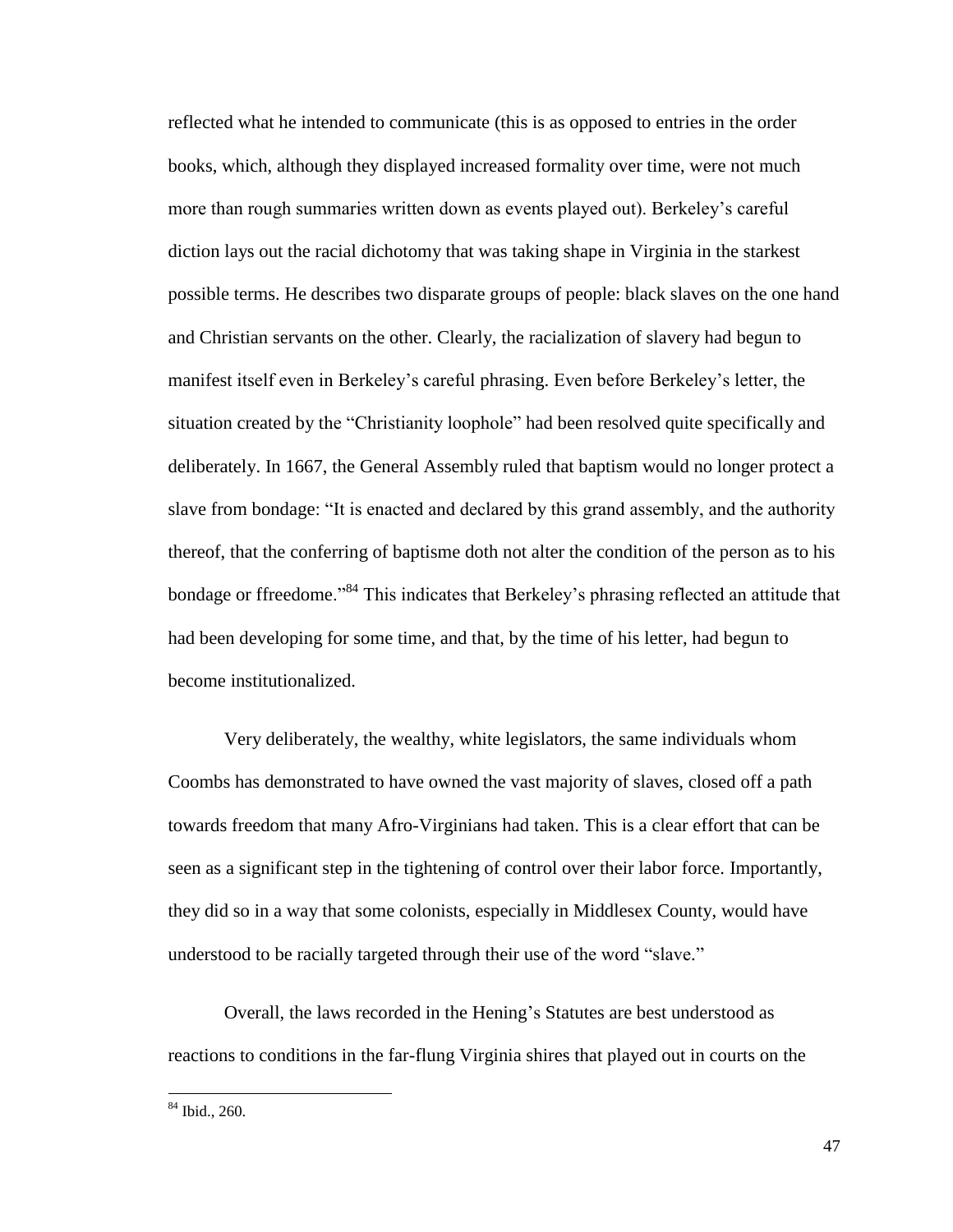county level. The documents can be interpreted as engaging in a conversation that took place over several decades. As questions of status and identity appeared in the counties and were recorded in the order books, they were, usually after some years, settled once and for all by the General Assembly. All the while, even in the diction of official legislation, closely held attitudes towards race and ethnicity were evident.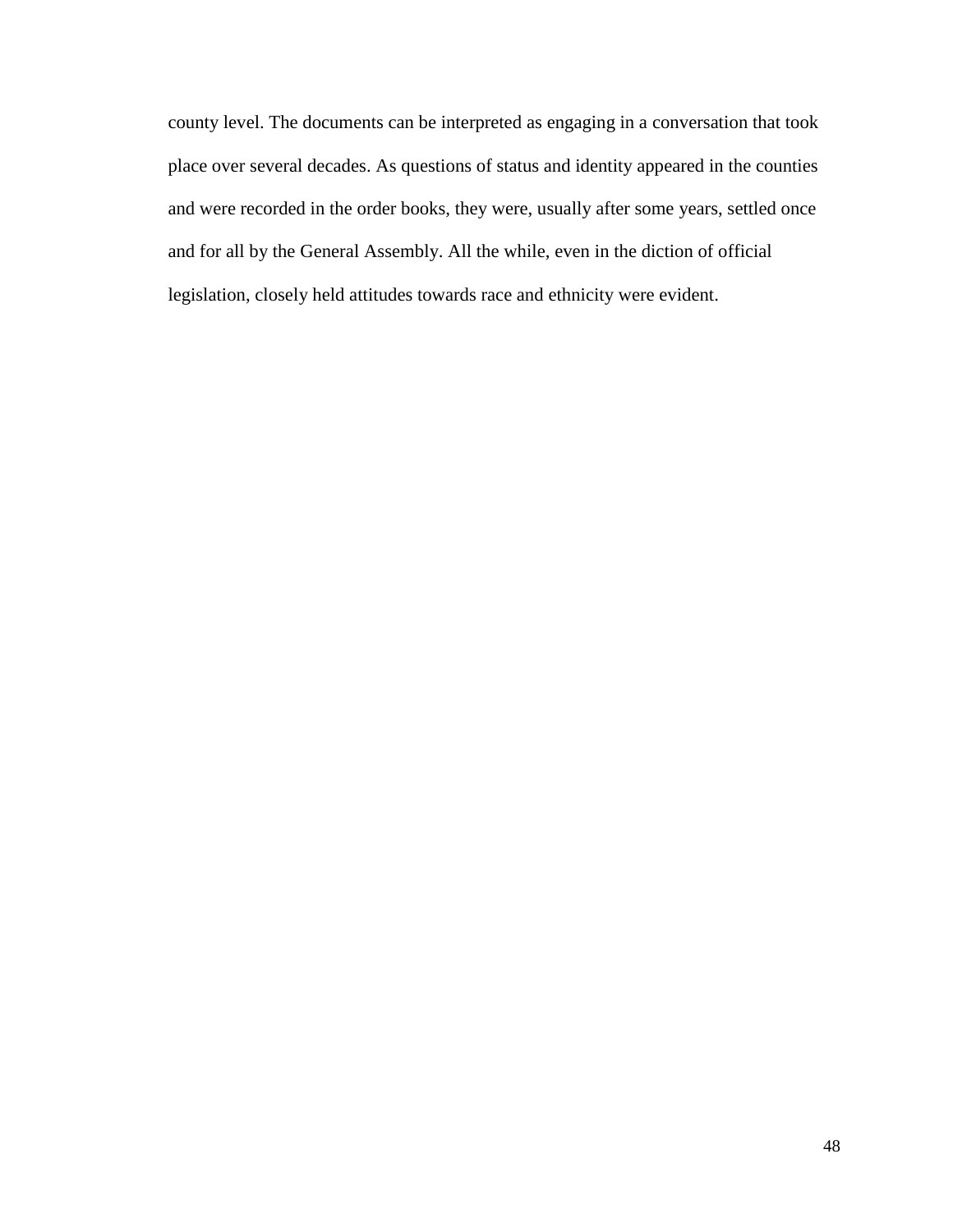#### **Conclusion**

The laws and court cases analyzed in this analysis represent only a minute fraction of the total volume of documentation that colonial institutions produced. They were chosen to highlight specific differences, but they in no way form a comprehensive treatment of all existing material. Such a comprehensive analysis may be difficult due to the fact that many colonial Virginia documents are scattered in various libraries and courthouses across the state or simply did not survive the Civil War. However, expanding this analysis forward through time and geographically to include a wider spread or larger number of counties would enhance and deepen how historians understand the trajectory of Virginia slavery and racial thought, especially now that this analysis has demonstrated that legitimate conclusions concerning varied development in different counties.

The trajectory of Virginia racial thought is worth academic study because it continued long after slavery was abolished. Even into the present day, people of African descent in Virginia and in the United States take part in the larger discourse by which they continually define and redefine their identity and role in American society. Just as in colonial times, this racial discourse continues to develop alongside and interact with the ongoing discourse of gender and sexual identity that has taken on a new dynamism and relevance in recent years. Like a distant mirror, analysis of the past aids our understanding of old narratives that affect the present day.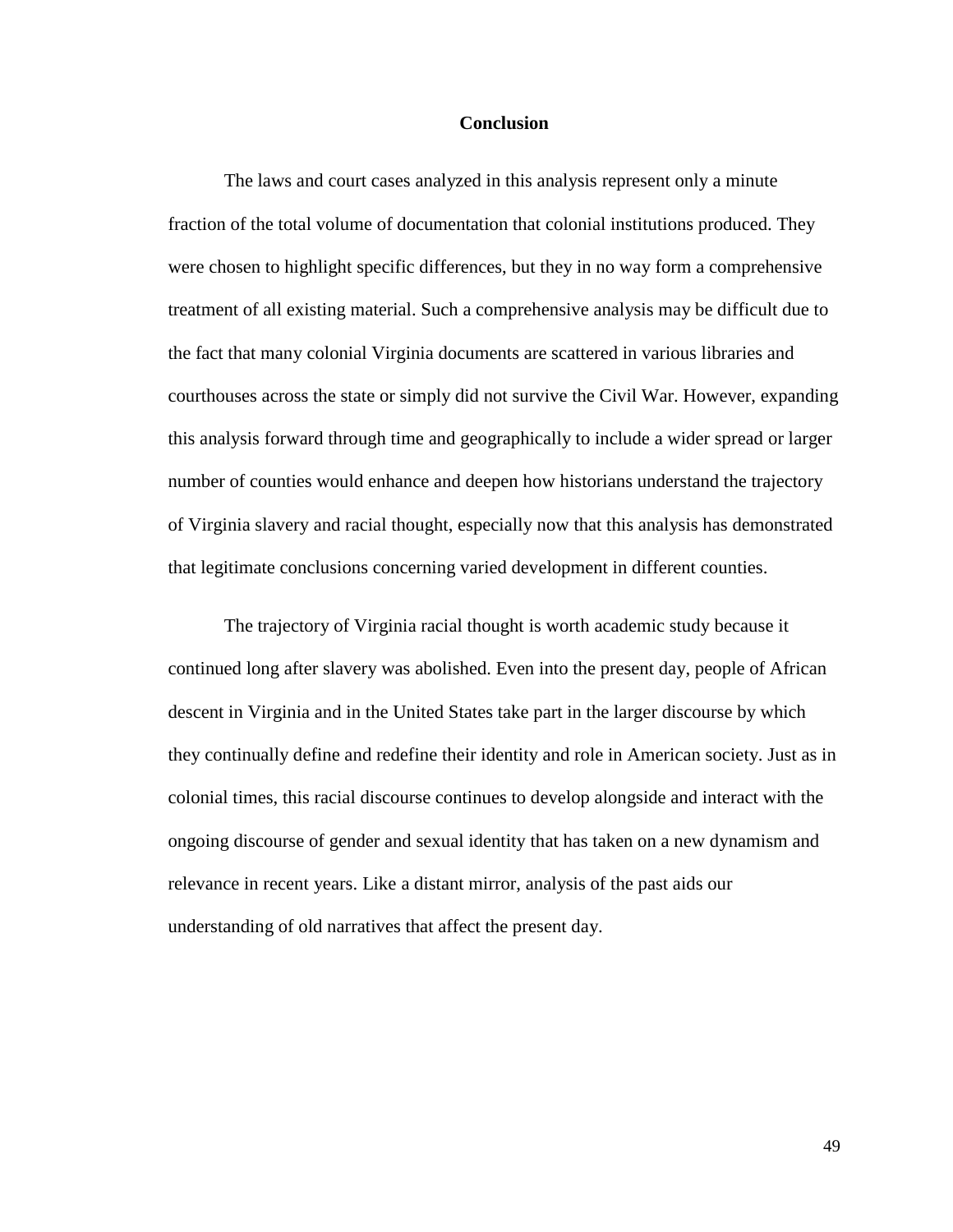#### **Bibliography**

- Ames, Suzie M. *Studies of the Virginia Eastern Shore in the Seventeenth Century.* New York: Russell & Russell, 1973.
- Breen, T.H. and Innes, Stephen. *"Myne Owne Ground": Race and Freedom on Virginia's Eastern Shore, 1640-1676*. New York: Oxford University Press, 2005.
- Brown, Kathleen M. *Good Wives, Nasty Wenches, and Anxious Patriarchs: Gender, Race, and Power in Colonial Virginia*. Chapel Hill: University of North Carolina Press for the Institute of Early American History and Culture, 1996. Kindle edition.
- Coombs, John C. "Beyond the 'Origins Debate': Rethinking the Rise of Virginia Slavery." In *Early Modern Virginia: Reconsidering the Old Dominion*, edited by Doug Bradburn and John C. Coombs, 239-278. Charlottesville and London: University of Virginia Press, 2011
- Encyclopedia Virginia. "County Formation during the Colonial Period." Last modified August 30, 2012.

http://www.encyclopediavirginia.org/County\_Formation\_during\_the\_Colonial\_Pe riod, accessed February 20, 2015.

Finkelman, Paul. "From Freedom to Slavery: How British Colonists Remade English Common Law to Create Slavery in Virginia." Presentation at the 1619 and the Making of America Conference, Hampton, VA, September 26, 2013.

Finkelman, Paul. *Slavery and the Law*. Madison, Wisconsin: Madison House, 1997.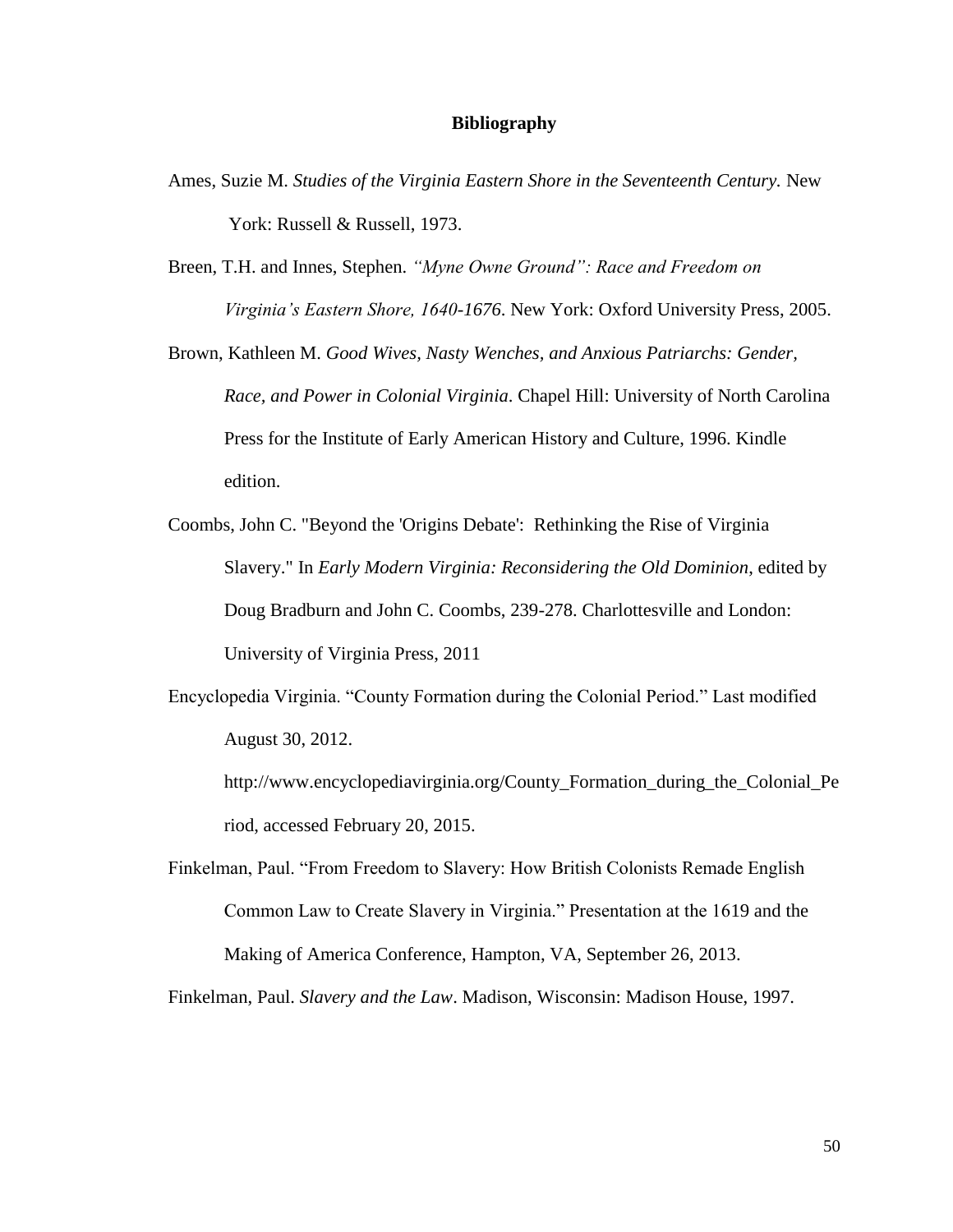- Hatfield, April L. "A 'very wary people in their bargaining' or very good merchandise': English traders' views of free and enslaved Africans, 155-1650." *Slavery & Abolition* 25 (2004).
- Hening, William W, ed. *The Statutes at Large: Being a Collection of All the Laws of Virginia, from the first session of the Legislature in the year 1619*. Richmond: Samuel Pleasants, 1809.
- Heywood, Linda. "The Atlantic World and the African Diaspora." Presentation at the 1619 and the Making of America Conference, Hampton, VA, September 26, 2013.
- Horn, James. *A Land as God Made It: Jamestown and the Birth of America*. New York: Basic Books, 2005.
- Horn, James. *Adapting to a New World: English Society in the 17th -Century Chesapeake.* Chapel Hill: University of North Carolina Press for the Institute of Early American History and Culture, 1994.
- Mapp, Paul and Rushforth, Brett, eds. *Colonial North America and the Atlantic World: a History in Documents*. Upper Saddle River, New Jersey: Prentice Hall, 2009.
- Rutman, Anita H. and Rutman, Darrett B. *A Place in Time: Middlesex County, Virginia, 1650-1750.* New York: W.W. Norton & Company, 1984.
- Sparacio, Ruth and Sparacio, Sam, eds. *Virginia County Court Records: Order Book, Middlesex County, Virginia, 1686-1690*. Arlington: Antient Press, 1994.
- Sparacio, Ruth and Sparacio, Sam, eds. *Virginia County Court Records: Order Book, Middlesex County, Virginia, 1690-1694.* Arlington: Antient Press, 1994.